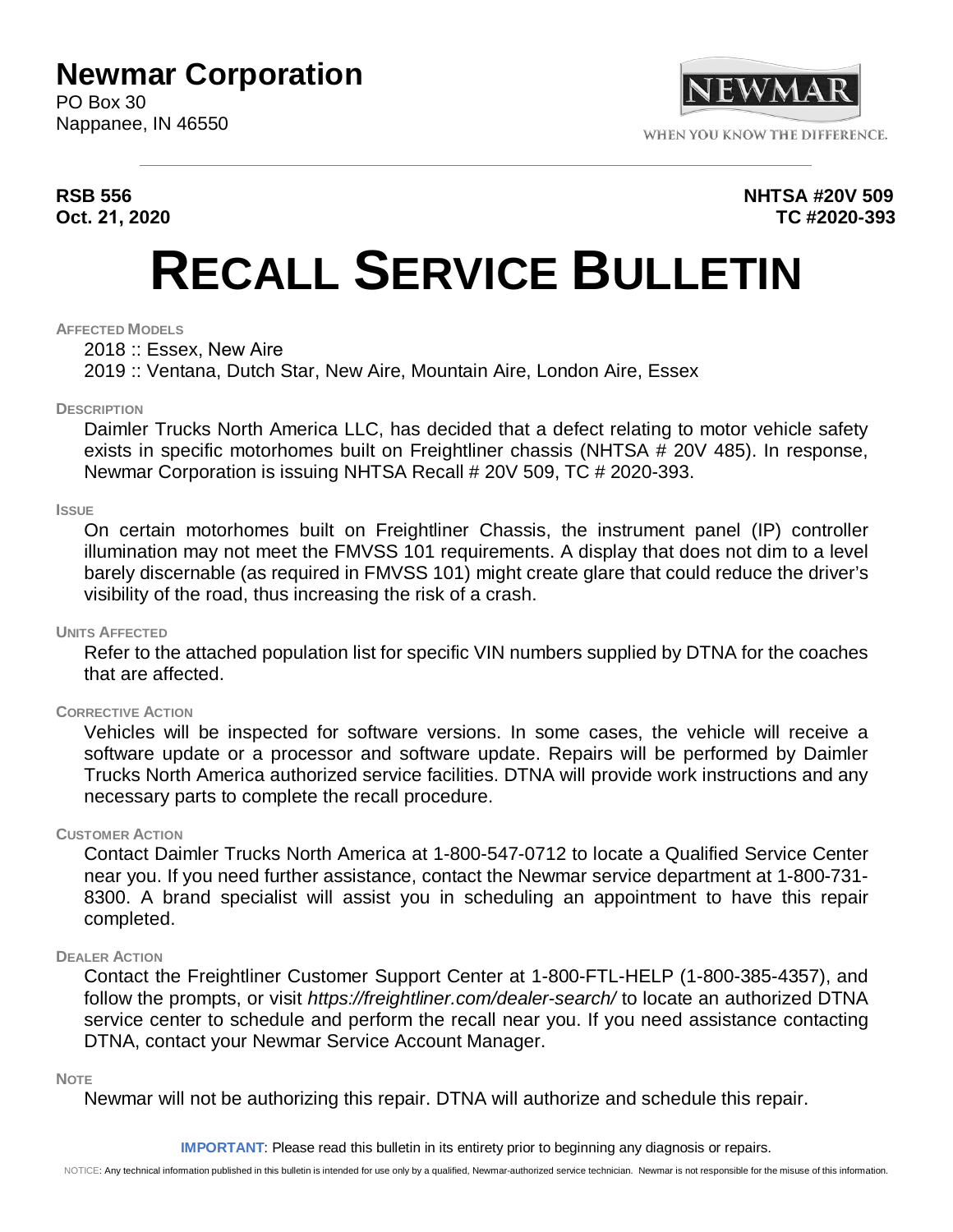

WHEN YOU KNOW THE DIFFERENCE

Date: September22, 2020

Re: Newmar Corporation – Motor Vehicle Recall Notification

#### Subject:Recall Campaign No.: 20V 509

This notice is sent to you as a Newmar Dealer in accordance with the requirements of the National Traffic and Motor Vehicle Safety Act. Newmar Corporation has decided that a defect, which relates to motor vehicle safety, exists in specific Newmar recreational vehicles.

The National Traffic and Motor Vehicle Safety Act requires that each vehicle, which is subject to a recall campaign of this type, must be satisfactorily repaired within a reasonable time after the owner has tendered it for repair. A failure to adequately repair within 60 days after tender of a vehicle is prima facie evidence of failure to repair within a reasonable time. To avoid providing these problematic solutions, every effort must be made to promptly schedule an appointment with each owner and to repair their vehicle as soon as possible. Vehicle owners are being notified of this recall. If the condition is not remedied within a reasonable time, they are instructed on how to contact the National Highway Traffic Safety Administration.

#### **REASON FOR THIS RECALL**

*In response to notification from Daimler Trucks North America LLC, Newmar Corporation has decided that a defect, which relates to motor vehicle safety, exists in specific motorhomes built on Freightliner Chassis.*

On certain motorhomes built on Freightliner Chassis, the instrument panel (IP) controller illumination may not meet the FMVSS 101 requirements. A display that does not dim to a level barely discernable as required in FMVSS 101, might create glare that could reduce certain driver's visibility of the road, thus increasing the risk of a crash. Vehicles will be inspected for software versions, and based on the software version, vehicles will receive a software update in some cases the vehicle will receive a processor and software update. Repairs will be performed by Daimler Trucks North America authorized service facilities. Estimated time for repair is 0.5 hrs.

#### **The motorhomes require immediate service. Continued use poses a potential safety hazard. DEALER CAMPAIGN RESPONSIBILITY**

*Dealers are to provide to all customers/owner vehicles the service of completing this campaign at no charge to the customer/owner regardless of vehicle age, vehicle mileage, or ownership at the time of repair.*

#### **REPAIR PROCEDURE**

DTNA will provide the work instructions.

**If you should have any questions please contact your service account manager direct or the Newmar service department at: 1-866-290-5371.**

Thank you for your cooperation.

Sincerely,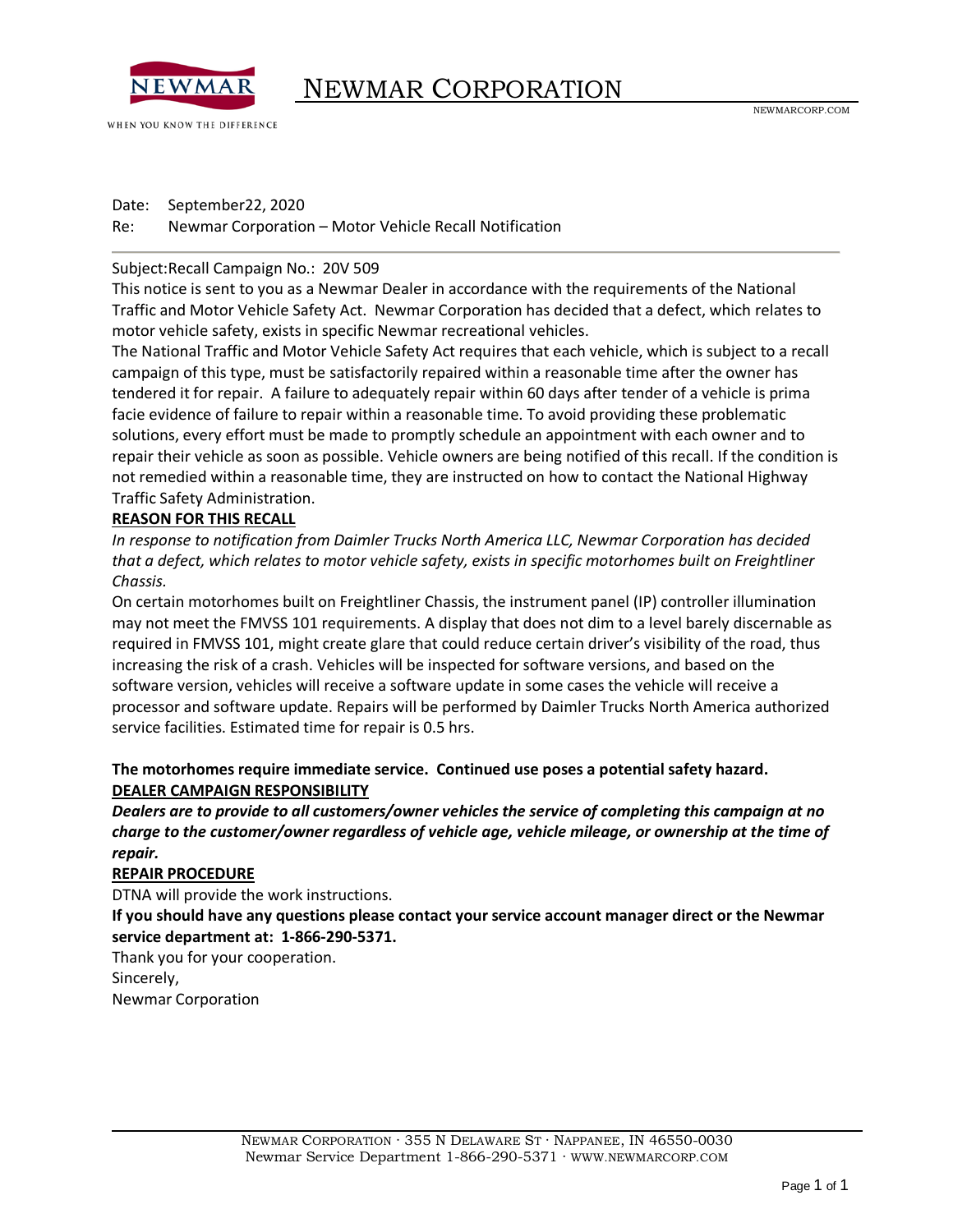

## NEWMAR CORPORATION .

NEWMARCORP.COM

### **IMPORTANT SAFETY RECALL**

This notice applies to your vehicle VIN. # Name Address City, State Zip code

Date: September 22, 2020 Motor Vehicle Recall Notification - Recall Campaign No. 20V 509

Dear Valued Customer:

This notice is sent to you in accordance with the requirements of the National Traffic and Motor Vehicle Safety Act.

#### **REASON FOR THIS RECALL**

*Newmar Corporation has decided that a defect, which relates to motor vehicle safety, exists in specific motorhomes built on Freightliner Chassis. This recall is the result of information provided to us by Daimler Trucks North America LLC.*

On certain motorhomes built on Freightliner Chassis, the instrument panel (IP) controller illumination may not meet the FMVSS 101 requirements. A display that does not dim to a level barely discernable as required in FMVSS 101, might create glare that could reduce certain driver's visibility of the road, thus increasing the risk of a crash. Vehicles will be inspected for software versions, and based on the software version, vehicles will receive a software update in some cases the vehicle will receive a processor and software update. Repairs will be performed by Daimler Trucks North America authorized service facilities. Estimated time for repair is 0.5 hrs.

#### **The motorhomes require immediate service. Continued use poses a potential safety hazard.**

#### **The Safety Risk**

A display that does not dim to a level barely discernable as required in FMVSS 101, might create glare that could reduce certain driver's visibility of the road, thus increasing the risk of a crash.

#### **WHAT WE WILL DO**

DTNA will provide owners of all affected motorhomes a remedy for the potential defect at no charge for parts or labor. Vehicles will be inspected for software versions, and based on the software version, vehicles will receive a software update in some cases the vehicle will receive a processor and software update.

#### **WHAT YOU NEED TO DO**

As this defect does affect motor vehicle safety, it is recommended that you call **Daimler Trucks North America @ 800-547-0712** to locate a Qualified Service Center near you. If you need further assistance contact the Newmar service department immediately at 1-800-731-8300. An associate will assist you in making an appointment to have this repair completed.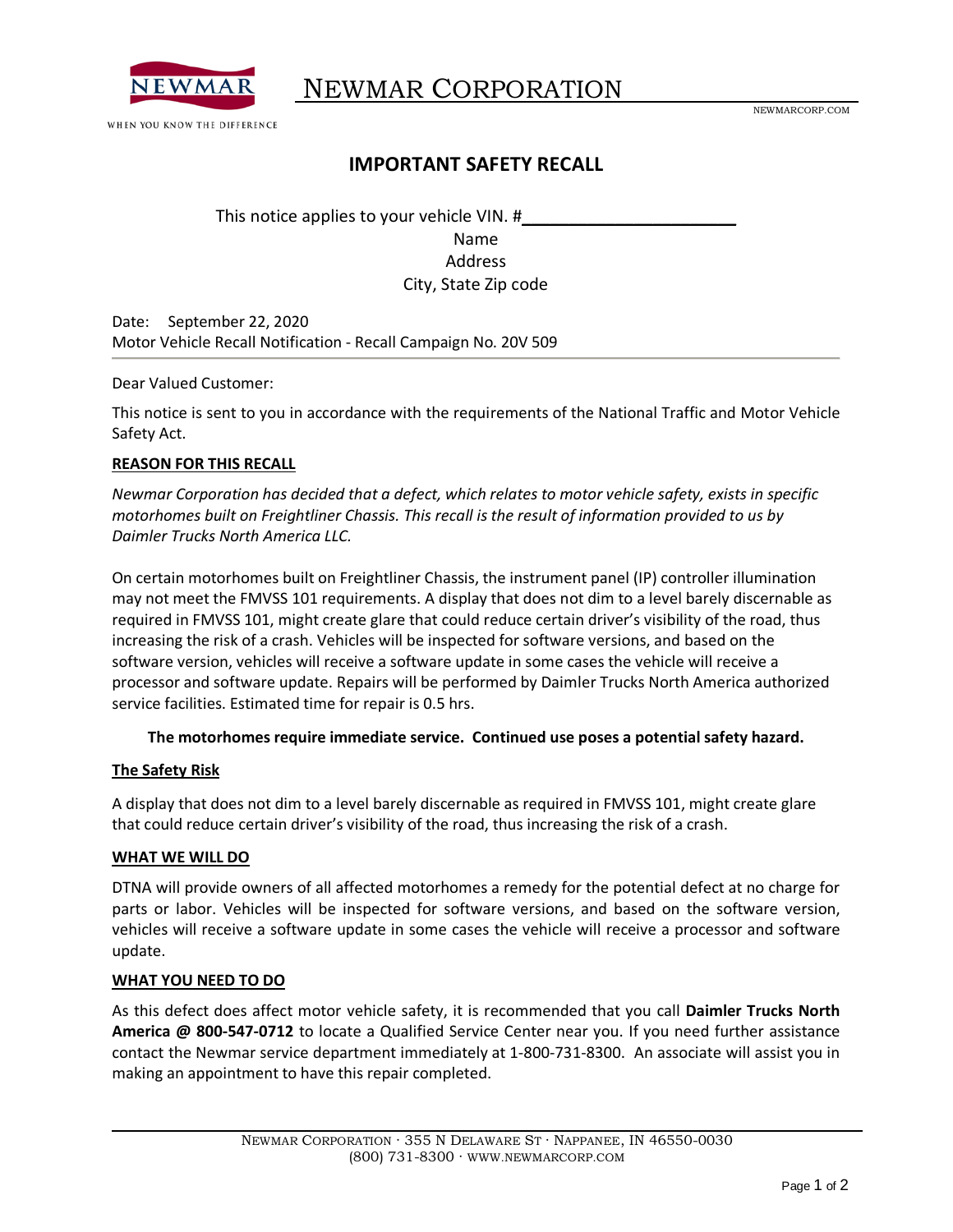#### **Federal regulations require that any vehicle lessor receiving this recall notification must forward a copy of this notice to the lessee within ten days.**

*If you have had the repair performed before receiving this letter, you may be eligible to receive reimbursement for the cost of obtaining a pre-notification remedy. For additional information, contact Newmar Corporation at:*

**Service Department** Newmar Corporation 355 N Delaware St Nappanee, IN 46550-0030

Authorized Chassis Service Facility, are best equipped to obtain parts and provide service to ensure your vehicle is corrected as promptly as possible. HOWEVER, if you take your vehicle to your Authorized Chassis Service Facility on the scheduled date and this condition is not remedied on that date or within five days; please contact the Newmar Corporation Customer Service Department at 1-800-731-8300. You may also submit a complaint to the Administrator, National Highway Traffic Safety Administration, 1200 New Jersey Ave., SE., Washington DC 20590; or call the toll-free Vehicle Safety Hotline at 1-888-327-4236 (TTY: 1-800- 424-9153); or go to [http://www.safercar.gov.](http://www.safercar.gov/)

If you no longer own this vehicle, please furnish us the complete name and address of the person or dealership you sold or traded your vehicle to. Thank you for your cooperation.

Your safety and satisfaction with your Newmar product is important to us and we regret any inconvenience to you.

Sincerely,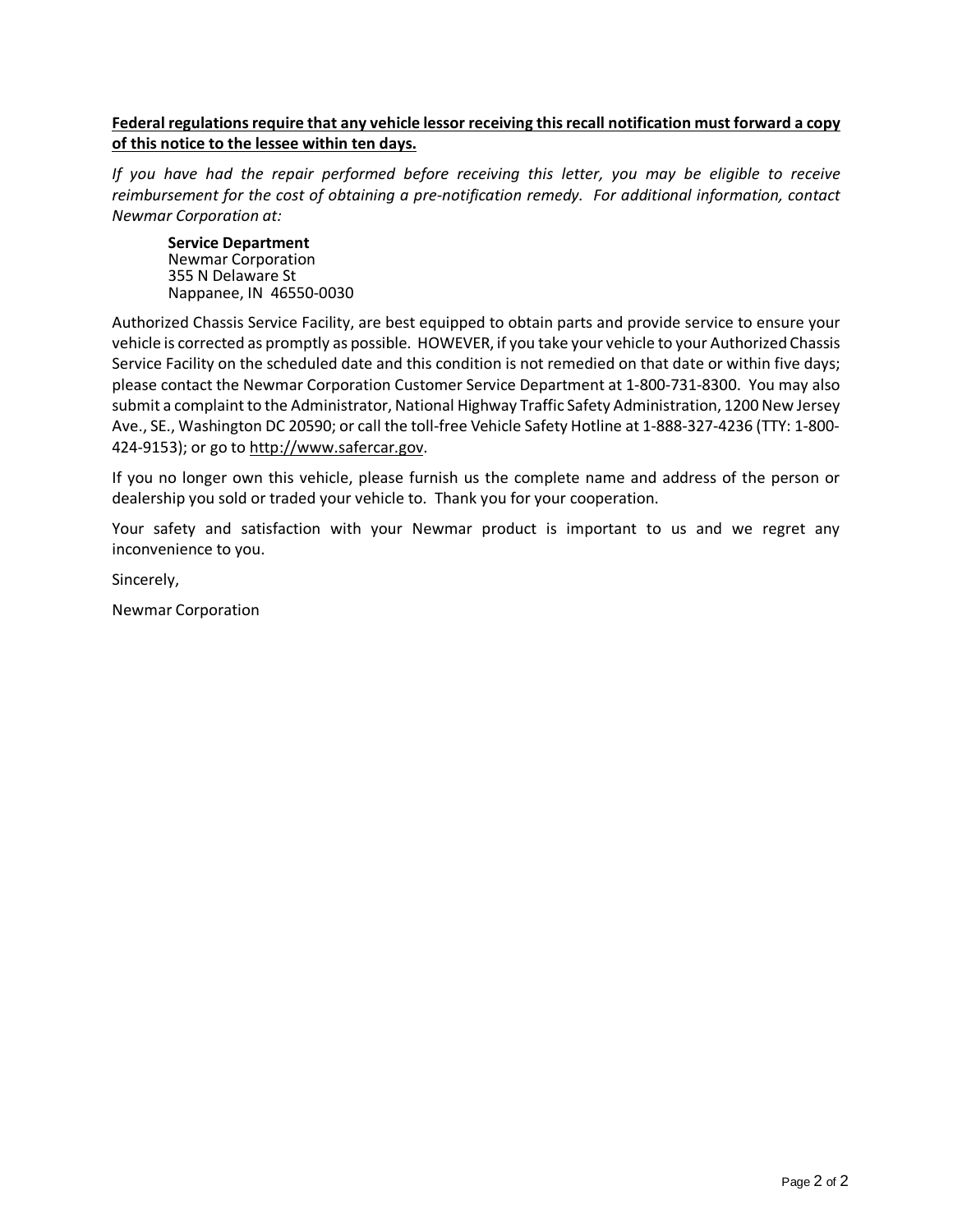

## NEWMAR CORPORATION

WHEN YOU KNOW THE DIFFERENCE

Date: September 22, 2020 Re: Newmar Corporation – Motor Vehicle Recall Notification

#### Subject: Recall Campaign No.: # 2020-393

This notice is sent to you as a Newmar Dealer in accordance with the requirements of the *Canada Motor Vehicle Safety Act.* Newmar Corporation has decided that a defect, which relates to motor vehicle safety, exists in specific Newmar recreational vehicles.

Each vehicle, which is subject to a recall campaign of this type, must be satisfactorily repaired within a reasonable time after the owner has tendered it for repair. A failure to adequately repair within 60 days after tender of a vehicle is prima facie evidence of failure to repair within a reasonable time. To avoid providing these problematic solutions, every effort must be made to promptly schedule an appointment with each owner and to repair their vehicle as soon as possible. Vehicle owners are being notified of this recall. If the condition is not remedied within a reasonable time, they are instructed to contact Transport Canada.

#### **REASON FOR THIS RECALL**

Newmar Corporation has decided that a defect, which relates to motor vehicle safety, exists in specific motorhomes built on Freightliner chassis. This recall is the result of information provided to us by Daimler Trucks North America LLC.

#### Issue:

On certain motorhomes built on a Freightliner chassis, the driver may not be able to dim the lights on the instrument panel to a low level. As a result, light from the instrument panel could cause glare while driving at night. Canadian regulations require that the instrument panel lights can be dimmed to a lower level.

#### Safety Risk:

Glare from bright instrument panel lights could reduce visibility and increase the risk of a crash.

#### Corrective Actions:

Vehicles will be inspected for software versions, and based on the software version, vehicles will receive a software update in some cases the vehicle will receive a processor and software update. Repairs will be performed by Daimler Trucks North America authorized service facilities. Estimated time for repair is 0.5 hrs. This recall applies to certain Newmar 2018-2019 New Aire; 2019 Dutch Star; 2019 London Aire; 2019 Mountain Aire motorhomes.

#### **The motorhomes require immediate service. Continued use poses a potential safety hazard.**

#### **DEALER CAMPAIGN RESPONSIBILITY**

*Dealers are to provide to all customers/owner vehicles the service of completing this campaign at no charge to the customer/owner regardless of vehicle age, vehicle mileage, or ownership at the time of repair.*

#### **REPAIR PROCEDURE**

DTNA will provide the work instructions. Vehicles will be inspected for software versions, and based on the software version, vehicles will receive a software update in some cases the vehicle will receive a processor and software update.

#### **If you should have any questions please contact your service account manager direct or the Newmar service department at: 1-866-290-5371.**

Thank you for your cooperation.

Sincerely, Newmar Corporation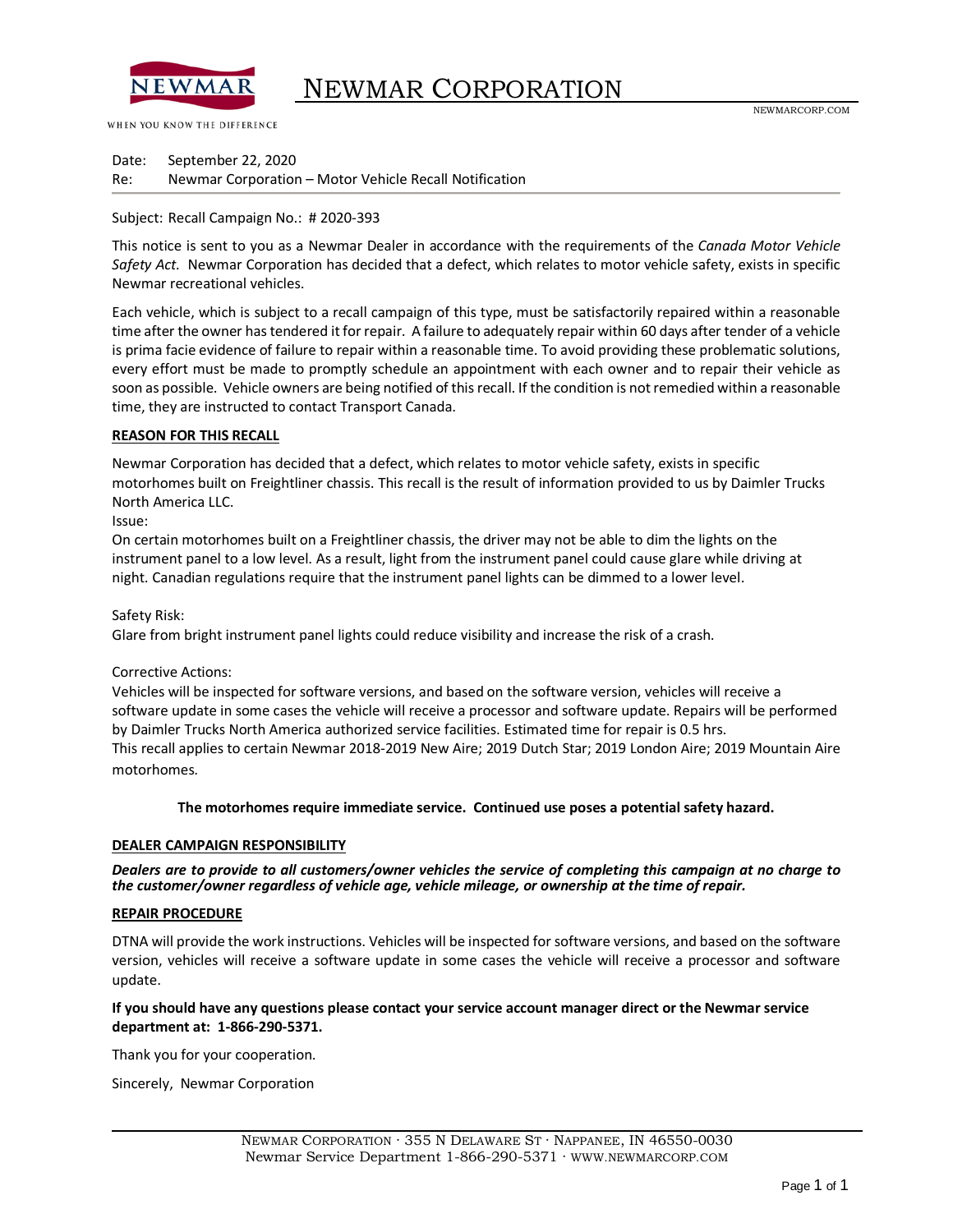

WHEN YOU KNOW THE DIFFERENCE

VIN# make, model, model year Name Address City, State Zip code

Date: September 22, 2020 Motor Vehicle Recall Notification - Recall Campaign No. 2020-393

Dear Valued Customer:

This notice is sent to you in accordance with the requirements of the *Canada Motor Vehicle Safety Act.*

This is to inform you that your vehicle may contain a defect that could affect the safety of a person.

#### **REASON FOR THIS RECALL**

Newmar Corporation has decided that a defect, which relates to motor vehicle safety, exists in specific motorhomes built on Freightliner chassis. This recall is the result of information provided to us by Daimler Trucks North America LLC.

Issue:

On certain motorhomes built on a Freightliner chassis, the driver may not be able to dim the lights on the instrument panel to a low level. As a result, light from the instrument panel could cause glare while driving at night. Canadian regulations require that the instrument panel lights can be dimmed to a lower level.

#### Safety Risk: Glare from bright instrument panel lights could reduce visibility and increase the risk of a crash.

Corrective Actions:

Vehicles will be inspected for software versions, and based on the software version, vehicles will receive a software update in some cases the vehicle will receive a processor and software update. Repairs will be performed by Daimler Trucks North America authorized service facilities. Estimated time for repair is 0.5 hrs.

#### **The motorhomes require immediate service. Continued use poses a potential safety hazard.**

#### **WHAT WE WILL DO**

DTNA will provide owners of all affected motorhomes a remedy for the potential defect at no charge for parts or labor. Vehicles will be inspected for software versions, and based on the software version, vehicles will receive a software update in some cases the vehicle will receive a processor and software update.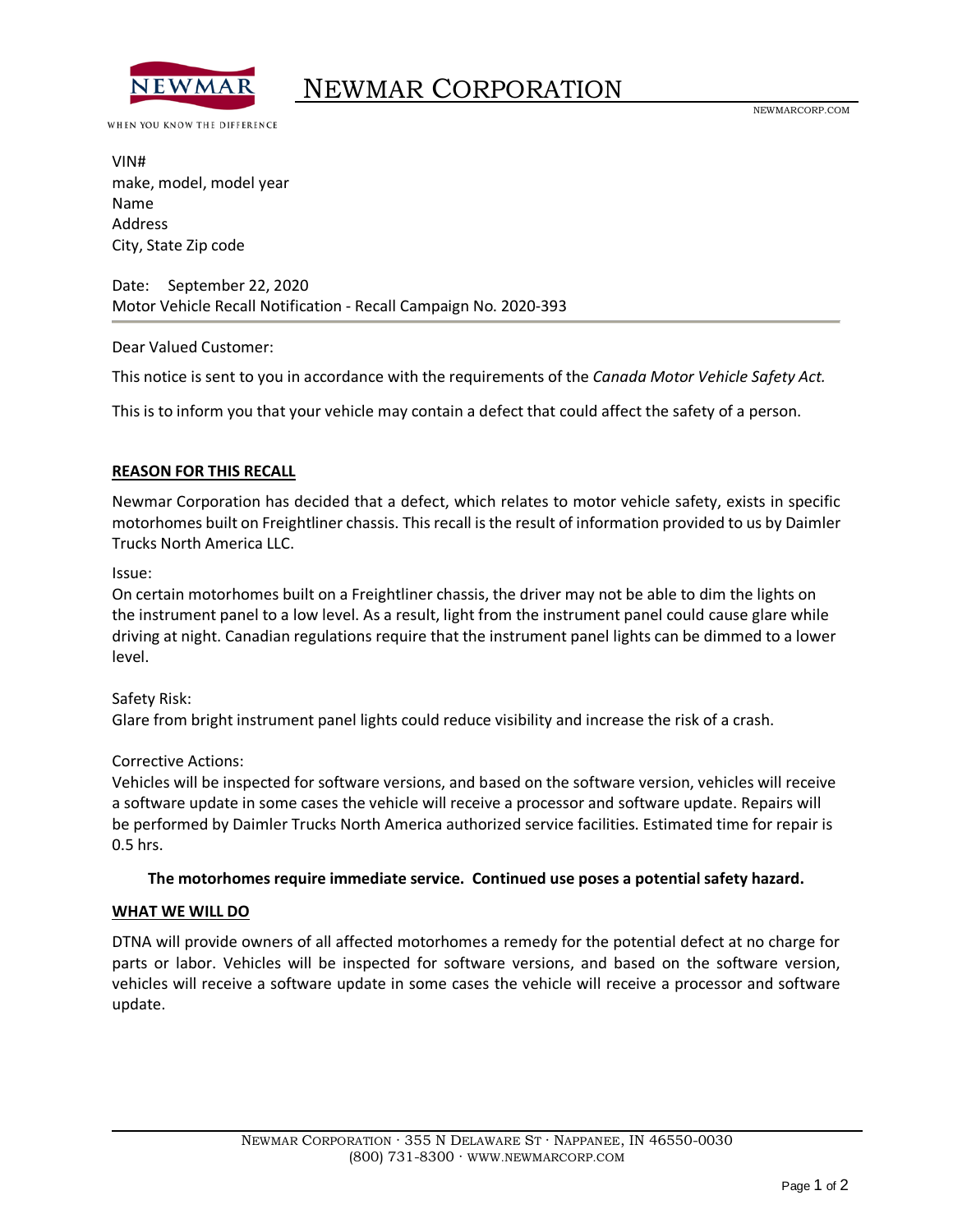#### **WHAT YOU NEED TO DO**

As this defect does affect motor vehicle safety, it is recommended that you call Daimler Trucks North America @ **800-547-0712** to locate a Qualified Service Center near you. If you need further assistance contact the Newmar service department immediately at 1-800-731-8300. An associate will assist you in making an appointment to have this repair completed.

#### **Federal regulations require that any vehicle lessor receiving this recall notification must forward a copy of this notice to the lessee within ten days.**

If you have had the repair performed before receiving this letter, you may be eligible to receive reimbursement for the cost of obtaining a pre-notification remedy. For additional information contact Newmar Corporation at:

**Service Department** Newmar Corporation 355 N Delaware St Nappanee, IN 46550-0030

Authorized Chassis Service Facility, are best equipped to obtain parts and provide service to ensure your vehicle is corrected as promptly as possible. HOWEVER, if you take your vehicle to your Authorized Chassis Service Facility on the scheduled date and this condition is not remedied on that date or within five days; please contact the Newmar Corporation Customer Service Department at 1-800-731-8300.

If you no longer own this vehicle, please furnish us the complete name and address of the person or dealership you sold or traded your vehicle to. Thank you for your cooperation.

Your safety and satisfaction with your Newmar product is important to us and we regret any inconvenience to you.

Sincerely,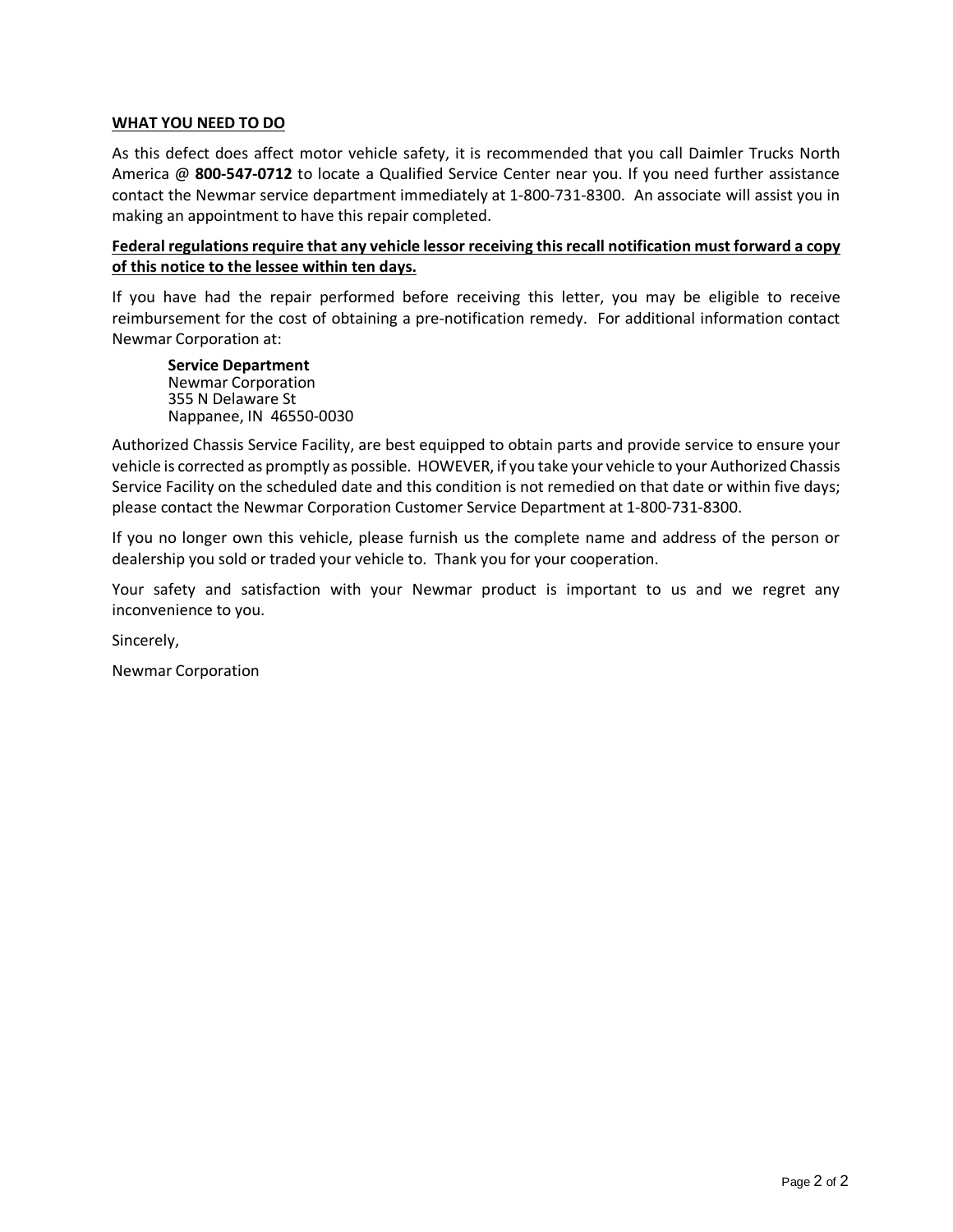

#### WHEN YOU KNOW THE DIFFERENCE

N° VIN marque, modèle, année du modèle Name (Nom) Adresse Ville, province et code postal

#### Date : 22 septembre 2020 Avis de rappel de véhicule automobile : campagne de rappel nº 2020-393

Cher client :

Le présent avis vous est envoyé conformément aux exigences de la *Loi sur la sécurité automobile du Canada.*

La présente a pour but de vous informer que votre véhicule est susceptible d'avoir un défaut qui pourrait porter atteinte à la sécurité humaine.

#### **RAISON DE CE RAPPEL**

Newmar Corporation a déterminé que certaines autocaravanes construites sur un châssis Freightliner présentaient un défaut lié à la sécurité. Ce rappel fait suite à des informations fournies par Daimler Trucks North America LLC.

#### Problème :

Le conducteur de certaines autocaravanes construites sur un châssis Freightliner pourrait ne pas être en mesure de baisser la luminosité sur le tableau de bord. En conséquence, la luminosité du tableau de bord pourrait être aveuglante lors de la conduite nocturne. Les réglementations canadiennes exigent que la luminosité du tableau de bord puisse être baissée.

#### Risque pour la sécurité :

L'aveuglement causé par une luminosité élevée provenant du tableau de bord peut réduire la visibilité et augmenter le risque d'accident.

#### Mesures correctives :

La version du logiciel des véhicules sera inspectée. Certains véhicules recevront une mise à jour de la version du logiciel et, dans certains cas, une mise à jour du processeur et du logiciel. Les réparations seront effectuées par les centres de réparation autorisés de Daimler Trucks North America. Le temps estimé pour la réparation est de trente minutes.

#### **Les autocaravanes nécessitent une inspection immédiate. Continuer à utiliser ces véhicules sans les faire contrôler constitue un risque potentiel pour la sécurité.**

#### **CE QUE NOUS FERONS**

DTNA fournira aux propriétaires de toutes les autocaravanes concernées un remède pour le défaut potentiel, sans frais de pièces ou de main-d'œuvre. La version du logiciel des véhicules sera inspectée. Certains véhicules recevront une mise à jour de la version du logiciel et, dans certains cas, une mise à jour du processeur et du logiciel.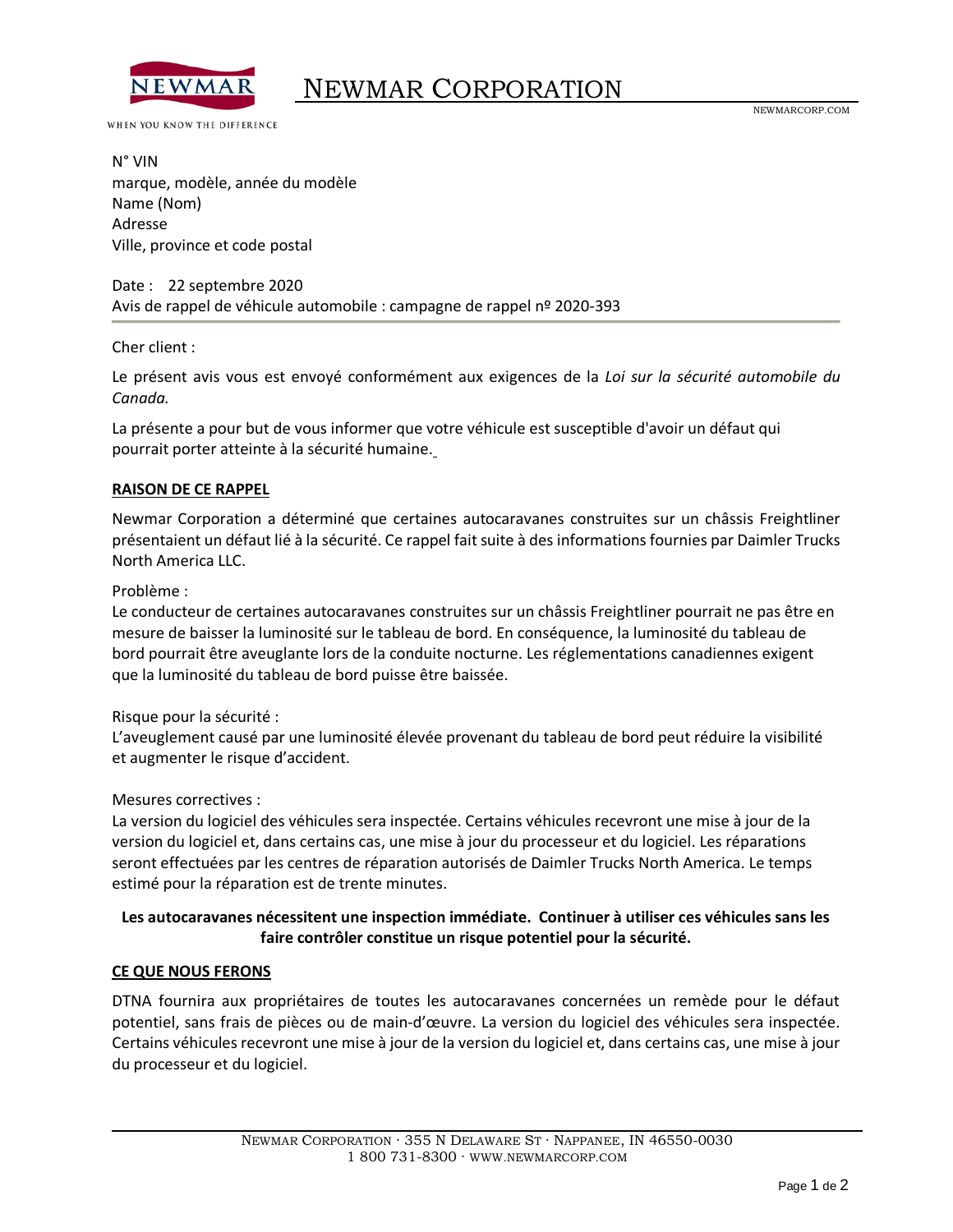#### **CE QUE VOUS DEVEZ FAIRE**

Étant donné que ce défaut est lié à la sécurité automobile, il est recommandé d'appeler Daimler Trucks North America en composant le **1 800 547-0712** pour trouver une centre de réparations certifié dans votre région. Pour toute aide supplémentaire, communiquez avec le service technique de Newmar en composant le 1 800 731-8300. Un représentant vous aidera à fixer un rendez-vous afin de faire effectuer cette réparation.

#### **Les réglementations fédérales exigent que tout loueur de véhicule recevant cet avis de rappel en transmette une copie au locataire dans un délai de dix jours.**

Si vous avez fait effectuer la réparation avant de recevoir cette lettre, vous pourriez être admissible à un remboursement des frais liés à cette réparation. Pour de plus amples renseignements, veuillez communiquer avec Newmar Corporation :

**Service technique** NewMar Corporation 355 N Delaware St Nappanee, IN 46550-0030

Les centres certifiés d'entretien de châssis sont les mieux équipés pour obtenir des pièces et effectuer la réparation afin que votre véhicule soit réparé le plus rapidement possible. TOUTEFOIS, si vous confiez votre véhicule à votre centre certifié d'entretien de châssis à la date prévue et que la réparation n'est pas effectuée à cette date ou dans un délai de cinq jours, veuillez communiquer avec le service à la clientèle de Newmar Corporation en composant le 1 800 731-8300.

Si vous n'êtes plus propriétaire de ce véhicule, veuillez nous fournir le nom et l'adresse de la personne ou du concessionnaire à qui vous avez vendu ou échangé le véhicule. Nous vous remercions de votre coopération.

Votre sécurité et votre satisfaction à l'égard des produits Newmar sont importantes pour nous. Nous vous prions de nous excuser pour tous désagréments que cette situation a pu vous causer.

Cordialement,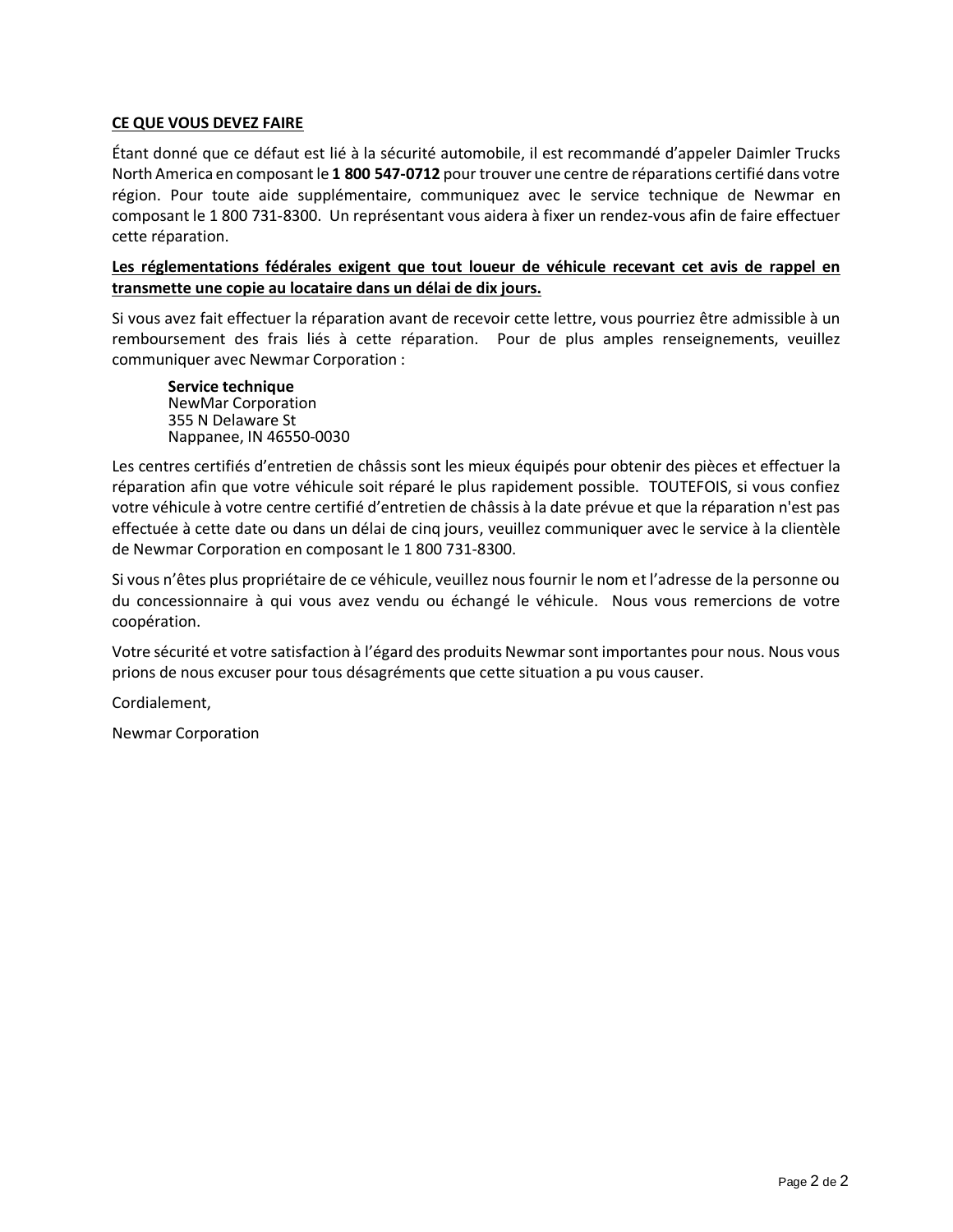| Prod#            | <b>VIN Number</b>        |         |           |         | Year Brand Type Floor Chassis Date In |            | Date Off              |
|------------------|--------------------------|---------|-----------|---------|---------------------------------------|------------|-----------------------|
| <b>USA Units</b> |                          |         |           |         |                                       |            |                       |
|                  | 414675 4UZACHD29JCJT4751 | 2019 VT | DP        | 3709 FL |                                       | 5/15/2019  | 5/24/2019             |
|                  | 501571 4UZFCTFG0KCJY2514 | 2019 LA | <b>DP</b> | 4576 FL |                                       | 1/31/2018  | 2/7/2018              |
|                  | 501583 4UZFCTFG0KCKH5495 | 2019 LA | DP        | 4576 FL |                                       | 5/8/2018   | 5/17/2018             |
|                  | 501589 4UZFCTFG8KCKP0999 | 2019 LA | <b>DP</b> | 4551 FL |                                       | 5/29/2018  | 6/6/2018              |
|                  | 501591 4UZFCTFG2KCKW0629 | 2019 LA | <b>DP</b> | 4579 FL |                                       | 8/22/2018  | 8/30/2018             |
|                  | 501592 4UZFCTFG9KCLM7430 | 2019 LA | DP        | 4576 FL |                                       | 1/15/2019  | 1/21/2019             |
|                  | 501593 4UZFCTFG6KCKR5271 | 2019 LA | <b>DP</b> | 4576 FL |                                       | 6/15/2018  | 6/25/2018             |
|                  | 501594 4UZFCTFG7KCLM7443 | 2019 LA | DP        | 4551 FL |                                       | 4/25/2019  | 5/3/2019              |
|                  | 501600 4UZFCTFGXKCKV7381 | 2019 LA | <b>DP</b> | 4543 FL |                                       | 8/9/2018   | 8/17/2018             |
|                  | 501601 4UZFCTFG1KCKU9217 | 2019 LA | <b>DP</b> | 4551 FL |                                       | 7/12/2018  | 7/20/2018             |
|                  | 501602 4UZFCTFG7KCKY2111 | 2019 LA | DP        | 4579 FL |                                       | 10/16/2018 | 10/23/2018            |
|                  | 501603 4UZFCTFG2KCLM7432 | 2019 LA | <b>DP</b> | 4543 FL |                                       | 1/17/2019  | 1/24/2019             |
|                  | 501605 4UZFCTFG4KCKX9053 | 2019 LA | DP        | 4579 FL |                                       | 10/11/2018 | 10/18/2018            |
|                  | 501606 4UZFCTFG9KCKY2112 | 2019 LA | <b>DP</b> | 4551 FL |                                       |            | 10/17/2018 10/24/2018 |
|                  | 501607 4UZFCTFG8KCKU4841 | 2019 LA | <b>DP</b> | 4551 FL |                                       | 7/9/2018   | 7/17/2018             |
|                  | 501612 4UZFCTFG2KCLM7429 | 2019 LA | DP        | 4579 FL |                                       | 1/16/2019  | 1/23/2019             |
|                  | 501613 4UZFCTFG0KCKV2402 | 2019 LA | <b>DP</b> | 4543 FL |                                       | 7/25/2018  | 8/1/2018              |
|                  | 501618 4UZFCTFG5KCLM7439 | 2019 LA | DP        | 4543 FL |                                       | 3/5/2019   | 3/12/2019             |
|                  | 501624 4UZFCTFG9KCKP1000 | 2019 LA | DP        | 4551 FL |                                       | 6/5/2018   | 6/12/2018             |
|                  | 501628 4UZFCTFG4KCKV2404 | 2019 LA | <b>DP</b> | 4535 FL |                                       | 9/6/2018   | 9/13/2018             |
|                  | 501633 4UZFCTFG0KCKX9051 | 2019 LA | DP        | 4576 FL |                                       | 9/13/2018  | 9/20/2018             |
|                  | 501641 4UZFCTFG9KCLM7427 | 2019 LA | <b>DP</b> | 4543 FL |                                       | 1/8/2019   | 1/15/2019             |
|                  | 501642 4UZFCTFG1KCLM7437 | 2019 LA | DP        | 4551 FL |                                       | 3/21/2019  | 3/29/2019             |
|                  | 501644 4UZFCTFG9KCLM7444 | 2019 LA | DP        | 4551 FL |                                       | 5/9/2019   | 5/16/2019             |
|                  | 501646 4UZFCTFG1KCLM7440 | 2019 LA | <b>DP</b> | 4551 FL |                                       | 4/5/2019   | 4/12/2019             |
|                  | 501648 4UZFCTFG5KCKP8428 | 2019 LA | <b>DP</b> | 4579 FL |                                       | 6/6/2018   | 6/14/2018             |
|                  | 501652 4UZFCTFG2KCKV2403 | 2019 LA | <b>DP</b> | 4533 FL |                                       | 8/20/2018  | 8/28/2018             |
|                  | 501655 4UZFCTFG5KCLE9946 | 2019 LA | DP        | 4534 FL |                                       | 10/29/2018 | 11/5/2018             |
|                  | 501660 4UZFCTFGXKCLH6611 | 2019 LA | <b>DP</b> | 4533 FL |                                       |            | 11/16/2018 11/27/2018 |
|                  | 501662 4UZFCTFG2KCLL7306 | 2019 LA | DP        | 4551 FL |                                       | 12/17/2018 | 1/8/2019              |
|                  | 501664 4UZFCTFG8KCLJ4371 | 2019 LA | <b>DP</b> | 4551 FL |                                       | 11/21/2018 | 12/3/2018             |
|                  | 501665 4UZFCTFG4KCLM7433 | 2019 LA | <b>DP</b> | 4579 FL |                                       | 2/12/2019  | 2/20/2019             |
|                  | 501670 4UZFCTFG0KCLJ1075 | 2019 LA | DP        | 4533 FL |                                       |            | 11/19/2018 11/28/2018 |
|                  | 501671 4UZFCTFG0KCLM7428 | 2019 LA | <b>DP</b> | 4550 FL |                                       | 1/9/2019   | 1/15/2019             |
|                  | 501675 4UZFCTFG0KCLM7431 | 2019 LA | DP        | 4551 FL |                                       | 2/28/2019  | 3/7/2019              |
|                  | 501676 4UZFCTFGXKCLM7436 | 2019 LA | DP        | 4551 FL |                                       | 3/1/2019   | 3/8/2019              |
|                  | 501679 4UZFCTFG6KCLM7434 | 2019 LA | <b>DP</b> | 4551 FL |                                       | 2/15/2019  | 2/22/2019             |
|                  | 501681 4UZFCTFG3KCLM7438 | 2019 LA | DP        | 4551 FL |                                       | 3/11/2019  | 3/18/2019             |
|                  | 501683 4UZFCTFG3KCLM7441 | 2019 LA | <b>DP</b> | 4579 FL |                                       | 3/25/2019  | 4/1/2019              |
|                  | 501684 4UZFCTFG8KCLM7435 | 2019 LA | DP        | 4551 FL |                                       | 4/10/2019  | 4/18/2019             |
|                  | 501685 4UZFCTFG1KCLV8566 | 2019 LA | DP        | 4543 FL |                                       | 5/1/2019   | 5/8/2019              |
|                  | 501687 4UZFCTFG5KCLM7442 | 2019 LA | <b>DP</b> | 4551 FL |                                       | 4/12/2019  | 4/22/2019             |
|                  | 501691 4UZFCTFG3KCLV8567 | 2019 LA | DP        | 4551 FL |                                       | 5/15/2019  | 5/22/2019             |
|                  | 607268 4UZFCHFE3KCJY2518 | 2019 DS | <b>DP</b> | 4018 FL |                                       | 2/19/2018  | 2/27/2018             |
|                  | 607269 4UZACHFE0KCJY2521 | 2019 DS | DP        | 3717 FL |                                       | 2/21/2018  | 2/28/2018             |
|                  | 607298 4UZFCHFE1KCJY2520 | 2019 DS | DP        | 4369 FL |                                       | 3/21/2018  | 3/28/2018             |
|                  | 607324 4UZFCHFE1KCKH5503 | 2019 DS | <b>DP</b> | 4328 FL |                                       | 5/17/2018  | 5/24/2018             |
|                  | 607330 4UZFCHFE8KCKP8421 | 2019 DS | DP        | 4369 FL |                                       | 6/4/2018   | 6/12/2018             |
|                  |                          |         |           |         |                                       |            |                       |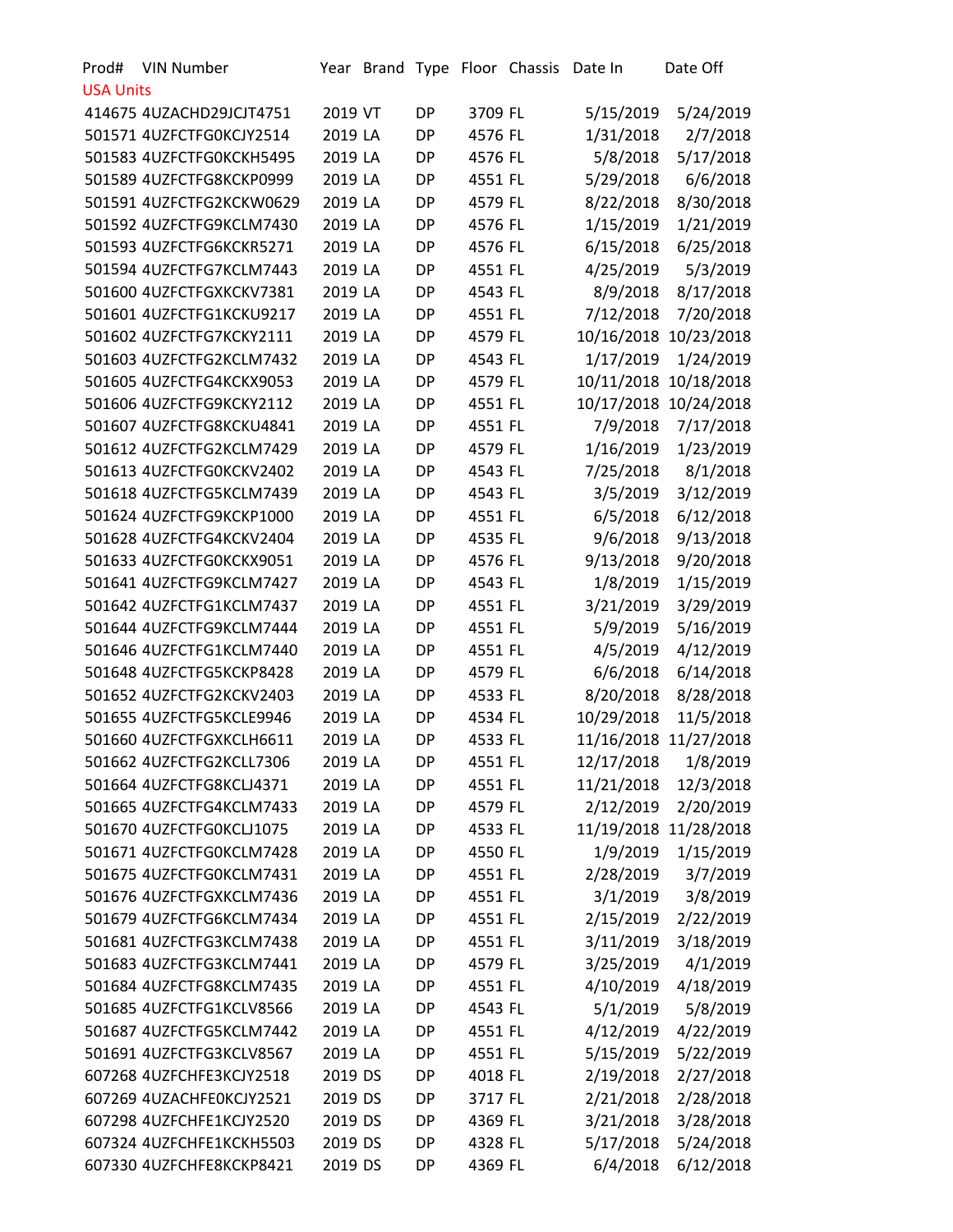| Prod# | <b>VIN Number</b>        |         | Year Brand | Type      |         | Floor Chassis | Date In    | Date Off             |
|-------|--------------------------|---------|------------|-----------|---------|---------------|------------|----------------------|
|       | 607334 4UZFCHFE4KCKX9047 | 2019 DS |            | <b>DP</b> | 4310 FL |               | 9/7/2018   | 9/13/2018            |
|       | 607336 4UZFCHFE2KCKS5469 | 2019 DS |            | <b>DP</b> | 4018 FL |               | 6/25/2018  | 7/11/2018            |
|       | 607337 4UZACHFE9KCKS5463 | 2019 DS |            | <b>DP</b> | 3736 FL |               | 6/18/2018  | 6/25/2018            |
|       | 607358 4UZFCHFE3KCKT1488 | 2019 DS |            | <b>DP</b> | 4018 FL |               | 7/9/2018   | 7/17/2018            |
|       | 607359 4UZFCHFE8KCKT4273 | 2019 DS |            | <b>DP</b> | 4018 FL |               | 7/10/2018  | 7/17/2018            |
|       | 607362 4UZFCHFE8KCKU9212 | 2019 DS |            | <b>DP</b> | 4363 FL |               | 8/6/2018   | 8/14/2018            |
|       | 607365 4UZACHFE8KCKV7322 | 2019 DS |            | <b>DP</b> | 3736 FL |               | 8/13/2018  | 8/21/2018            |
|       | 607366 4UZACHFEXKCKR5263 | 2019 DS |            | <b>DP</b> | 3736 FL |               | 6/14/2018  | 6/22/2018            |
|       | 607367 4UZFCHFE2KCKV2395 | 2019 DS |            | <b>DP</b> | 4310 FL |               | 8/13/2018  | 8/21/2018            |
|       | 607368 4UZFCHFEXKCKU9213 | 2019 DS |            | <b>DP</b> | 4310 FL |               | 8/7/2018   | 8/14/2018            |
|       | 607372 4UZFCHFE8KCKX9049 | 2019 DS |            | <b>DP</b> | 4326 FL |               | 9/19/2018  | 9/26/2018            |
|       | 607373 4UZFCHFE1KCLG5220 | 2019 DS |            | <b>DP</b> | 4369 FL |               | 10/30/2018 | 11/6/2018            |
|       | 607376 4UZFCHFE5KCKP8425 | 2019 DS |            | <b>DP</b> | 4369 FL |               | 6/12/2018  | 6/19/2018            |
|       | 607378 4UZFCHFE9KCKS5467 | 2019 DS |            | <b>DP</b> | 4369 FL |               | 7/18/2018  | 7/25/2018            |
|       | 607380 4UZFCHFE3KCKT4276 | 2019 DS |            | <b>DP</b> | 4369 FL |               | 7/18/2018  | 7/26/2018            |
|       | 607382 4UZFCHFE1KCKT1490 | 2019 DS |            | <b>DP</b> | 4369 FL |               | 6/27/2018  | 7/12/2018            |
|       | 607383 4UZFCHFE7KCKT1493 | 2019 DS |            | <b>DP</b> | 4369 FL |               | 7/31/2018  | 8/7/2018             |
|       | 607386 4UZFCHFE2KCKV2400 | 2019 DS |            | <b>DP</b> | 4369 FL |               | 7/23/2018  | 7/31/2018            |
|       | 607387 4UZFCHFE5KCKT8085 | 2019 DS |            | <b>DP</b> | 4369 FL |               | 7/24/2018  | 7/31/2018            |
|       | 607391 4UZFCHFE0KCKS5468 | 2019 DS |            | <b>DP</b> | 4018 FL |               | 6/22/2018  | 7/10/2018            |
|       | 607392 4UZFCHFEXKCKT4274 | 2019 DS |            | <b>DP</b> | 4018 FL |               | 7/11/2018  | 7/18/2018            |
|       | 607396 4UZFCHFE9KCKV2393 | 2019 DS |            | <b>DP</b> | 4018 FL |               | 8/8/2018   | 8/16/2018            |
|       | 607398 4UZFCHFE8KCKU4835 | 2019 DS |            | <b>DP</b> | 4369 FL |               | 7/27/2018  | 8/6/2018             |
|       | 607399 4UZFCHFE1KCKT8083 | 2019 DS |            | <b>DP</b> | 4369 FL |               | 7/24/2018  | 8/1/2018             |
|       | 607400 4UZFCHFE8KCKR5266 | 2019 DS |            | <b>DP</b> | 4363 FL |               | 6/12/2018  | 6/20/2018            |
|       | 607403 4UZFCHFE5KCLM7324 | 2019 DS |            | <b>DP</b> | 4018 FL |               | 3/25/2019  | 4/1/2019             |
|       | 607405 4UZFCHFE2KCLM7362 | 2019 DS |            | <b>DP</b> | 4369 FL |               | 3/5/2019   | 3/13/2019            |
|       | 607406 4UZACHFE6KCLG8267 | 2019 DS |            | <b>DP</b> | 3736 FL |               | 10/23/2018 | 10/30/2018           |
|       | 607408 4UZFCHFE4KCKY2109 | 2019 DS |            | <b>DP</b> | 4018 FL |               |            | 10/4/2018 10/11/2018 |
|       | 607417 4UZFCHFE0KCLJ4361 | 2019 DS |            | <b>DP</b> | 4018 FL |               | 11/27/2018 | 12/4/2018            |
|       | 607421 4UZFCHFE2KCLM7300 | 2019 DS |            | DP        | 4018 FL |               | 12/19/2018 | 1/10/2019            |
|       | 607424 4UZFCHFE1KCKP0998 | 2019 DS |            | DP        | 4369 FL |               | 5/30/2018  | 6/7/2018             |
|       | 607425 4UZFCHFE6KCKP8420 | 2019 DS |            | <b>DP</b> | 4363 FL |               | 6/1/2018   | 6/8/2018             |
|       | 607429 4UZFCHFE2KCLL7303 | 2019 DS |            | DP        | 4369 FL |               | 2/26/2019  | 3/5/2019             |
|       | 607433 4UZFCHFE8KCLM7320 | 2019 DS |            | DP        | 4018 FL |               | 3/12/2019  | 3/19/2019            |
|       | 607441 4UZACHFE7KCKT1486 | 2019 DS |            | <b>DP</b> | 3717 FL |               | 6/27/2018  | 7/13/2018            |
|       | 607444 4UZFCHFEXKCKR5267 | 2019 DS |            | DP        | 4369 FL |               | 6/13/2018  | 6/20/2018            |
|       | 607445 4UZFCHFEXKCKT8082 | 2019 DS |            | DP        | 4369 FL |               | 6/28/2018  | 7/13/2018            |
|       | 607446 4UZFCHFE1KCKR5268 | 2019 DS |            |           |         |               |            |                      |
|       |                          |         |            | <b>DP</b> | 4369 FL |               | 6/13/2018  | 6/21/2018            |
|       | 607447 4UZFCHFE8KCKP8418 | 2019 DS |            | DP        | 4018 FL |               | 6/5/2018   | 6/13/2018            |
|       | 607448 4UZFCHFE5KCKS5465 | 2019 DS |            | <b>DP</b> | 4369 FL |               | 6/19/2018  | 6/27/2018            |
|       | 607449 4UZFCHFE4KCKP8416 | 2019 DS |            | DP        | 4018 FL |               | 6/6/2018   | 6/13/2018            |
|       | 607451 4UZFCHFEXKCKP0997 | 2019 DS |            | DP        | 4363 FL |               | 6/6/2018   | 6/14/2018            |
|       | 607453 4UZFCHFE1KCKP8423 | 2019 DS |            | DP        | 4369 FL |               | 6/7/2018   | 6/14/2018            |
|       | 607458 4UZFCHFE1KCKT4275 | 2019 DS |            | DP        | 4328 FL |               | 7/18/2018  | 7/26/2018            |
|       | 607459 4UZFCHFE2KCKU4832 | 2019 DS |            | DP        | 4018 FL |               | 7/19/2018  | 7/26/2018            |
|       | 607460 4UZFCHFE5KCKT1492 | 2019 DS |            | DP        | 4369 FL |               | 7/11/2018  | 7/18/2018            |
|       | 607464 4UZFCHFE1KCKU4837 | 2019 DS |            | <b>DP</b> | 4369 FL |               | 8/1/2018   | 8/9/2018             |
|       | 607466 4UZFCHFE0KCKV2394 | 2019 DS |            | DP        | 4328 FL |               | 8/14/2018  | 8/21/2018            |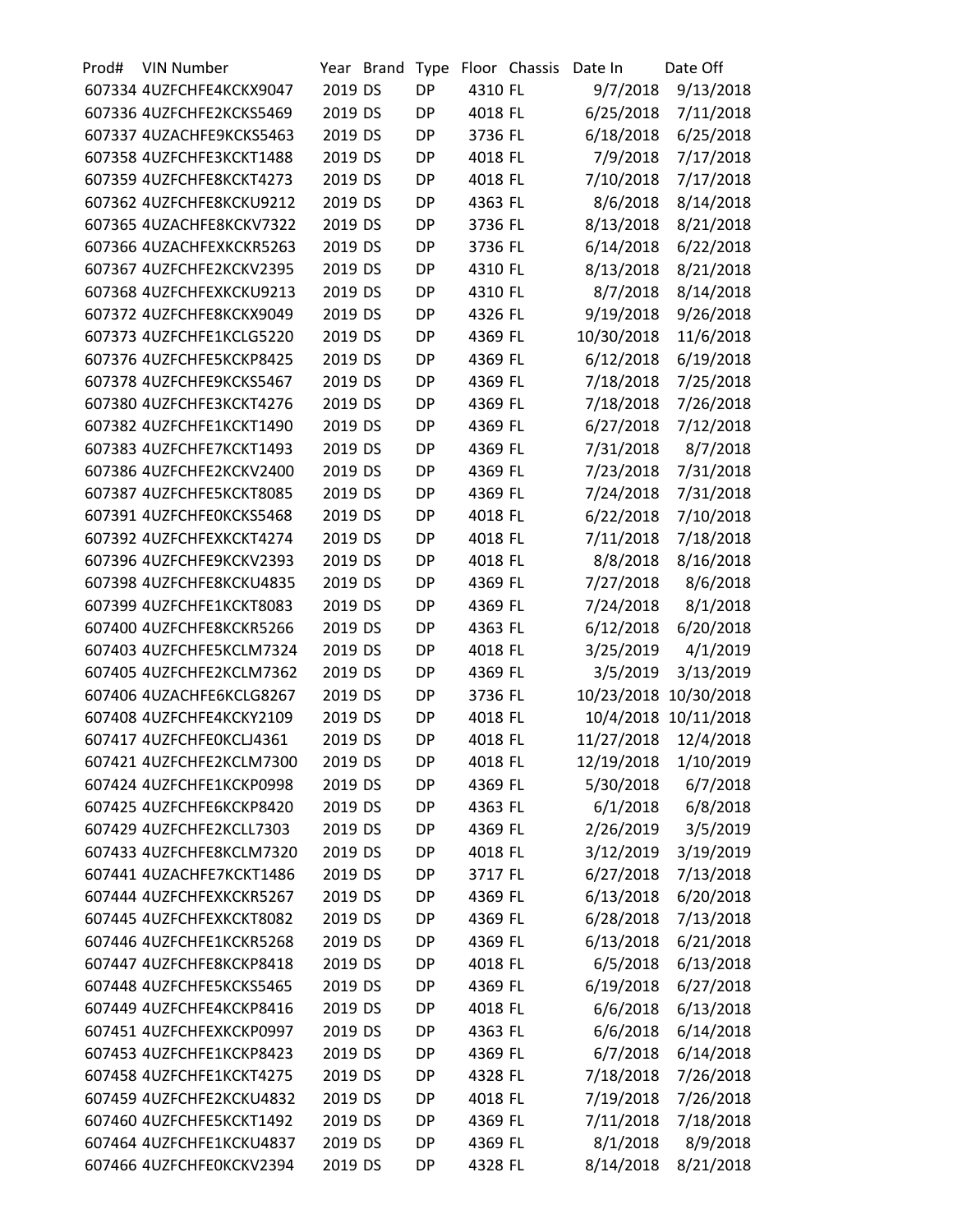| Prod# | <b>VIN Number</b>        |         | Year Brand | Type      |         | Floor Chassis | Date In    | Date Off              |
|-------|--------------------------|---------|------------|-----------|---------|---------------|------------|-----------------------|
|       | 607467 4UZFCHFE8KCKV2398 | 2019 DS |            | <b>DP</b> | 4369 FL |               | 8/9/2018   | 8/16/2018             |
|       | 607481 4UZFCHFEXKCLM7321 | 2019 DS |            | DP        | 4018 FL |               | 3/12/2019  | 3/19/2019             |
|       | 607482 4UZFCHFE5KCLM7369 | 2019 DS |            | <b>DP</b> | 4362 FL |               | 3/26/2019  | 4/2/2019              |
|       | 607483 4UZFCHFE5KCLE9943 | 2019 DS |            | <b>DP</b> | 4369 FL |               | 10/16/2018 | 10/23/2018            |
|       | 607485 4UZFCHFE8KCKY4638 | 2019 DS |            | DP        | 4369 FL |               | 10/1/2018  | 10/8/2018             |
|       | 607489 4UZFCHFE0KCLJ1072 | 2019 DS |            | <b>DP</b> | 4369 FL |               |            | 11/20/2018 11/29/2018 |
|       | 607490 4UZFCHFE2KCLM7359 | 2019 DS |            | <b>DP</b> | 4369 FL |               | 1/14/2019  | 1/21/2019             |
|       | 607492 4UZFCHFE0KCLM7358 | 2019 DS |            | <b>DP</b> | 4328 FL |               | 1/9/2019   | 1/16/2019             |
|       | 607495 4UZFCHFE2KCLJ4362 | 2019 DS |            | <b>DP</b> | 4018 FL |               |            | 11/20/2018 11/29/2018 |
|       | 607499 4UZFCHFEXKCLG5586 | 2019 DS |            | <b>DP</b> | 4369 FL |               | 11/13/2018 | 11/20/2018            |
|       | 607524 4UZFCHFE7KCLE9944 | 2019 DS |            | <b>DP</b> | 4369 FL |               | 10/23/2018 | 10/30/2018            |
|       | 607526 4UZFCHFE9KCLG5580 | 2019 DS |            | <b>DP</b> | 4369 FL |               |            | 11/6/2018 11/13/2018  |
|       | 607548 4UZFCHFE6KCLM7378 | 2019 DS |            | <b>DP</b> | 4310 FL |               | 4/23/2019  | 4/30/2019             |
|       | 607552 4UZFCHFEXKCLM7352 | 2019 DS |            | <b>DP</b> | 4369 FL |               | 1/16/2019  | 1/23/2019             |
|       | 607563 4UZFCHFE3KCLG5574 | 2019 DS |            | DP        | 4362 FL |               | 10/30/2018 | 11/6/2018             |
|       | 607564 4UZFCHFE9KCLG5577 | 2019 DS |            | <b>DP</b> | 4369 FL |               | 10/30/2018 | 11/6/2018             |
|       | 607565 4UZACHFE0KCLV8564 | 2019 DS |            | <b>DP</b> | 3717 FL |               | 5/3/2019   | 5/10/2019             |
|       | 607568 4UZFCHFE1KCLM7319 | 2019 DS |            | <b>DP</b> | 4018 FL |               | 3/1/2019   | 3/8/2019              |
|       | 607571 4UZFCHFEXKCLG5216 | 2019 DS |            | <b>DP</b> | 4310 FL |               |            | 10/23/2018 10/31/2018 |
|       | 607575 4UZFCHFE1KCLL3551 | 2019 DS |            | <b>DP</b> | 4369 FL |               | 12/20/2018 | 1/10/2019             |
|       | 607576 4UZFCHFE4KCLM7380 | 2019 DS |            | <b>DP</b> | 4369 FL |               | 4/17/2019  | 4/25/2019             |
|       | 607577 4UZFCHFE2KCLG5582 | 2019 DS |            | <b>DP</b> | 4369 FL |               |            | 11/6/2018 11/13/2018  |
|       | 607579 4UZFCHFE7KCLM7373 | 2019 DS |            | <b>DP</b> | 4369 FL |               | 4/4/2019   | 4/11/2019             |
|       | 607589 4UZFCHFEXKCLM7383 | 2019 DS |            | <b>DP</b> | 4326 FL |               | 4/30/2019  | 5/7/2019              |
|       | 607592 4UZFCHFE1KCLJ9522 | 2019 DS |            | DP        | 4369 FL |               | 1/18/2019  | 1/25/2019             |
|       | 607597 4UZFCHFE1KCLM7384 | 2019 DS |            | <b>DP</b> | 4369 FL |               | 4/30/2019  |                       |
|       |                          |         |            |           |         |               |            | 5/7/2019              |
|       | 607599 4UZFCHFE7KCKY4632 | 2019 DS |            | <b>DP</b> | 4018 FL |               | 10/11/2018 | 10/18/2018            |
|       | 607600 4UZACHFE2KCLJ1066 | 2019 DS |            | <b>DP</b> | 3736 FL |               | 11/20/2018 | 11/29/2018            |
|       | 607631 4UZACHFE5KCLH6604 | 2019 DS |            | <b>DP</b> | 3736 FL |               |            | 11/13/2018 11/21/2018 |
|       | 607633 4UZACHFE7KCKW0616 | 2019 DS |            | DP        | 3736 FL |               | 8/21/2018  | 8/29/2018             |
|       | 607634 4UZACHFEXKCKW8581 | 2019 DS |            | <b>DP</b> | 3736 FL |               | 8/30/2018  | 9/7/2018              |
|       | 607637 4UZFCHFE2KCKW0626 | 2019 DS |            | <b>DP</b> | 4362 FL |               | 8/24/2018  | 8/31/2018             |
|       | 607638 4UZFCHFE4KCKV2401 | 2019 DS |            | DP        | 4362 FL |               | 8/23/2018  | 8/30/2018             |
|       | 607639 4UZFCHFE2KCLJ1073 | 2019 DS |            | DP        | 4363 FL |               | 11/28/2018 | 12/5/2018             |
|       | 607640 4UZFCHFE6KCKY2113 | 2019 DS |            | DP        | 4363 FL |               | 9/27/2018  | 10/4/2018             |
|       | 607641 4UZFCHFE6KCKU9211 | 2019 DS |            | <b>DP</b> | 4363 FL |               | 8/2/2018   | 8/9/2018              |
|       | 607642 4UZFCHFE0KCKW0625 | 2019 DS |            | DP        | 4363 FL |               | 8/22/2018  | 9/4/2018              |
|       | 607643 4UZACHFE5KCLM7298 | 2019 DS |            | DP        | 3717 FL |               | 4/9/2019   | 4/16/2019             |
|       | 607644 4UZACHFE9KCKW0617 | 2019 DS |            | DP        | 3717 FL |               | 8/22/2018  | 8/30/2018             |
|       | 607645 4UZACHFE3KCKT4272 | 2019 DS |            | DP        | 3717 FL |               | 7/13/2018  | 7/20/2018             |
|       | 607653 4UZFCHFE1KCLM7305 | 2019 DS |            | <b>DP</b> | 4018 FL |               | 1/17/2019  | 1/24/2019             |
|       | 607667 4UZFCHFE1KCLM2699 | 2019 DS |            | DP        | 4328 FL |               | 2/4/2019   | 2/11/2019             |
|       | 607702 4UZFCHFEXKCLL3547 | 2019 DS |            | DP        | 4002 FL |               | 2/8/2019   | 2/15/2019             |
|       | 607704 4UZFCHFE5KCKW0622 | 2019 DS |            | DP        | 4002 FL |               | 8/21/2018  | 8/29/2018             |
|       | 607706 4UZFCHFE4KCLM7332 | 2019 DS |            | DP        | 4002 FL |               | 3/27/2019  | 4/3/2019              |
|       | 607712 4UZFCHFE1KCLH6606 | 2019 DS |            | <b>DP</b> | 4369 FL |               |            | 11/14/2018 11/21/2018 |
|       | 607713 4UZFCHFE4KCKV2396 | 2019 DS |            | DP        | 4369 FL |               | 8/15/2018  | 8/22/2018             |
|       | 607720 4UZFCHFE1KCKW0620 | 2019 DS |            | DP        | 4018 FL |               | 8/15/2018  | 8/22/2018             |
|       | 607721 4UZFCHFE7KCLM7356 | 2019 DS |            | DP        | 4328 FL |               | 1/10/2019  | 1/17/2019             |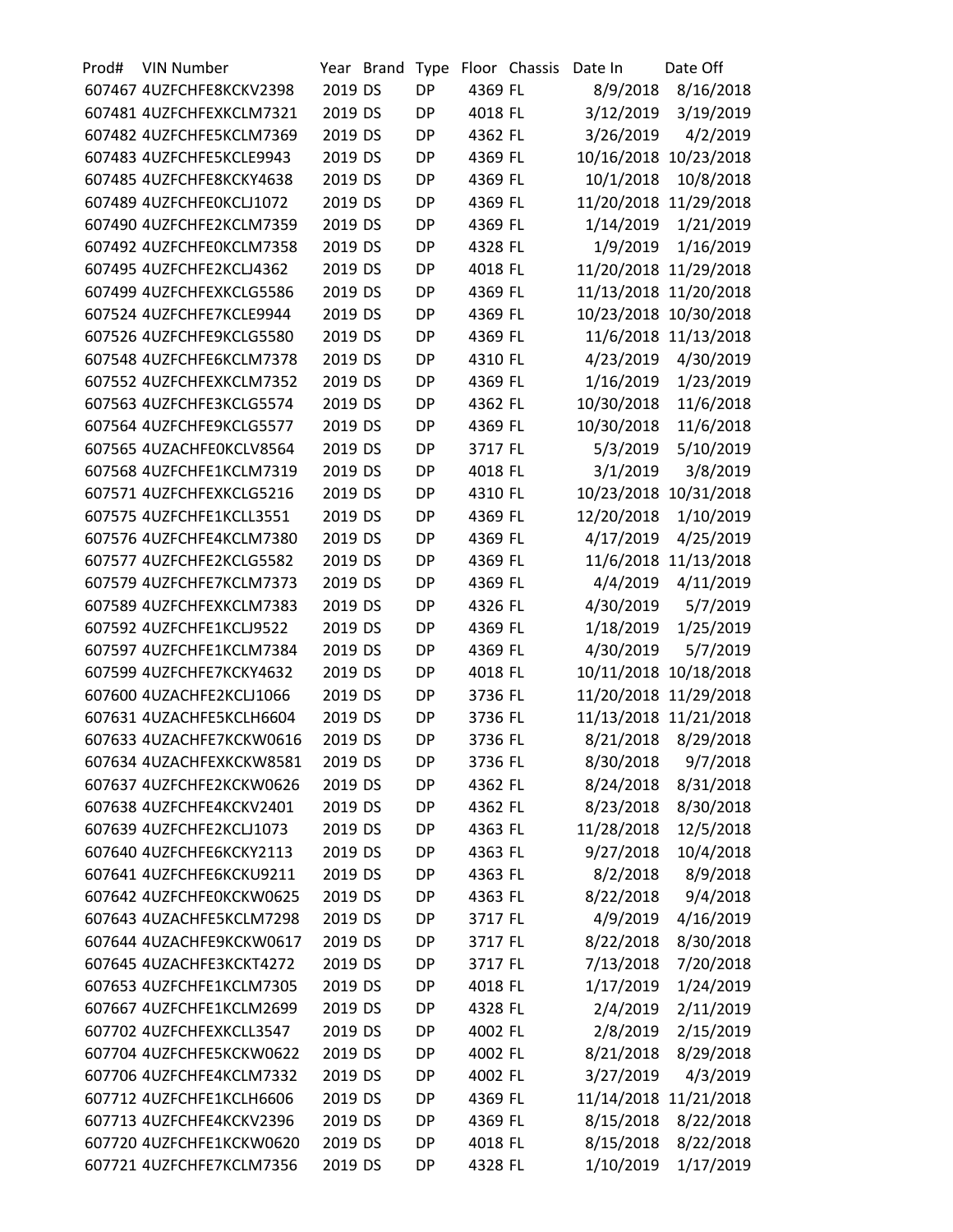| Prod# | <b>VIN Number</b>        |         | Year Brand | Type      |         | Floor Chassis | Date In    | Date Off              |
|-------|--------------------------|---------|------------|-----------|---------|---------------|------------|-----------------------|
|       | 607723 4UZFCHFE6KCLM7316 | 2019 DS |            | <b>DP</b> | 4018 FL |               | 3/1/2019   | 3/8/2019              |
|       | 607726 4UZACHFE2KCLM7291 | 2019 DS |            | <b>DP</b> | 3736 FL |               | 3/4/2019   | 3/11/2019             |
|       | 607750 4UZFCHFE4KCKR5264 | 2019 DS |            | <b>DP</b> | 4018 FL |               | 6/20/2018  | 6/27/2018             |
|       | 607781 4UZACHFE0KCKV2390 | 2019 DS |            | <b>DP</b> | 3717 FL |               | 8/2/2018   | 8/10/2018             |
|       | 607782 4UZFCHFE7KCKV2392 | 2019 DS |            | <b>DP</b> | 4018 FL |               | 9/7/2018   | 9/14/2018             |
|       | 607785 4UZFCHFE1KCLM7336 | 2019 DS |            | <b>DP</b> | 4018 FL |               | 4/17/2019  | 4/25/2019             |
|       | 607786 4UZFCHFE6KCKX9048 | 2019 DS |            | <b>DP</b> | 4326 FL |               | 9/7/2018   | 9/14/2018             |
|       | 607787 4UZFCHFE9KCKY4633 | 2019 DS |            | <b>DP</b> | 4328 FL |               | 9/14/2018  | 9/21/2018             |
|       | 607788 4UZFCHFE2KCKX4607 | 2019 DS |            | <b>DP</b> | 4328 FL |               | 9/10/2018  | 9/14/2018             |
|       | 607789 4UZFCHFE9KCKX4605 | 2019 DS |            | <b>DP</b> | 4362 FL |               | 8/30/2018  | 9/7/2018              |
|       | 607790 4UZFCHFEXKCLM7349 | 2019 DS |            | <b>DP</b> | 4362 FL |               | 1/25/2019  | 2/5/2019              |
|       | 607791 4UZFCHFE3KCKP8424 | 2019 DS |            | <b>DP</b> | 4369 FL |               | 6/8/2018   | 6/18/2018             |
|       | 607792 4UZFCHFE3KCKR5269 | 2019 DS |            | <b>DP</b> | 4369 FL |               | 6/21/2018  | 6/28/2018             |
|       | 607795 4UZFCHFE7KCLL3554 | 2019 DS |            | <b>DP</b> | 4369 FL |               | 2/4/2019   | 2/11/2019             |
|       | 607797 4UZACHFEXKCKP8415 | 2019 DS |            | <b>DP</b> | 3736 FL |               | 6/4/2018   | 6/11/2018             |
|       | 607804 4UZFCHFE9KCLM7312 | 2019 DS |            | <b>DP</b> | 4018 FL |               | 2/18/2019  | 2/25/2019             |
|       | 607805 4UZFCHFE3KCLC9948 | 2019 DS |            | <b>DP</b> | 4018 FL |               | 9/21/2018  | 9/28/2018             |
|       | 607808 4UZFCHFE7KCLM7311 | 2019 DS |            | <b>DP</b> | 4018 FL |               | 1/17/2019  | 1/24/2019             |
|       | 607809 4UZFCHFE8KCLM7303 | 2019 DS |            | <b>DP</b> | 4018 FL |               | 12/20/2018 | 1/11/2019             |
|       | 607810 4UZFCHFE5KCKX4603 | 2019 DS |            | DP        | 4018 FL |               | 9/14/2018  | 9/21/2018             |
|       | 607811 4UZFCHFE4KCKV7324 | 2019 DS |            | <b>DP</b> | 4018 FL |               | 8/20/2018  | 8/28/2018             |
|       |                          | 2019 DS |            |           |         |               |            |                       |
|       | 607812 4UZFCHFE5KCKV2391 |         |            | <b>DP</b> | 4018 FL |               | 8/20/2018  | 8/28/2018             |
|       | 607814 4UZFCHFE0KCKU4831 | 2019 DS |            | <b>DP</b> | 4018 FL |               | 7/26/2018  | 8/2/2018              |
|       | 607815 4UZFCHFEXKCKU4836 | 2019 DS |            | <b>DP</b> | 4326 FL |               | 7/26/2018  | 8/2/2018              |
|       | 607816 4UZFCHFEXKCLJ4366 | 2019 DS |            | DP        | 4328 FL |               | 11/28/2018 | 12/5/2018             |
|       | 607819 4UZFCHFE5KCLG5575 | 2019 DS |            | <b>DP</b> | 4369 FL |               | 10/24/2018 | 10/31/2018            |
|       | 607820 4UZFCHFEXKCLJ9521 | 2019 DS |            | <b>DP</b> | 4369 FL |               |            | 12/10/2018 12/17/2018 |
|       | 607821 4UZFCHFE4KCKU9210 | 2019 DS |            | <b>DP</b> | 4369 FL |               | 8/3/2018   | 8/10/2018             |
|       | 607822 4UZFCHFE3KCLH6607 | 2019 DS |            | <b>DP</b> | 4369 FL |               |            | 11/14/2018 11/21/2018 |
|       | 607823 4UZFCHFE3KCKS5464 | 2019 DS |            | <b>DP</b> | 4369 FL |               | 6/14/2018  | 6/21/2018             |
|       | 607825 4UZFCHFE7KCLJ1070 | 2019 DS |            | <b>DP</b> | 4369 FL |               |            | 11/15/2018 11/26/2018 |
|       | 607830 4UZACHFEXKCLL7298 | 2019 DS |            | <b>DP</b> | 3736 FL |               | 2/18/2019  | 2/25/2019             |
|       | 607837 4UZFCHFE1KCLE9941 | 2019 DS |            | DP        | 4002 FL |               | 10/31/2018 | 11/7/2018             |
|       | 607838 4UZFCHFE2KCLJ4359 | 2019 DS |            | <b>DP</b> | 4002 FL |               |            | 11/7/2018 11/14/2018  |
|       | 607839 4UZFCHFE7KCKW0623 | 2019 DS |            | DP        | 4310 FL |               | 8/31/2018  | 9/10/2018             |
|       | 607841 4UZFCHFE2KCKY4635 | 2019 DS |            | <b>DP</b> | 4310 FL |               | 9/28/2018  | 10/5/2018             |
|       | 607843 4UZFCHFEXKCKY4639 | 2019 DS |            | DP        | 4310 FL |               |            | 10/5/2018 10/12/2018  |
|       | 607845 4UZFCHFE0KCKX4606 | 2019 DS |            | DP        | 4326 FL |               | 8/31/2018  | 9/10/2018             |
|       | 607850 4UZFCHFE1KCLC9950 | 2019 DS |            | <b>DP</b> | 4018 FL |               | 9/24/2018  | 10/1/2018             |
|       | 607853 4UZFCHFE5KCKW0619 | 2019 DS |            | DP        | 4018 FL |               | 9/10/2018  | 9/17/2018             |
|       | 607855 4UZFCHFEXKCKP8422 | 2019 DS |            | <b>DP</b> | 4328 FL |               | 6/21/2018  | 7/9/2018              |
|       | 607858 4UZFCHFE3KCKT8084 | 2019 DS |            | DP        | 4369 FL |               | 6/28/2018  | 7/16/2018             |
|       | 607860 4UZFCHFE1KCLG5217 | 2019 DS |            | DP        | 4369 FL |               |            | 10/17/2018 10/24/2018 |
|       | 607863 4UZFCHFE8KCLM7348 | 2019 DS |            | <b>DP</b> | 4369 FL |               |            | 12/4/2018 12/11/2018  |
|       | 607864 4UZFCHFE2KCKX9046 | 2019 DS |            | DP        | 4363 FL |               | 8/31/2018  | 9/10/2018             |
|       | 607867 4UZFCHFE3KCLG5218 | 2019 DS |            | <b>DP</b> | 4363 FL |               |            | 10/17/2018 10/25/2018 |
|       | 607869 4UZFCHFE4KCKY4636 | 2019 DS |            | DP        | 4369 FL |               | 9/28/2018  | 10/5/2018             |
|       | 607870 4UZFCHFE7KCLG5576 | 2019 DS |            | DP        | 4369 FL |               | 10/25/2018 | 11/1/2018             |
|       | 607873 4UZFCHFE7KCLC9953 | 2019 DS |            | DP        | 4369 FL |               |            | 10/12/2018 10/19/2018 |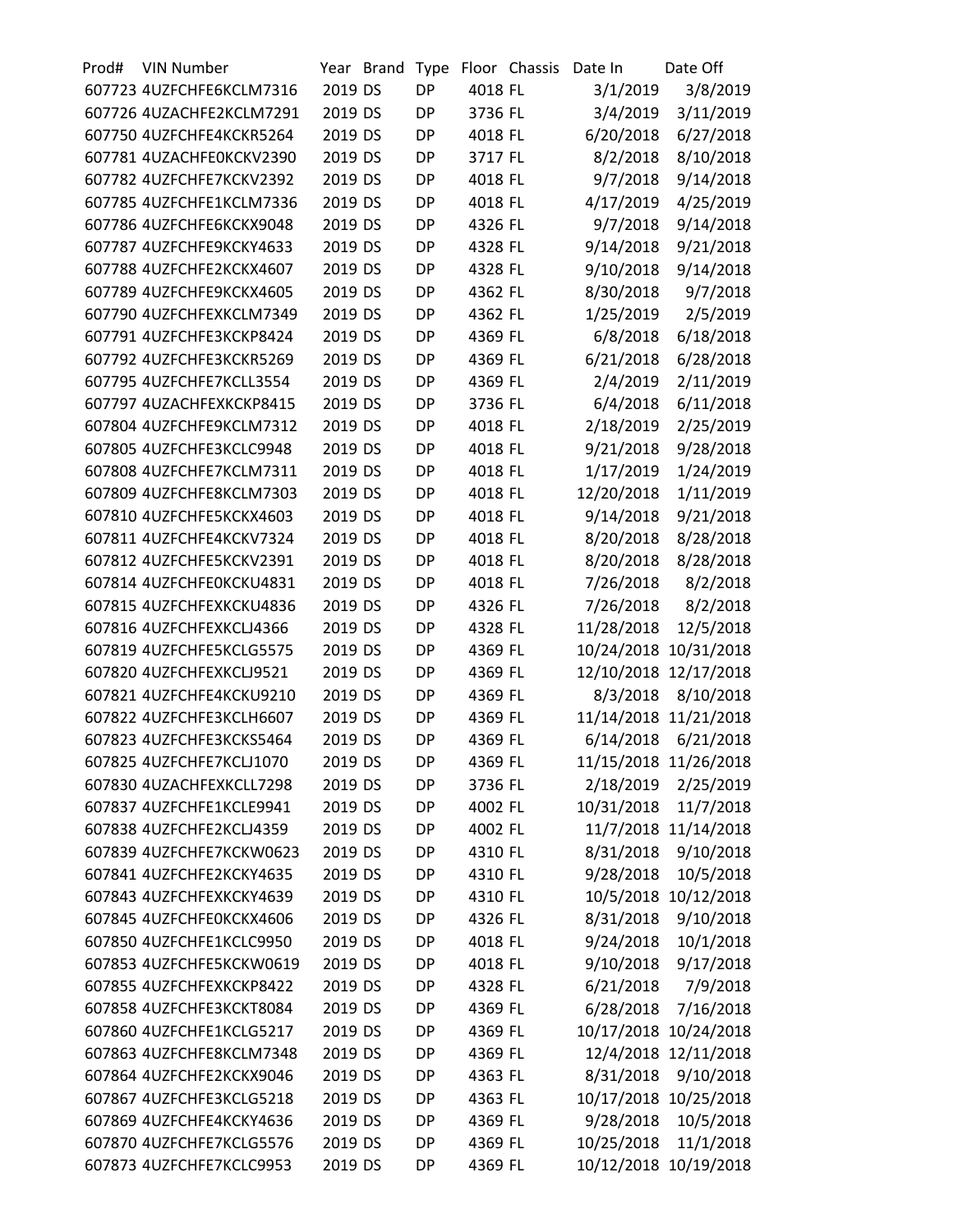| Prod# | <b>VIN Number</b>        |         | Year Brand | Type      |         | Floor Chassis | Date In    | Date Off              |
|-------|--------------------------|---------|------------|-----------|---------|---------------|------------|-----------------------|
|       | 607875 4UZFCHFE7KCLH6609 | 2019 DS |            | <b>DP</b> | 4369 FL |               |            | 10/18/2018 10/25/2018 |
|       | 607876 4UZFCHFE2KCLG5579 | 2019 DS |            | <b>DP</b> | 4369 FL |               | 11/1/2018  | 11/8/2018             |
|       | 607878 4UZFCHFE0KCLG5578 | 2019 DS |            | <b>DP</b> | 4369 FL |               | 10/26/2018 | 11/2/2018             |
|       | 607879 4UZFCHFE6KCKY4637 | 2019 DS |            | <b>DP</b> | 4369 FL |               | 10/1/2018  | 10/5/2018             |
|       | 607892 4UZACHFE1KCLL3544 | 2019 DS |            | <b>DP</b> | 3717 FL |               | 12/10/2018 | 12/18/2018            |
|       | 607893 4UZFCHFE0KCLL7302 | 2019 DS |            | <b>DP</b> | 4328 FL |               | 2/18/2019  | 2/25/2019             |
|       | 607898 4UZFCHFE6KCLJ4364 | 2019 DS |            | <b>DP</b> | 4369 FL |               | 11/26/2018 | 12/3/2018             |
|       | 607901 4UZFCHFE1KCKT1487 | 2019 DS |            | <b>DP</b> | 4018 FL |               | 6/28/2018  | 7/16/2018             |
|       | 607903 4UZFCHFE7KCKS5466 | 2019 DS |            | <b>DP</b> | 4369 FL |               | 6/22/2018  | 7/9/2018              |
|       | 607904 4UZFCHFE3KCKT1491 | 2019 DS |            | <b>DP</b> | 4328 FL |               | 7/9/2018   | 7/16/2018             |
|       | 607930 4UZFCHFE6KCLL7305 | 2019 DS |            | <b>DP</b> | 4363 FL |               | 12/11/2018 | 12/19/2018            |
|       | 607931 4UZFCHFE9KCLL7301 | 2019 DS |            | <b>DP</b> | 4328 FL |               | 1/17/2019  | 1/24/2019             |
|       | 607932 4UZFCHFE0KCLG5581 | 2019 DS |            | <b>DP</b> | 4369 FL |               | 11/2/2018  | 11/9/2018             |
|       | 607936 4UZFCHFE5KCLM7341 | 2019 DS |            | <b>DP</b> | 4018 FL |               | 5/14/2019  | 5/21/2019             |
|       | 607937 4UZFCHFE3KCLM7337 | 2019 DS |            | <b>DP</b> | 4018 FL |               | 4/18/2019  | 4/26/2019             |
|       | 607938 4UZFCHFE6KCKU9208 | 2019 DS |            | <b>DP</b> | 4018 FL |               | 7/30/2018  | 8/7/2018              |
|       | 607939 4UZFCHFEXKCKP8419 | 2019 DS |            | <b>DP</b> | 4018 FL |               | 6/8/2018   | 6/15/2018             |
|       | 607940 4UZFCHFE5KCLW2342 | 2019 DS |            | <b>DP</b> | 4018 FL |               | 5/14/2019  | 5/22/2019             |
|       | 607941 4UZFCHFE6KCLM7333 | 2019 DS |            | <b>DP</b> | 4018 FL |               | 4/11/2019  | 4/18/2019             |
|       | 607944 4UZFCHFE6KCKP8417 | 2019 DS |            | <b>DP</b> | 4018 FL |               | 6/15/2018  | 6/22/2018             |
|       | 607945 4UZFCHFE5KCLM7338 | 2019 DS |            | <b>DP</b> | 4018 FL |               | 4/30/2019  | 5/8/2019              |
|       | 607948 4UZFCHFEXKCLM7318 | 2019 DS |            | <b>DP</b> | 4018 FL |               | 3/15/2019  | 3/22/2019             |
|       | 607949 4UZACHFE3KCLV3858 | 2019 DS |            | <b>DP</b> | 3736 FL |               | 4/24/2019  | 5/2/2019              |
|       | 607950 4UZACHFEXKCLM7295 | 2019 DS |            | <b>DP</b> | 3736 FL |               | 3/28/2019  | 4/4/2019              |
|       | 607954 4UZFCHFE1KCLM7420 | 2019 DS |            | <b>DP</b> | 4369 FL |               | 2/25/2019  | 3/4/2019              |
|       | 607956 4UZACHFE9KCLM7286 | 2019 DS |            | <b>DP</b> | 3736 FL |               | 1/11/2019  | 1/18/2019             |
|       | 607958 4UZFCHFE3KCLE9942 | 2019 DS |            | <b>DP</b> | 4018 FL |               | 10/26/2018 | 11/2/2018             |
|       | 607961 4UZFCHFE9KCLM7357 | 2019 DS |            | <b>DP</b> | 4326 FL |               | 1/28/2019  | 2/6/2019              |
|       | 607963 4UZFCHFE7KCLM7342 | 2019 DS |            | <b>DP</b> | 4018 FL |               | 5/1/2019   | 5/8/2019              |
|       | 607964 4UZFCHFE3KCLM7385 | 2019 DS |            | <b>DP</b> | 4369 FL |               | 5/1/2019   | 5/8/2019              |
|       | 607966 4UZFCHFE9KCLW2344 | 2019 DS |            | DP        | 4369 FL |               | 5/15/2019  | 5/22/2019             |
|       | 607968 4UZACHFE8KCLJ1069 | 2019 DS |            | DP        | 3717 FL |               |            | 12/5/2018 12/12/2018  |
|       | 608005 4UZFCHFE8KCLM7365 | 2019 DS |            | DP        | 4369 FL |               | 3/8/2019   | 3/15/2019             |
|       | 608023 4UZACHFEXKCKV7323 | 2019 DS |            | <b>DP</b> | 3717 FL |               | 8/16/2018  | 8/23/2018             |
|       | 608026 4UZFCHFE7KCLM7339 | 2019 DS |            | DP        | 4018 FL |               | 4/25/2019  | 5/2/2019              |
|       | 608027 4UZFCHFE8KCKU9209 | 2019 DS |            | <b>DP</b> | 4018 FL |               | 8/16/2018  | 8/23/2018             |
|       | 608030 4UZFCHFE8KCLG5585 | 2019 DS |            | DP        | 4369 FL |               |            | 11/9/2018 11/16/2018  |
|       | 608033 4UZFCHFE3KCLM7340 | 2019 DS |            | DP        | 4018 FL |               | 5/2/2019   | 5/9/2019              |
|       | 608035 4UZACHFE4KCKV2389 | 2019 DS |            | <b>DP</b> |         |               | 8/10/2018  |                       |
|       |                          |         |            |           | 3717 FL |               |            | 8/20/2018             |
|       | 608058 4UZACHFE1KCKU9207 | 2019 DS |            | DP        | 3736 FL |               | 7/27/2018  | 8/6/2018              |
|       | 608059 4UZACHFE5KCLV3859 | 2019 DS |            | <b>DP</b> | 3717 FL |               | 4/25/2019  | 5/2/2019              |
|       | 608060 4UZACHFE8KCLG8268 | 2019 DS |            | DP        | 3736 FL |               | 10/26/2018 | 11/2/2018             |
|       | 608067 4UZFCHFE6KCKR5265 | 2019 DS |            | DP        | 4018 FL |               | 6/15/2018  | 6/25/2018             |
|       | 608068 4UZFCHFE5KCKT1489 | 2019 DS |            | <b>DP</b> | 4369 FL |               | 6/25/2018  | 7/10/2018             |
|       | 608069 4UZFCHFE3KCKN5855 | 2019 DS |            | DP        | 4311 FL |               | 10/10/2018 | 10/17/2018            |
|       | 608071 4UZFCHFE8KCKW8584 | 2019 DS |            | <b>DP</b> | 4369 FL |               | 8/28/2018  | 9/5/2018              |
|       | 608075 4UZFCHFE4KCKU4833 | 2019 DS |            | DP        | 4369 FL |               | 7/20/2018  | 7/30/2018             |
|       | 608076 4UZFCHFE6KCKU4834 | 2019 DS |            | <b>DP</b> | 4362 FL |               | 7/26/2018  | 8/2/2018              |
|       | 608077 4UZFCHFE5KCKT4277 | 2019 DS |            | DP        | 4369 FL |               | 7/23/2018  | 7/30/2018             |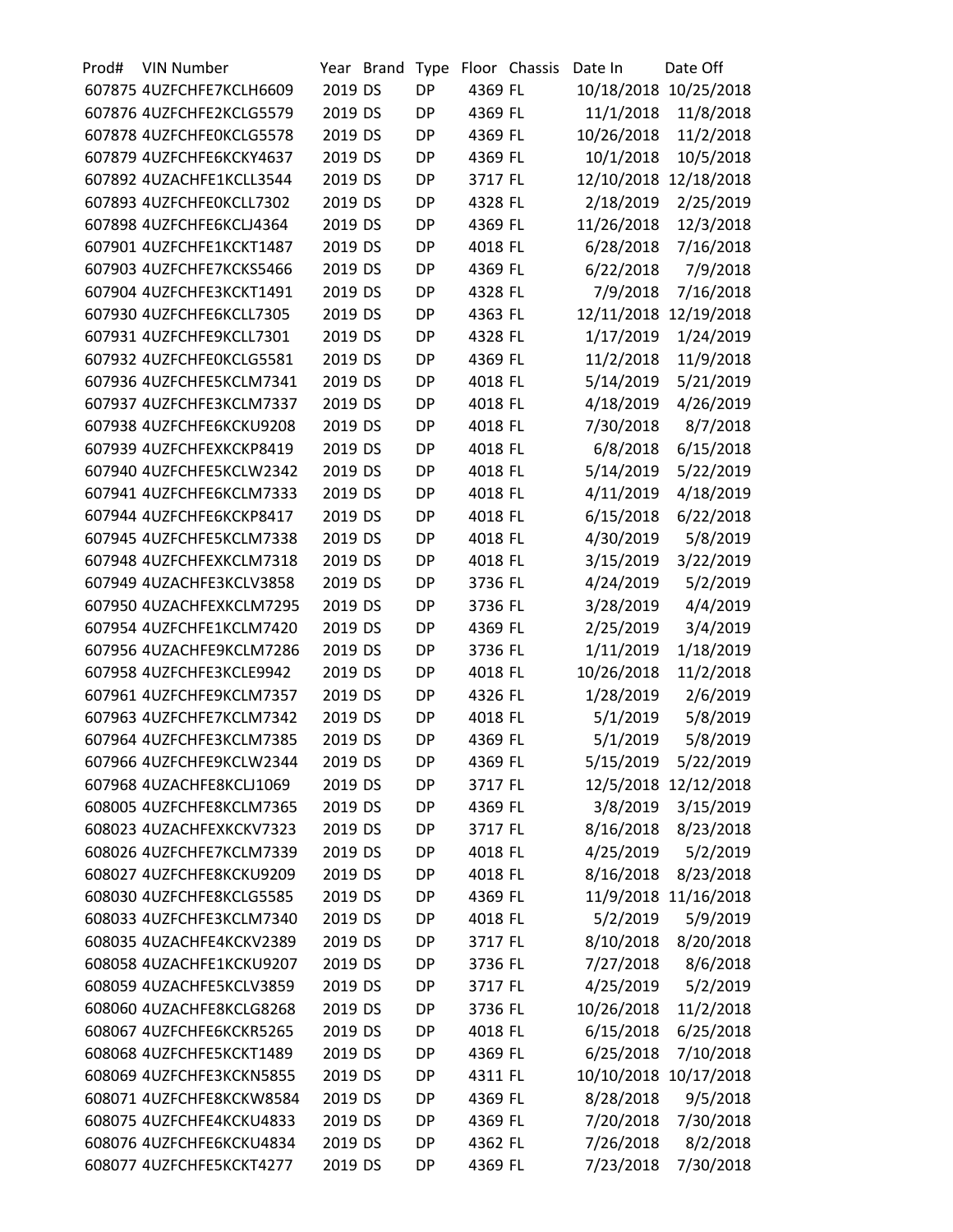| Prod# | <b>VIN Number</b>        |         | Year Brand | Type      |         | Floor Chassis | Date In    | Date Off              |
|-------|--------------------------|---------|------------|-----------|---------|---------------|------------|-----------------------|
|       | 608079 4UZFCHFEXKCKW8585 | 2019 DS |            | <b>DP</b> | 4369 FL |               | 8/29/2018  | 9/6/2018              |
|       | 608081 4UZFCHFE4KCKW8582 | 2019 DS |            | <b>DP</b> | 4328 FL |               | 8/29/2018  | 9/6/2018              |
|       | 608086 4UZACHFE0KCKW0618 | 2019 DS |            | <b>DP</b> | 3736 FL |               | 9/5/2018   | 9/12/2018             |
|       | 608087 4UZFCHFE3KCKW0621 | 2019 DS |            | <b>DP</b> | 4018 FL |               | 8/29/2018  | 9/6/2018              |
|       | 608092 4UZFCHFE0KCKY4634 | 2019 DS |            | <b>DP</b> | 4326 FL |               | 9/27/2018  | 10/3/2018             |
|       | 608093 4UZFCHFE6KCKV2397 | 2019 DS |            | <b>DP</b> | 4369 FL |               | 8/17/2018  | 8/24/2018             |
|       | 608094 4UZACHFE8KCKW8580 | 2019 DS |            | <b>DP</b> | 3717 FL |               | 9/12/2018  | 9/19/2018             |
|       | 608095 4UZACHFE0KCKX4602 | 2019 DS |            | <b>DP</b> | 3736 FL |               | 9/18/2018  | 9/25/2018             |
|       | 608100 4UZACHFE4KCKX9043 | 2019 DS |            | <b>DP</b> | 3736 FL |               | 9/25/2018  | 10/2/2018             |
|       | 608101 4UZACHFE2KCKX9042 | 2019 DS |            | <b>DP</b> | 3717 FL |               | 9/25/2018  | 10/2/2018             |
|       | 608105 4UZACHFE7KCLH6605 | 2019 DS |            | <b>DP</b> | 3736 FL |               |            | 11/16/2018 11/27/2018 |
|       | 608108 4UZFCHFE8KCKY2114 | 2019 DS |            | <b>DP</b> | 4362 FL |               | 9/26/2018  | 10/3/2018             |
|       | 608109 4UZFCHFE9KCKX9044 | 2019 DS |            | <b>DP</b> | 4018 FL |               | 9/26/2018  | 10/3/2018             |
|       | 608110 4UZFCHFE9KCKW0624 | 2019 DS |            | <b>DP</b> | 4363 FL |               | 9/24/2018  | 10/1/2018             |
|       | 608111 4UZACHFE7KCLG5572 | 2019 DS |            | <b>DP</b> | 3717 FL |               | 10/1/2018  | 10/8/2018             |
|       | 608112 4UZFCHFE3KCLC9951 | 2019 DS |            | <b>DP</b> | 4369 FL |               |            | 10/8/2018 10/15/2018  |
|       | 608113 4UZFCHFE6KCLM7350 | 2019 DS |            | <b>DP</b> | 4369 FL |               | 1/18/2019  | 1/25/2019             |
|       | 608115 4UZFCHFE9KCLC9954 | 2019 DS |            | <b>DP</b> | 4326 FL |               | 10/16/2018 | 10/23/2018            |
|       | 608118 4UZFCHFE8KCLJ4365 | 2019 DS |            | <b>DP</b> | 4369 FL |               |            | 12/7/2018 12/17/2018  |
|       | 608120 4UZFCHFE0KCKX9045 | 2019 DS |            | DP        | 4018 FL |               | 10/3/2018  | 10/9/2018             |
|       | 608121 4UZFCHFE0KCKY2110 | 2019 DS |            | <b>DP</b> | 4018 FL |               |            | 10/3/2018 10/10/2018  |
|       | 608122 4UZFCHFE5KCLC9952 | 2019 DS |            | <b>DP</b> | 4369 FL |               |            | 10/9/2018 10/16/2018  |
|       | 608123 4UZFCHFE5KCKY4631 | 2019 DS |            | <b>DP</b> | 4018 FL |               |            | 10/9/2018 10/16/2018  |
|       | 608124 4UZFCHFE7KCKX4604 | 2019 DS |            | <b>DP</b> | 4018 FL |               | 10/2/2018  | 10/9/2018             |
|       | 608127 4UZFCHFE0KCLM7361 | 2019 DS |            | <b>DP</b> | 4362 FL |               | 3/6/2019   | 3/13/2019             |
|       | 608128 4UZFCHFE5KCLG5219 | 2019 DS |            | <b>DP</b> | 4328 FL |               |            | 10/19/2018 10/29/2018 |
|       | 608131 4UZFCHFE6KCLG5584 | 2019 DS |            | <b>DP</b> | 4328 FL |               |            | 11/9/2018 11/16/2018  |
|       | 608133 4UZFCHFEXKCLM2698 | 2019 DS |            | <b>DP</b> | 4328 FL |               | 11/27/2018 | 12/4/2018             |
|       | 608135 4UZFCHFE4KCLM7346 | 2019 DS |            | <b>DP</b> | 4363 FL |               |            | 12/11/2018 12/19/2018 |
|       | 608137 4UZFCHFE7KCLJ9525 | 2019 DS |            | <b>DP</b> | 4362 FL |               |            | 12/12/2018 12/20/2018 |
|       | 608139 4UZFCHFEXKCLL3550 | 2019 DS |            | <b>DP</b> | 4362 FL |               |            | 12/13/2018 12/20/2018 |
|       | 608141 4UZFCHFE3KCLL3552 | 2019 DS |            | DP        | 4362 FL |               |            | 1/7/2019 1/14/2019    |
|       | 608143 4UZFCHFE9KCLJ1071 | 2019 DS |            | DP        | 4362 FL |               |            | 11/16/2018 11/27/2018 |
|       | 608145 4UZFCHFE1KCKU9214 | 2019 DS |            | <b>DP</b> | 4311 FL |               |            | 12/6/2018 12/13/2018  |
|       | 608147 4UZACHFEXKCLM7281 | 2019 DS |            | DP        | 3736 FL |               | 11/29/2018 | 12/6/2018             |
|       | 608148 4UZACHFE8KCLL7297 | 2019 DS |            | <b>DP</b> | 3736 FL |               | 12/13/2018 | 1/7/2019              |
|       | 608149 4UZACHFE3KCLL3545 | 2019 DS |            | DP        | 3736 FL |               |            | 12/7/2018 12/14/2018  |
|       | 608150 4UZACHFE4KCLJ1067 | 2019 DS |            | DP        | 3736 FL |               | 11/30/2018 | 12/7/2018             |
|       | 608151 4UZACHFE6KCLJ1068 | 2019 DS |            | <b>DP</b> | 3736 FL |               | 11/30/2018 | 12/7/2018             |
|       | 608152 4UZACHFEXKCLL3543 | 2019 DS |            | DP        | 3736 FL |               |            | 12/7/2018 12/14/2018  |
|       | 608153 4UZFCHFE2KCLG8269 | 2019 DS |            | <b>DP</b> | 4018 FL |               |            | 11/5/2018 11/12/2018  |
|       | 608154 4UZFCHFE4KCLJ4363 | 2019 DS |            | DP        | 4018 FL |               | 11/28/2018 | 12/5/2018             |
|       | 608155 4UZFCHFE5KCLC9949 | 2019 DS |            | DP        | 4018 FL |               |            | 10/19/2018 10/26/2018 |
|       | 608157 4UZFCHFE4KCLM7301 | 2019 DS |            | <b>DP</b> | 4018 FL |               | 1/25/2019  | 2/5/2019              |
|       | 608159 4UZFCHFE7KCLM7308 | 2019 DS |            | DP        | 4018 FL |               | 2/26/2019  | 3/5/2019              |
|       | 608163 4UZFCHFE0KCLM7327 | 2019 DS |            | <b>DP</b> | 4002 FL |               | 3/22/2019  | 3/29/2019             |
|       | 608165 4UZFCHFE1KCLL3548 | 2019 DS |            | DP        | 4002 FL |               | 2/11/2019  | 2/18/2019             |
|       | 608169 4UZFCHFE4KCLG5583 | 2019 DS |            | DP        | 4369 FL |               |            | 11/5/2018 11/12/2018  |
|       | 608170 4UZFCHFE6KCLM7347 | 2019 DS |            | DP        | 4328 FL |               | 11/28/2018 | 12/5/2018             |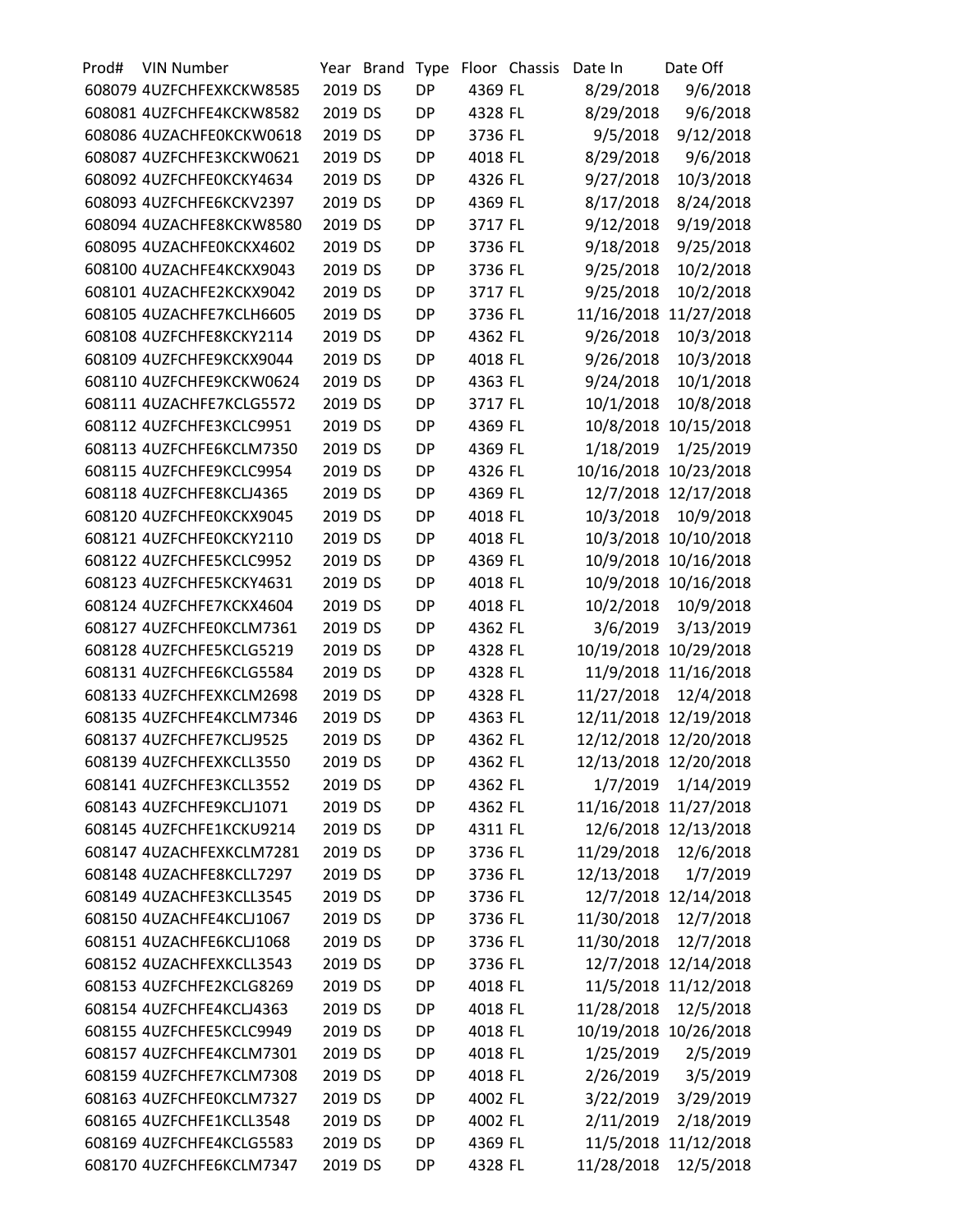| Prod# | <b>VIN Number</b>        |         | Year Brand | Type      |         | Floor Chassis | Date In    | Date Off   |
|-------|--------------------------|---------|------------|-----------|---------|---------------|------------|------------|
|       | 608172 4UZFCHFEXKCLM7304 | 2019 DS |            | <b>DP</b> | 4018 FL |               | 1/8/2019   | 1/15/2019  |
|       | 608175 4UZFCHFE7KCKP8426 | 2019 DS |            | <b>DP</b> | 4311 FL |               | 11/30/2018 | 12/7/2018  |
|       | 608177 4UZFCHFE8KCLL3546 | 2019 DS |            | DP        | 4018 FL |               | 1/21/2019  | 1/28/2019  |
|       | 608179 4UZFCHFE8KCLM7317 | 2019 DS |            | <b>DP</b> | 4018 FL |               | 3/4/2019   | 3/12/2019  |
|       | 608181 4UZFCHFE5KCLJ9524 | 2019 DS |            | <b>DP</b> | 4369 FL |               | 12/17/2018 | 1/8/2019   |
|       | 608184 4UZACHFE1KCLL7299 | 2019 DS |            | <b>DP</b> | 3736 FL |               | 3/6/2019   | 3/13/2019  |
|       | 608186 4UZFCHFE4KCLJ1074 | 2019 DS |            | <b>DP</b> | 4328 FL |               | 11/27/2018 | 12/4/2018  |
|       | 608190 4UZFCHFE9KCLJ4360 | 2019 DS |            | <b>DP</b> | 4002 FL |               | 11/19/2018 | 11/28/2018 |
|       | 608198 4UZFCHFE7KCLM7325 | 2019 DS |            | <b>DP</b> | 4018 FL |               | 3/18/2019  | 3/25/2019  |
|       | 608201 4UZFCHFE3KCLM7306 | 2019 DS |            | <b>DP</b> | 4018 FL |               | 1/15/2019  | 1/22/2019  |
|       | 608203 4UZFCHFE7KCLL7300 | 2019 DS |            | <b>DP</b> | 4369 FL |               | 1/22/2019  | 1/29/2019  |
|       | 608205 4UZFCHFE3KCLM7354 | 2019 DS |            | <b>DP</b> | 4369 FL |               | 3/6/2019   | 3/13/2019  |
|       | 608206 4UZFCHFE9KCLM7309 | 2019 DS |            | <b>DP</b> | 4018 FL |               | 1/15/2019  | 1/22/2019  |
|       | 608212 4UZFCHFE6KCLM7302 | 2019 DS |            | <b>DP</b> | 4018 FL |               | 2/18/2019  | 2/25/2019  |
|       | 608219 4UZFCHFE0KCLM7313 | 2019 DS |            | <b>DP</b> | 4018 FL |               | 2/20/2019  | 2/27/2019  |
|       | 608221 4UZFCHFE2KCLM7314 | 2019 DS |            | <b>DP</b> | 4018 FL |               | 2/20/2019  | 2/27/2019  |
|       | 608222 4UZACHFE0KCLM7287 | 2019 DS |            | <b>DP</b> | 3736 FL |               | 1/15/2019  | 1/22/2019  |
|       | 608223 4UZACHFE3KCLM2696 | 2019 DS |            | <b>DP</b> | 3717 FL |               | 1/16/2019  | 1/23/2019  |
|       | 608224 4UZFCHFE8KCLM2697 | 2019 DS |            | <b>DP</b> | 4369 FL |               | 1/23/2019  | 2/1/2019   |
|       | 608225 4UZACHFE1KCLM7282 | 2019 DS |            | <b>DP</b> | 3736 FL |               | 2/28/2019  | 3/7/2019   |
|       | 608230 4UZFCHFE3KCLJ9523 | 2019 DS |            | <b>DP</b> | 4362 FL |               | 1/23/2019  | 2/1/2019   |
|       | 608231 4UZACHFE4KCLM7292 | 2019 DS |            | <b>DP</b> | 3717 FL |               | 3/19/2019  | 3/26/2019  |
|       | 608233 4UZFCHFE5KCLM7307 | 2019 DS |            | <b>DP</b> | 4018 FL |               | 1/8/2019   | 1/15/2019  |
|       | 608234 4UZFCHFE5KCLM7355 | 2019 DS |            | <b>DP</b> | 4369 FL |               | 1/9/2019   | 1/16/2019  |
|       | 608235 4UZFCHFE1KCLM7353 | 2019 DS |            | <b>DP</b> | 4369 FL |               | 3/6/2019   | 3/13/2019  |
|       | 608237 4UZFCHFEXKCLM7335 | 2019 DS |            | <b>DP</b> | 4018 FL |               | 4/11/2019  | 4/22/2019  |
|       | 608241 4UZACHFE7KCLM7285 | 2019 DS |            | <b>DP</b> | 3736 FL |               | 2/7/2019   | 2/14/2019  |
|       | 608243 4UZFCHFE8KCLM7351 | 2019 DS |            | <b>DP</b> | 4369 FL |               | 2/19/2019  | 2/26/2019  |
|       | 608244 4UZACHFE4KCLM7289 | 2019 DS |            | <b>DP</b> | 3736 FL |               | 2/21/2019  | 2/28/2019  |
|       | 608245 4UZFCHFE9KCLM7360 | 2019 DS |            | <b>DP</b> | 4362 FL |               | 2/1/2019   | 2/8/2019   |
|       | 608248 4UZFCHFE1KCLM7322 | 2019 DS |            | DP        | 4054 FL |               | 3/11/2019  | 3/18/2019  |
|       | 608251 4UZFCHFE5KCLM7310 | 2019 DS |            | DP        | 4018 FL |               | 2/21/2019  | 2/28/2019  |
|       | 608252 4UZACHFE0KCLM7290 | 2019 DS |            | <b>DP</b> | 3736 FL |               | 2/19/2019  | 2/26/2019  |
|       | 608257 4UZFCHFE4KCLM7377 | 2019 DS |            | <b>DP</b> | 4363 FL |               | 4/5/2019   | 4/12/2019  |
|       | 608259 4UZACHFE8KCLM7294 | 2019 DS |            | DP        | 3717 FL |               | 3/19/2019  | 3/26/2019  |
|       | 608262 4UZFCHFE3KCLM7371 | 2019 DS |            | <b>DP</b> | 4369 FL |               | 3/29/2019  | 4/8/2019   |
|       | 608263 4UZFCHFE3KCLL3549 | 2019 DS |            | DP        | 4054 FL |               | 2/13/2019  | 2/21/2019  |
|       | 608265 4UZFCHFE2KCLM7376 | 2019 DS |            | DP        | 4369 FL |               | 4/5/2019   | 4/12/2019  |
|       | 608266 4UZFCHFE1KCLM7370 | 2019 DS |            | <b>DP</b> | 4369 FL |               | 3/29/2019  |            |
|       |                          | 2019 DS |            |           | 4369 FL |               |            | 4/5/2019   |
|       | 608268 4UZFCHFE6KCLM7364 |         |            | DP        |         |               | 4/25/2019  | 5/2/2019   |
|       | 608270 4UZFCHFE8KCLM7334 | 2019 DS |            | <b>DP</b> | 4018 FL |               | 4/12/2019  | 4/22/2019  |
|       | 608271 4UZFCHFE9KCLM7326 | 2019 DS |            | DP        | 4018 FL |               | 4/22/2019  | 4/29/2019  |
|       | 608272 4UZFCHFE6KCLM7381 | 2019 DS |            | DP        | 4369 FL |               | 4/26/2019  | 5/3/2019   |
|       | 608278 4UZACHFE2KCLM7288 | 2019 DS |            | <b>DP</b> | 3717 FL |               | 2/12/2019  | 2/19/2019  |
|       | 608279 4UZFCHFE0KCLM7330 | 2019 DS |            | DP        | 4018 FL |               | 4/1/2019   | 4/8/2019   |
|       | 608283 4UZFCHFEXKCLM7366 | 2019 DS |            | <b>DP</b> | 4369 FL |               | 3/15/2019  | 3/22/2019  |
|       | 608285 4UZFCHFE5KCLL3553 | 2019 DS |            | DP        | 4369 FL |               | 2/13/2019  | 2/20/2019  |
|       | 608287 4UZACHFE1KCLM7296 | 2019 DS |            | <b>DP</b> | 3736 FL |               | 4/1/2019   | 4/8/2019   |
|       | 608292 4UZFCHFE9KCKT1494 | 2019 DS |            | DP        | 4328 FL |               | 2/22/2019  | 3/1/2019   |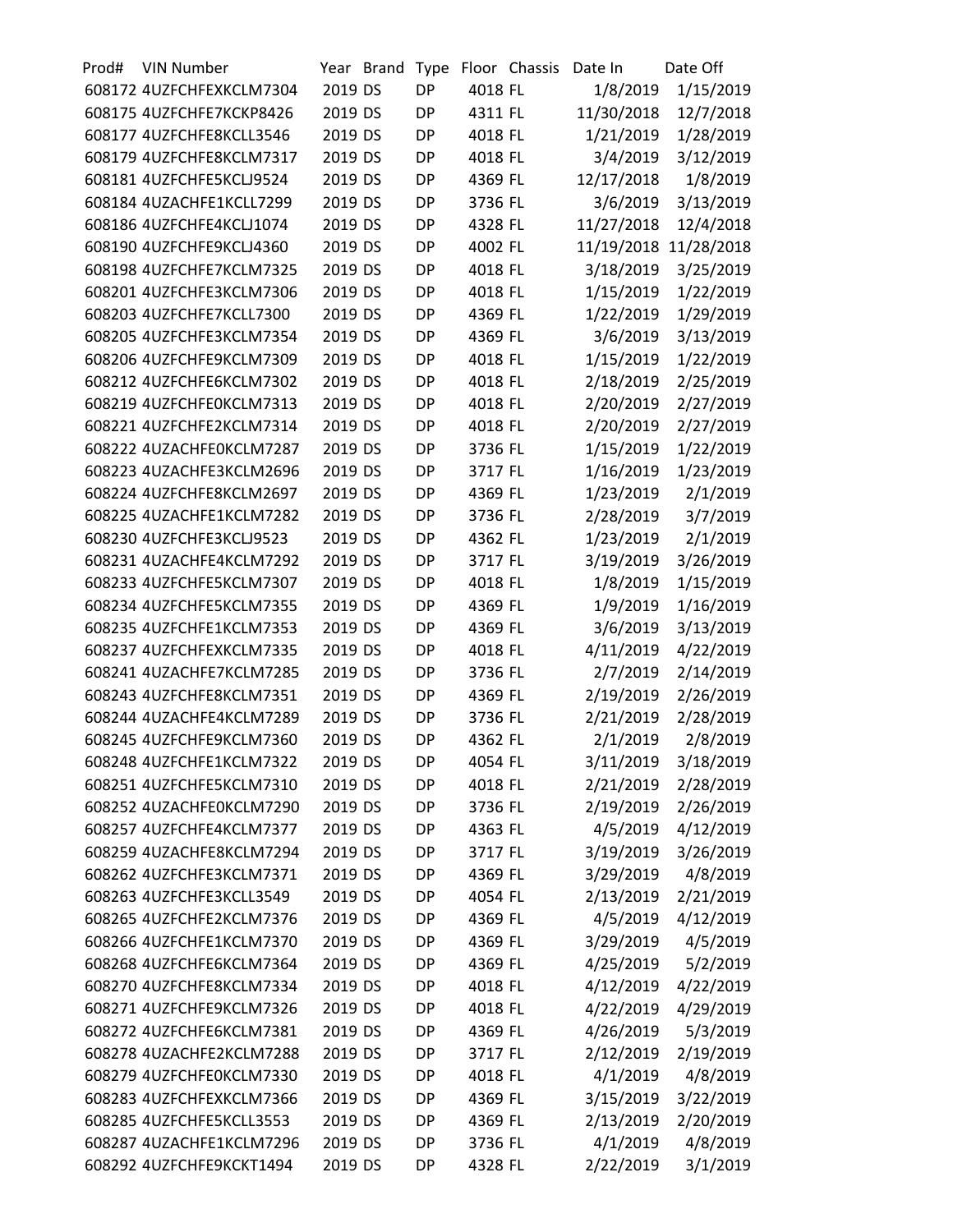| Prod# | <b>VIN Number</b>        |         | Year Brand | Type      |                    | Floor Chassis | Date In               | Date Off               |
|-------|--------------------------|---------|------------|-----------|--------------------|---------------|-----------------------|------------------------|
|       | 608293 4UZACHFE1KCLV3860 | 2019 DS |            | <b>DP</b> | 3736 FL            |               | 4/26/2019             | 5/3/2019               |
|       | 608294 4UZACHFE6KCLM7293 | 2019 DS |            | <b>DP</b> | 3736 FL            |               | 4/5/2019              | 4/15/2019              |
|       | 608295 4UZFCHFE4KCLM7315 | 2019 DS |            | DP        | 4018 FL            |               | 2/28/2019             | 3/7/2019               |
|       | 608298 4UZFCHFE8KCLM7379 | 2019 DS |            | <b>DP</b> | 4369 FL            |               | 4/15/2019             | 4/23/2019              |
|       | 608299 4UZFCHFE4KCLM7363 | 2019 DS |            | <b>DP</b> | 4326 FL            |               | 3/7/2019              | 3/14/2019              |
|       | 608305 4UZFCHFE5KCLM7372 | 2019 DS |            | <b>DP</b> | 4328 FL            |               | 3/12/2019             | 3/19/2019              |
|       | 608307 4UZFCHFE3KCLM7368 | 2019 DS |            | <b>DP</b> | 4369 FL            |               | 3/25/2019             | 4/1/2019               |
|       | 608313 4UZFCHFE0KCLM7375 | 2019 DS |            | DP        | 4310 FL            |               | 4/17/2019             | 4/25/2019              |
|       | 608319 4UZFCHFE9KCLM7374 | 2019 DS |            | <b>DP</b> | 4369 FL            |               | 4/22/2019             | 4/29/2019              |
|       | 608322 4UZFCHFE8KCLM7382 | 2019 DS |            | <b>DP</b> | 4369 FL            |               | 4/29/2019             | 5/6/2019               |
|       | 608323 4UZACHFE3KCLV3861 | 2019 DS |            | <b>DP</b> | 3736 FL            |               | 5/6/2019              | 5/13/2019              |
|       | 608325 4UZFCHFE3KCLM7421 | 2019 DS |            | <b>DP</b> | 4311 FL            |               | 4/8/2019              | 4/16/2019              |
|       | 608326 4UZACHFE7KCLM7299 | 2019 DS |            | <b>DP</b> | 3717 FL            |               | 4/16/2019             | 4/24/2019              |
|       | 608327 4UZACHFE8KCLV0342 | 2019 DS |            | <b>DP</b> | 3736 FL            |               | 4/16/2019             | 4/24/2019              |
|       | 608328 4UZFCHFE3KCLM7323 | 2019 DS |            | <b>DP</b> | 4018 FL            |               | 4/26/2019             | 5/3/2019               |
|       | 608333 4UZFCHFE4KCLW2347 | 2019 DS |            | <b>DP</b> | 4369 FL            |               | 5/7/2019              | 5/14/2019              |
|       | 608338 4UZFCHFE7KCLW2343 | 2019 DS |            | <b>DP</b> | 4369 FL            |               | 5/16/2019             | 5/24/2019              |
|       | 608342 4UZFCHFE0KCLW2345 | 2019 DS |            | DP        | 4369 FL            |               | 5/16/2019             | 5/28/2019              |
|       | 608343 4UZACHFE0KCLW2341 | 2019 DS |            | <b>DP</b> | 3717 FL            |               | 5/7/2019              | 5/14/2019              |
|       | 608352 4UZFCHFE9KCLM7343 | 2019 DS |            | <b>DP</b> | 4018 FL            |               | 5/13/2019             | 5/20/2019              |
|       | 608353 4UZFCHFE0KCLM7344 | 2019 DS |            | <b>DP</b> | 4018 FL            |               | 5/13/2019             | 5/21/2019              |
|       | 608355 4UZACHFE2KCLW2339 | 2019 DS |            | <b>DP</b> | 3736 FL            |               | 5/3/2019              | 5/10/2019              |
|       | 608360 4UZACHFE9KCLW2340 | 2019 DS |            | <b>DP</b> | 3736 FL            |               | 5/17/2019             | 5/28/2019              |
|       | 710201 4UZACEFCXJCJF2482 | 2018 NA |            | <b>DP</b> | 3343 FL            |               | 1/27/2017             | 2/6/2017               |
|       | 710202 4UZACEFC2JCZZ2602 | 2018 NA |            | <b>DP</b> | 3343 FL            |               | 2/9/2017              | 2/16/2017              |
|       | 710203 4UZACEFCXJCJJ3685 | 2018 NA |            | <b>DP</b> | 3341 FL            |               | 3/3/2017              | 3/13/2017              |
|       | 710204 4UZACEFC1JCJF2483 | 2018 NA |            | <b>DP</b> | 3343 FL            |               | 2/15/2017             | 2/23/2017              |
|       | 710205 4UZACEFC8JCJN5675 | 2018 NA |            | <b>DP</b> | 3343 FL            |               | 5/19/2017             | 6/1/2017               |
|       | 710206 4UZACEFC6JCJN5674 | 2018 NA |            | <b>DP</b> | 3341 FL            |               | 5/5/2017              | 5/15/2017              |
|       | 710207 4UZACEFCXJCJR8348 | 2018 NA |            | DP        | 3341 FL            |               | 7/11/2017             | 7/19/2017              |
|       | 710208 4UZACEFC7JCJS8466 | 2018 NA |            | DP        | 3341 FL            |               | 7/31/2017             | 8/8/2017               |
|       | 710209 4UZACEFC3JCJT8413 | 2018 NA |            | DP        | 3343 FL            |               | 8/22/2017             | 8/30/2017              |
|       | 710210 4UZACEFC0JCJT1855 | 2018 NA |            | DP        | 3343 FL            |               | 8/10/2017             | 8/18/2017              |
|       | 710211 4UZACEFC9JCJT1854 | 2018 NA |            | DP        | 3343 FL            |               |                       |                        |
|       | 710214 4UZACEFC9JCJT5533 | 2018 NA |            | DP        | 3341 FL            |               | 8/7/2017<br>8/16/2017 | 8/15/2017<br>8/24/2017 |
|       | 710215 4UZACEFC3JCJU5040 | 2018 NA |            | DP        | 3343 FL            |               | 8/31/2017             | 9/11/2017              |
|       | 710219 4UZACEFC5JCJU2253 | 2018 NA |            |           |                    |               | 8/28/2017             | 9/6/2017               |
|       | 710220 4UZACEFC6JCJX7061 | 2018 NA |            | DP        | 3343 FL<br>3343 FL |               |                       |                        |
|       |                          |         |            | DP        |                    |               |                       | 11/9/2017 11/17/2017   |
|       | 710221 4UZACEFC1JCJR8349 | 2018 NA |            | DP        | 3341 FL            |               | 7/13/2017             | 7/21/2017              |
|       | 710222 4UZACEFC3JCJW7510 | 2018 NA |            | DP        | 3343 FL            |               | 10/10/2017            | 10/18/2017             |
|       | 710223 4UZACEFC9JCJX3649 | 2018 NA |            | DP        | 3343 FL            |               | 10/26/2017            | 11/3/2017              |
|       | 710224 4UZACEFC9JCJV3675 | 2018 NA |            | DP        | 3343 FL            |               | 9/18/2017             | 9/26/2017              |
|       | 710225 4UZACEFC5KCKJ5753 | 2018 NA |            | DP        | 3341 FL            |               | 4/18/2018             | 4/25/2018              |
|       | 710226 4UZACEFC2JCJT1856 | 2018 NA |            | DP        | 3343 FL            |               | 8/11/2017             | 8/18/2017              |
|       | 710227 4UZACEFC2JCJU9967 | 2018 NA |            | DP        | 3341 FL            |               | 9/11/2017             | 9/19/2017              |
|       | 710228 4UZACEFC7JCJU5042 | 2018 NA |            | DP        | 3343 FL            |               | 9/6/2017              | 9/13/2017              |
|       | 710229 4UZACEFC1JCJS6793 | 2018 NA |            | DP        | 3341 FL            |               | 7/20/2017             | 7/28/2017              |
|       | 710231 4UZACEFC1JCJY9456 | 2018 NA |            | DP        | 3343 FL            |               | 12/19/2017            | 1/11/2018              |
|       | 710232 4UZACEFC1JCJW3584 | 2018 NA |            | DP        | 3343 FL            |               |                       | 10/3/2017 10/11/2017   |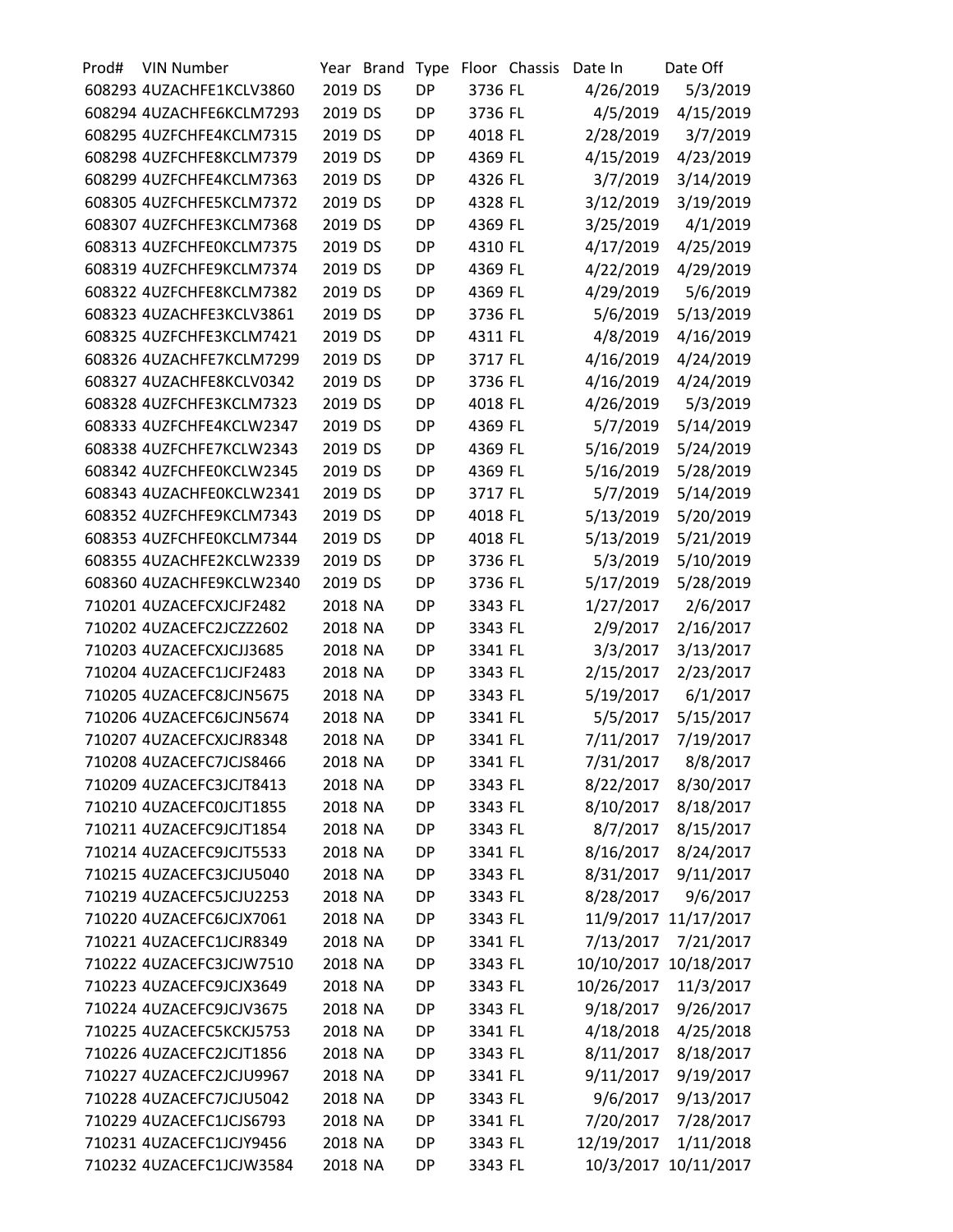| Prod# | <b>VIN Number</b>        |         | Year Brand | Type      |         | Floor Chassis | Date In    | Date Off              |
|-------|--------------------------|---------|------------|-----------|---------|---------------|------------|-----------------------|
|       | 710233 4UZACEFC7JCJT8415 | 2018 NA |            | <b>DP</b> | 3343 FL |               | 8/24/2017  | 9/1/2017              |
|       | 710234 4UZACEFC0JCJU9966 | 2018 NA |            | DP        | 3343 FL |               | 9/8/2017   | 9/18/2017             |
|       | 710235 4UZACEFC4JCJZ5560 | 2018 NA |            | DP        | 3343 FL |               | 12/21/2017 | 1/12/2018             |
|       | 710236 4UZACEFC7JCJV8731 | 2018 NA |            | <b>DP</b> | 3343 FL |               | 9/27/2017  | 10/5/2017             |
|       | 710240 4UZACEFC3JCJS6794 | 2018 NA |            | <b>DP</b> | 3343 FL |               | 7/25/2017  | 8/2/2017              |
|       | 710243 4UZACEFC9JCJS2426 | 2018 NA |            | DP        | 3341 FL |               | 7/26/2017  | 8/3/2017              |
|       | 710244 4UZACEFC5JCJR6376 | 2018 NA |            | DP        | 3341 FL |               | 7/17/2017  | 7/25/2017             |
|       | 710245 4UZACEFC5JCJS6795 | 2018 NA |            | <b>DP</b> | 3343 FL |               | 7/27/2017  | 8/4/2017              |
|       | 710246 4UZACEFC6JCJZ3499 | 2018 NA |            | <b>DP</b> | 3341 FL |               | 12/15/2017 | 1/9/2018              |
|       | 710247 4UZACEFC2JCJV3677 | 2018 NA |            | <b>DP</b> | 3343 FL |               | 9/14/2017  | 9/22/2017             |
|       | 710248 4UZACEFC4JCJX0545 | 2018 NA |            | DP        | 3343 FL |               | 10/18/2017 | 10/26/2017            |
|       | 710249 4UZACEFC7JCJW7512 | 2018 NA |            | DP        | 3343 FL |               | 10/12/2017 | 10/20/2017            |
|       | 710250 4UZACEFC3JCJR6375 | 2018 NA |            | <b>DP</b> | 3341 FL |               | 6/29/2017  | 7/17/2017             |
|       | 710251 4UZACEFC7JCJS2425 | 2018 NA |            | <b>DP</b> | 3343 FL |               | 8/3/2017   | 8/11/2017             |
|       | 710252 4UZACEFC5JCJS2424 | 2018 NA |            | <b>DP</b> | 3343 FL |               | 7/18/2017  | 7/26/2017             |
|       | 710253 4UZACEFC9JCJV8732 | 2018 NA |            | DP        | 3343 FL |               | 9/28/2017  | 10/6/2017             |
|       | 710254 4UZACEFC3JCJW3585 | 2018 NA |            | DP        | 3343 FL |               | 10/5/2017  | 10/13/2017            |
|       | 710256 4UZACEFC1JCJU2251 | 2018 NA |            | <b>DP</b> | 3343 FL |               | 9/21/2017  | 9/29/2017             |
|       | 710257 4UZACEFC2JCJX0544 | 2018 NA |            | <b>DP</b> | 3341 FL |               |            | 10/17/2017 10/25/2017 |
|       | 710259 4UZACEFC2JCJX9213 | 2018 NA |            | DP        | 3341 FL |               | 11/1/2017  | 11/9/2017             |
|       | 710260 4UZACEFC4JCJY4073 | 2018 NA |            | DP        | 3343 FL |               | 11/22/2017 | 12/1/2017             |
|       | 710261 4UZACEFC7JCJT5532 | 2018 NA |            | DP        | 3343 FL |               | 8/14/2017  | 8/22/2017             |
|       | 710262 4UZACEFC6JCJX0546 | 2018 NA |            | <b>DP</b> | 3343 FL |               | 10/20/2017 | 10/30/2017            |
|       | 710263 4UZACEFC4JCJY2503 | 2018 NA |            | <b>DP</b> | 3343 FL |               |            | 11/15/2017 11/27/2017 |
|       | 710264 4UZACEFC2JCJY4072 | 2018 NA |            | DP        | 3341 FL |               | 11/27/2017 | 12/5/2017             |
|       | 710266 4UZACEFC6JCJY4074 | 2018 NA |            | DP        | 3343 FL |               | 11/29/2017 | 12/7/2017             |
|       | 710267 4UZACEFC0KCKE8414 | 2018 NA |            | DP        | 3343 FL |               | 3/28/2018  | 4/6/2018              |
|       | 710268 4UZACEFCXJCKB2535 | 2018 NA |            | DP        | 3343 FL |               | 2/9/2018   | 2/16/2018             |
|       | 710269 4UZACEFC5JCJY7211 | 2018 NA |            | <b>DP</b> | 3341 FL |               |            | 12/5/2017 12/13/2017  |
|       | 710270 4UZACEFC6JCJX9215 | 2018 NA |            | DP        | 3343 FL |               |            | 11/14/2017 11/22/2017 |
|       | 710271 4UZACEFC7KCKJ5754 | 2018 NA |            | DP        | 3343 FL |               | 4/20/2018  | 4/27/2018             |
|       | 710272 4UZACEFC6JCJY2504 | 2018 NA |            | DP        | 3341 FL |               |            | 11/20/2017 11/29/2017 |
|       | 710273 4UZACEFC8JCJY9454 | 2018 NA |            | DP        | 3343 FL |               |            | 12/7/2017 12/14/2017  |
|       | 710274 4UZACEFC1JCKB2536 | 2018 NA |            | DP        | 3343 FL |               | 2/12/2018  | 2/20/2018             |
|       | 710275 4UZACEFC5JCJT8414 | 2018 NA |            | DP        | 3343 FL |               | 8/21/2017  | 8/29/2017             |
|       | 710276 4UZACEFC5JCJU5041 | 2018 NA |            | DP        | 3343 FL |               | 9/1/2017   | 9/11/2017             |
|       | 710277 4UZACEFC4JCJX9214 | 2018 NA |            | DP        | 3343 FL |               |            | 11/8/2017 11/16/2017  |
|       | 710278 4UZACEFC2JCJY2502 | 2018 NA |            | DP        | 3343 FL |               |            | 11/17/2017 11/29/2017 |
|       | 710279 4UZACEFC5JCJV8730 | 2018 NA |            | DP        | 3343 FL |               | 9/25/2017  | 10/3/2017             |
|       | 710280 4UZACEFC0JCJZ9699 | 2018 NA |            | DP        | 3343 FL |               | 1/18/2018  | 1/26/2018             |
|       | 710281 4UZACEFC5JCJZ9701 | 2018 NA |            | DP        | 3343 FL |               |            |                       |
|       | 710283 4UZACEFC7JCJY7209 |         |            |           |         |               | 1/16/2018  | 1/24/2018             |
|       |                          | 2018 NA |            | DP        | 3343 FL |               | 11/30/2017 | 12/8/2017             |
|       | 710284 4UZACEFC5JCJW3586 | 2018 NA |            | DP        | 3343 FL |               |            | 10/9/2017 10/17/2017  |
|       | 710285 4UZACEFC5JCJX3650 | 2018 NA |            | DP        | 3341 FL |               | 10/30/2017 | 11/7/2017             |
|       | 710286 4UZACEFC5JCJW7511 | 2018 NA |            | DP        | 3341 FL |               |            | 10/13/2017 10/23/2017 |
|       | 710288 4UZACEFC0JCKC6928 | 2018 NA |            | DP        | 3343 FL |               | 2/22/2018  | 3/2/2018              |
|       | 710289 4UZACEFCXJCKC1025 | 2018 NA |            | DP        | 3341 FL |               | 2/13/2018  | 2/21/2018             |
|       | 710290 4UZACEFC3JCJY7210 | 2018 NA |            | DP        | 3341 FL |               |            | 12/1/2017 12/11/2017  |
|       | 710291 4UZACEFC7JCKA3680 | 2018 NA |            | DP        | 3343 FL |               | 1/26/2018  | 2/5/2018              |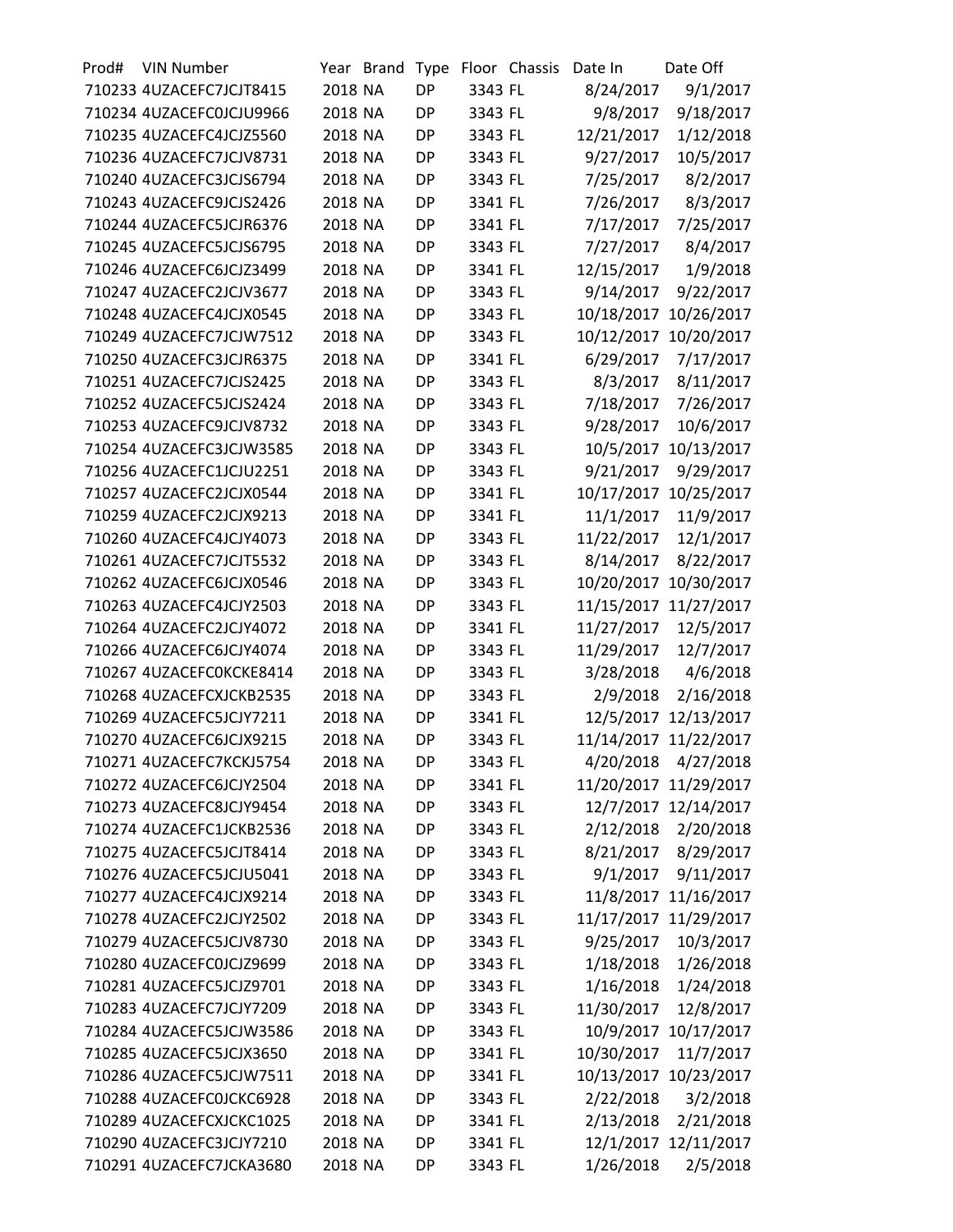| Prod# | <b>VIN Number</b>        |         | Year Brand | <b>Type</b> |                    | Floor Chassis | Date In    | Date Off              |
|-------|--------------------------|---------|------------|-------------|--------------------|---------------|------------|-----------------------|
|       | 710292 4UZACEFC7KCKE8412 | 2018 NA |            | <b>DP</b>   | 3343 FL            |               | 3/22/2018  | 4/2/2018              |
|       | 710294 4UZACEFC6KCKD1276 | 2018 NA |            | <b>DP</b>   | 3343 FL            |               | 3/2/2018   | 3/9/2018              |
|       | 710295 4UZACEFC0KCKF4391 | 2018 NA |            | DP          | 3341 FL            |               | 3/8/2018   | 3/15/2018             |
|       | 710296 4UZACEFC1KCKD8006 | 2018 NA |            | <b>DP</b>   | 3343 FL            |               | 3/9/2018   | 3/16/2018             |
|       | 710298 4UZACEFC9JCKC6927 | 2018 NA |            | <b>DP</b>   | 3341 FL            |               | 2/21/2018  | 3/1/2018              |
|       | 710299 4UZACEFCXKCKL1219 | 2018 NA |            | <b>DP</b>   | 3341 FL            |               | 5/18/2018  | 5/29/2018             |
|       | 710300 4UZACEFC7KCKM3313 | 2018 NA |            | <b>DP</b>   | 3343 FL            |               | 5/29/2018  | 6/5/2018              |
|       | 710303 4UZACEFC5JCKA0650 | 2018 NA |            | DP          | 3343 FL            |               | 1/22/2018  | 1/30/2018             |
|       | 710304 4UZACEFC3JCJZ9700 | 2018 NA |            | <b>DP</b>   | 3343 FL            |               | 1/16/2018  | 1/23/2018             |
|       | 710305 4UZACEFC9JCKA3678 | 2018 NA |            | <b>DP</b>   | 3341 FL            |               | 1/25/2018  | 2/1/2018              |
|       | 710306 4UZACEFC8JCJX7059 | 2018 NA |            | <b>DP</b>   | 3343 FL            |               | 10/31/2017 | 11/8/2017             |
|       | 710307 4UZACEFC2JCKA8981 | 2018 NA |            | <b>DP</b>   | 3341 FL            |               | 2/2/2018   | 2/9/2018              |
|       | 710308 4UZACEFC5KCKH4412 | 2018 NA |            | DP          | 3343 FL            |               | 4/12/2018  | 4/20/2018             |
|       | 710309 4UZACEFC7KCKH4413 | 2018 NA |            | <b>DP</b>   | 3343 FL            |               | 4/13/2018  | 4/20/2018             |
|       | 710310 4UZACEFC8JCJZ5559 | 2018 NA |            | <b>DP</b>   | 3343 FL            |               | 1/12/2018  | 1/19/2018             |
|       | 710312 4UZACEFC4JCJX7060 | 2018 NA |            | <b>DP</b>   | 3341 FL            |               | 11/6/2017  | 11/14/2017            |
|       | 710313 4UZACEFC6KCKK2677 | 2018 NA |            | <b>DP</b>   | 3343 FL            |               | 5/9/2018   | 5/17/2018             |
|       | 710314 4UZACEFC3KCKH4411 | 2018 NA |            | DP          | 3341 FL            |               | 4/11/2018  | 4/18/2018             |
|       | 710317 4UZACEFC9JCJZ3500 | 2018 NA |            | <b>DP</b>   | 3343 FL            |               | 1/11/2018  | 1/18/2018             |
|       | 710318 4UZACEFCXJCJY9455 | 2018 NA |            | <b>DP</b>   | 3343 FL            |               | 12/12/2017 | 12/20/2017            |
|       | 710319 4UZACEFC6JCJZ5561 | 2018 NA |            | <b>DP</b>   | 3343 FL            |               | 1/9/2018   | 1/17/2018             |
|       | 710320 4UZACEFC6KCKD5604 | 2018 NA |            | <b>DP</b>   | 3343 FL            |               | 3/5/2018   | 3/12/2018             |
|       | 710321 4UZACEFC0JCKA3679 | 2018 NA |            | DP          | 3343 FL            |               | 2/6/2018   | 2/13/2018             |
|       | 710322 4UZACEFC4JCJZ3498 | 2018 NA |            | <b>DP</b>   | 3341 FL            |               |            | 12/13/2017 12/20/2017 |
|       | 710324 4UZACEFC7JCKA0651 | 2018 NA |            | <b>DP</b>   | 3343 FL            |               | 1/24/2018  | 1/31/2018             |
|       | 710325 4UZACEFC4KCKD1275 | 2018 NA |            | DP          | 3343 FL            |               | 2/26/2018  | 3/5/2018              |
|       | 710326 4UZACEFCXKCKD8005 | 2018 NA |            | <b>DP</b>   | 3341 FL            |               | 3/7/2018   | 3/14/2018             |
|       | 710327 4UZACEFC8KCKD1277 | 2018 NA |            | DP          | 3343 FL            |               | 2/28/2018  | 3/7/2018              |
|       | 710328 4UZACEFC7JCKC6926 | 2018 NA |            | <b>DP</b>   | 3343 FL            |               | 2/19/2018  |                       |
|       | 710329 4UZACEFC8JCKC1024 | 2018 NA |            | <b>DP</b>   | 3341 FL            |               | 2/20/2018  | 2/27/2018             |
|       | 710330 4UZACEFC3JCKB2537 | 2018 NA |            | <b>DP</b>   | 3341 FL            |               | 2/12/2018  | 2/28/2018             |
|       | 710331 4UZACEFC6KCKF4394 |         |            |             |                    |               |            | 2/19/2018             |
|       | 710332 4UZACEFCXKCKD9168 | 2018 NA |            | DP          | 3341 FL<br>3343 FL |               | 4/3/2018   | 4/10/2018             |
|       |                          | 2018 NA |            | DP          |                    |               | 3/14/2018  | 3/21/2018             |
|       | 710333 4UZACEFC4JCKA8982 | 2018 NA |            | <b>DP</b>   | 3343 FL            |               | 2/5/2018   | 2/12/2018             |
|       | 710334 4UZACEFC9KCJY2675 | 2019 NA |            | DP          | 3345 FL            |               |            | 12/12/2017 12/20/2017 |
|       | 710335 4UZACEFC8KCKD9167 | 2018 NA |            | DP          | 3343 FL            |               | 3/26/2018  | 4/4/2018              |
|       | 710336 4UZACEFC7KCKE8409 | 2018 NA |            | DP          | 3343 FL            |               | 3/15/2018  | 3/23/2018             |
|       | 710337 4UZACEFC9KCKE8413 | 2018 NA |            | DP          | 3341 FL            |               | 3/27/2018  | 4/5/2018              |
|       | 710338 4UZACEFC3KCKD8007 | 2018 NA |            | <b>DP</b>   | 3341 FL            |               | 3/12/2018  | 3/19/2018             |
|       | 710339 4UZACEFC3KCKE8410 | 2018 NA |            | DP          | 3343 FL            |               | 3/19/2018  | 3/26/2018             |
|       | 710340 4UZACEFC0JCKA8980 | 2018 NA |            | DP          | 3343 FL            |               | 2/1/2018   | 2/8/2018              |
|       | 710342 4UZACEFC9KCKJ5755 | 2018 NA |            | DP          | 3343 FL            |               | 4/23/2018  | 4/30/2018             |
|       | 710343 4UZACEFC0KCJY2676 | 2019 NA |            | DP          | 3343 FL            |               | 2/15/2018  | 2/23/2018             |
|       | 710344 4UZACEFC0KCKJ5756 | 2018 NA |            | <b>DP</b>   | 3343 FL            |               | 4/25/2018  | 5/2/2018              |
|       | 710345 4UZACEFC4KCKK2676 | 2018 NA |            | DP          | 3343 FL            |               | 4/24/2018  | 5/4/2018              |
|       | 710346 4UZACEFC4KCKD5603 | 2018 NA |            | DP          | 3341 FL            |               | 3/1/2018   | 3/8/2018              |
|       | 710347 4UZACEFCXKCKK2679 | 2018 NA |            | DP          | 3343 FL            |               | 5/14/2018  | 5/22/2018             |
|       | 710348 4UZACEFC9KCKH4414 | 2018 NA |            | DP          | 3343 FL            |               | 4/16/2018  | 4/23/2018             |
|       | 710349 4UZACEFC5KCKE8411 | 2018 NA |            | DP          | 3343 FL            |               | 3/20/2018  | 3/27/2018             |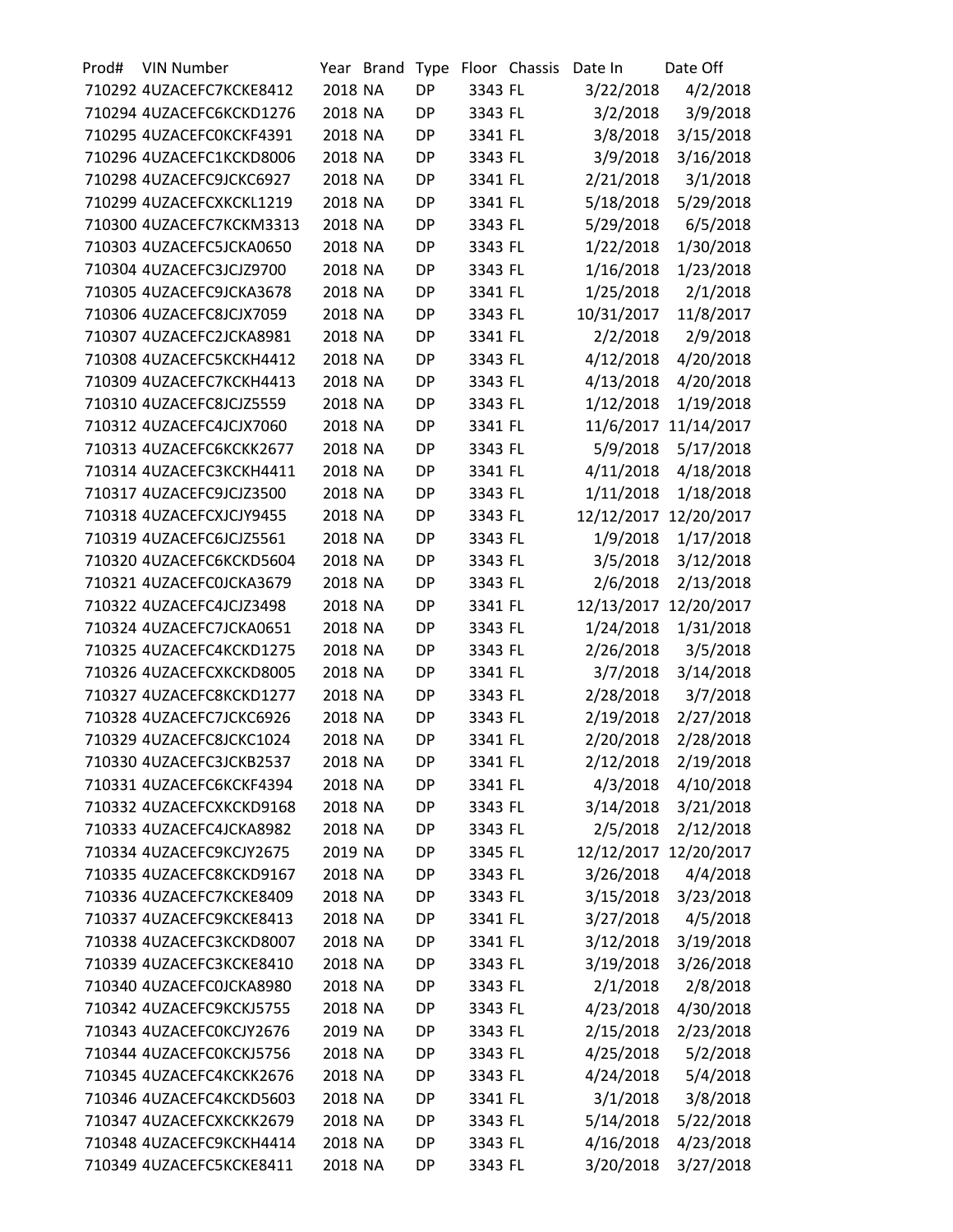| Prod# | <b>VIN Number</b>        |         | Year Brand | Type      |         | Floor Chassis | Date In    | Date Off               |
|-------|--------------------------|---------|------------|-----------|---------|---------------|------------|------------------------|
|       | 710350 4UZACEFC3KCKF8631 | 2018 NA |            | <b>DP</b> | 3343 FL |               | 4/17/2018  | 4/24/2018              |
|       | 710351 4UZACEFC8KCKK2678 | 2018 NA |            | <b>DP</b> | 3341 FL |               | 5/1/2018   | 5/8/2018               |
|       | 710352 4UZACEFC8KCKL1218 | 2018 NA |            | <b>DP</b> | 3341 FL |               | 5/21/2018  | 5/30/2018              |
|       | 710353 4UZACEFC6KCKD9166 | 2018 NA |            | <b>DP</b> | 3343 FL |               | 3/13/2018  | 3/20/2018              |
|       | 710354 4UZACEFC2KCKF4392 | 2018 NA |            | <b>DP</b> | 3343 FL |               | 3/21/2018  | 3/28/2018              |
|       | 710355 4UZACEFC3KCKF8628 | 2018 NA |            | <b>DP</b> | 3341 FL |               | 4/3/2018   | 4/11/2018              |
|       | 710356 4UZACEFC5KCKF8629 | 2018 NA |            | <b>DP</b> | 3343 FL |               | 4/6/2018   | 4/13/2018              |
|       | 710358 4UZACEFC6KCKL1217 | 2018 NA |            | <b>DP</b> | 3343 FL |               | 6/1/2018   | 6/8/2018               |
|       | 710359 4UZACEFC5KCKM3312 | 2018 NA |            | <b>DP</b> | 3343 FL |               | 5/30/2018  | 6/6/2018               |
|       | 710360 4UZACEFC1KCKF8630 | 2018 NA |            | <b>DP</b> | 3341 FL |               | 4/9/2018   | 4/17/2018              |
|       | 710361 4UZACEFC6KCKH5505 | 2019 NA |            | <b>DP</b> | 3345 FL |               | 5/4/2018   | 5/15/2018              |
|       | 710362 4UZACEFC5KCKT1497 | 2019 NA |            | <b>DP</b> | 3343 FL |               | 7/16/2018  | 7/23/2018              |
|       | 710363 4UZACEFCXKCKT4282 | 2019 NA |            | <b>DP</b> | 3345 FL |               | 7/25/2018  | 8/1/2018               |
|       | 710364 4UZACEFC7KCKT1498 | 2019 NA |            | <b>DP</b> | 3341 FL |               | 7/17/2018  | 7/24/2018              |
|       | 710365 4UZACEFC5KCKN3306 | 2019 NA |            | <b>DP</b> | 3345 FL |               | 6/11/2018  | 6/19/2018              |
|       | 710366 4UZACEFC2KCKX9054 | 2019 NA |            | <b>DP</b> | 3345 FL |               | 9/19/2018  | 9/26/2018              |
|       | 710369 4UZACEFC5KCLC9957 | 2019 NA |            | <b>DP</b> | 3341 FL |               | 10/16/2018 | 10/23/2018             |
|       | 710370 4UZACEFC1KCLM7473 | 2019 NA |            | <b>DP</b> | 3341 FL |               | 1/24/2019  | 2/5/2019               |
|       | 710371 4UZACEFC2KCKP1004 | 2019 NA |            | <b>DP</b> | 3341 FL |               | 6/7/2018   | 6/15/2018              |
|       | 710373 4UZACEFC4KCKL1216 | 2018 NA |            | <b>DP</b> | 3343 FL |               | 5/17/2018  | 5/24/2018              |
|       | 710374 4UZACEFC6KCLG5236 | 2019 NA |            | <b>DP</b> | 3341 FL |               | 10/29/2018 | 11/5/2018              |
|       | 710376 4UZACEFC2KCLM7479 | 2019 NA |            | <b>DP</b> | 3343 FL |               | 2/15/2019  | 2/22/2019              |
|       | 710378 4UZACEFC4KCKX9055 | 2019 NA |            | <b>DP</b> | 3341 FL |               | 9/20/2018  | 9/27/2018              |
|       | 710379 4UZACEFC8KCKV2411 | 2019 NA |            | <b>DP</b> | 3341 FL |               | 9/6/2018   | 9/12/2018              |
|       | 710381 4UZACEFC8KCKV7382 | 2019 NA |            | <b>DP</b> | 3341 FL |               | 8/29/2018  | 9/6/2018               |
|       | 710384 4UZACEFC9KCKP0965 | 2019 NA |            | <b>DP</b> | 3341 FL |               | 6/12/2018  | 6/20/2018              |
|       | 710385 4UZACEFC4KCKW8590 | 2019 NA |            | <b>DP</b> | 3343 FL |               | 8/23/2018  | 8/31/2018              |
|       | 710386 4UZACEFC3KCLM7474 | 2019 NA |            | <b>DP</b> | 3345 FL |               | 2/1/2019   | 2/8/2019               |
|       | 710387 4UZACEFC0KCLM7531 | 2019 NA |            | <b>DP</b> | 3345 FL |               | 5/8/2019   | 5/15/2019              |
|       | 710388 4UZACEFCXKCKV7383 | 2019 NA |            | <b>DP</b> | 3345 FL |               | 8/21/2018  | 8/29/2018              |
|       | 710389 4UZACEFC1KCLM7506 | 2019 NA |            | DP        | 3343 FL |               | 3/25/2019  | 4/1/2019               |
|       | 710390 4UZACEFC2KCLM7515 | 2019 NA |            | DP        | 3343 FL |               | 4/23/2019  | 4/30/2019              |
|       | 710391 4UZACEFC7KCKP0964 | 2019 NA |            | DP        | 3343 FL |               | 5/24/2018  | 6/4/2018               |
|       | 710392 4UZACEFC2KCLL7308 | 2019 NA |            | DP        | 3343 FL |               | 2/6/2019   | 2/13/2019              |
|       | 710393 4UZACEFC8KCLG5593 | 2019 NA |            | DP        | 3343 FL |               |            | 11/19/2018 11/28/2018  |
|       | 710394 4UZACEFC5KCKP8433 | 2019 NA |            | DP        | 3341 FL |               | 6/25/2018  | 7/11/2018              |
|       | 710395 4UZACEFC7KCKW0631 | 2019 NA |            | DP        |         |               | 9/11/2018  |                        |
|       | 710398 4UZACEFC3KCKS5472 | 2019 NA |            |           | 3343 FL |               |            | 9/18/2018<br>7/20/2018 |
|       |                          |         |            | DP        | 3343 FL |               | 7/12/2018  |                        |
|       | 710399 4UZACEFC4KCKM9909 | 2019 NA |            | DP        | 3343 FL |               | 8/6/2018   | 8/14/2018              |
|       | 710403 4UZACEFCXKCKP8430 | 2019 NA |            | DP        | 3343 FL |               | 6/18/2018  | 6/26/2018              |
|       | 710404 4UZACEFC7KCKX4609 | 2019 NA |            | DP        | 3345 FL |               | 9/13/2018  | 9/20/2018              |
|       | 710405 4UZACEFCXKCKU4844 | 2019 NA |            | DP        | 3343 FL |               | 8/8/2018   | 8/16/2018              |
|       | 710406 4UZACEFC9KCKP1002 | 2019 NA |            | DP        | 3345 FL |               | 6/14/2018  | 6/22/2018              |
|       | 710407 4UZACEFC8KCKT8086 | 2019 NA |            | DP        | 3343 FL |               | 7/25/2018  | 8/2/2018               |
|       | 710410 4UZACEFC9KCKM3314 | 2019 NA |            | DP        | 3341 FL |               | 8/10/2018  | 8/20/2018              |
|       | 710419 4UZACEFC7KCLC9958 | 2019 NA |            | DP        | 3345 FL |               |            | 10/17/2018 10/24/2018  |
|       | 710420 4UZACEFC7KCLM7476 | 2019 NA |            | DP        | 3343 FL |               | 1/14/2019  | 1/21/2019              |
|       | 710426 4UZACEFC2KCLM7496 | 2019 NA |            | <b>DP</b> | 3345 FL |               | 4/8/2019   | 4/15/2019              |
|       | 710427 4UZACEFC9KCLM7527 | 2019 NA |            | DP        | 3345 FL |               | 5/9/2019   | 5/16/2019              |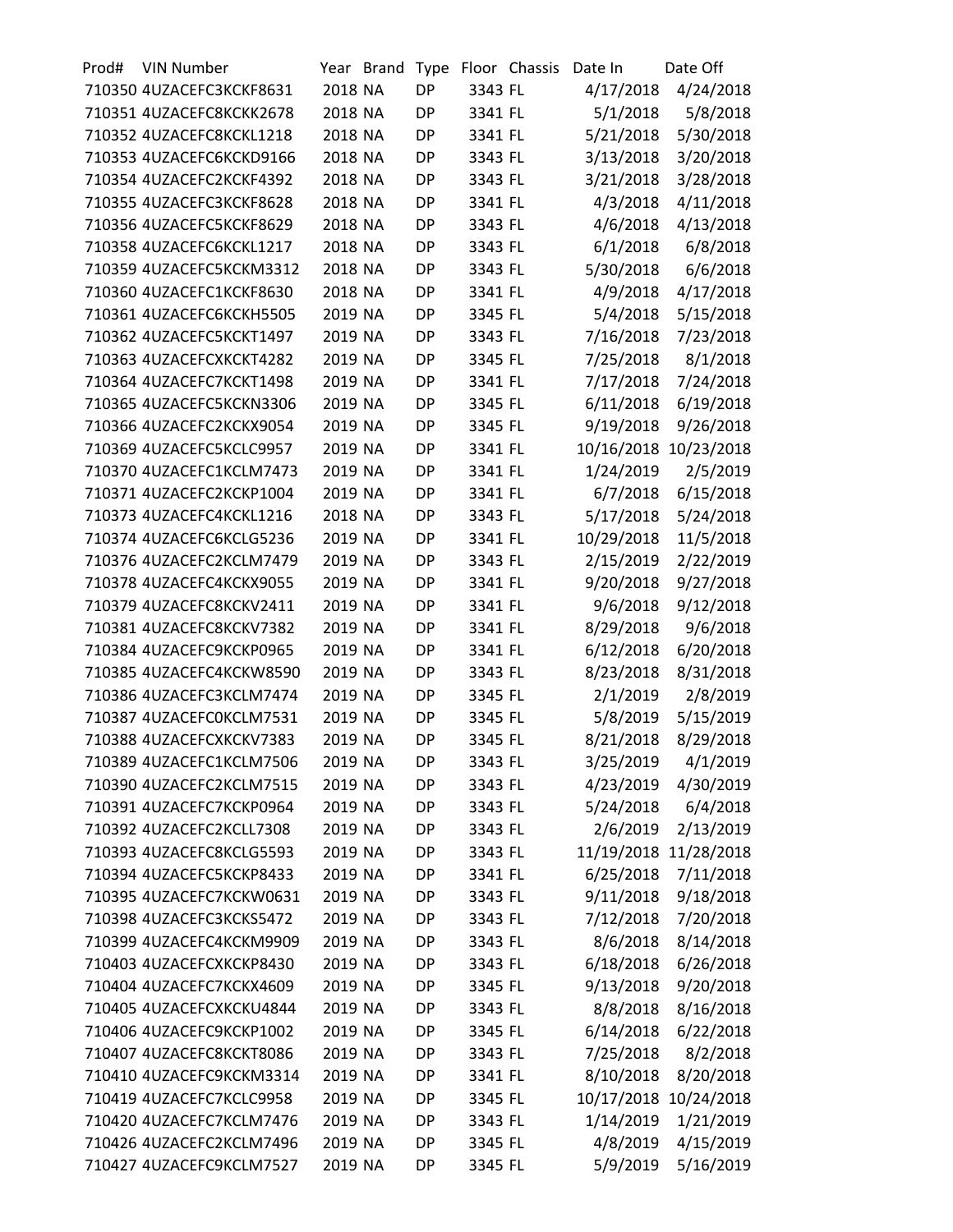| Prod# | <b>VIN Number</b>        | Year    | <b>Brand</b> | <b>Type</b> |         | Floor Chassis | Date In    | Date Off              |
|-------|--------------------------|---------|--------------|-------------|---------|---------------|------------|-----------------------|
|       | 710428 4UZACEFC3KCKY2125 | 2019 NA |              | <b>DP</b>   | 3343 FL |               | 9/24/2018  | 10/1/2018             |
|       | 710433 4UZACEFC6KCLG5592 | 2019 NA |              | DP          | 3343 FL |               |            | 11/7/2018 11/14/2018  |
|       | 710434 4UZACEFC8KCLM7504 | 2019 NA |              | DP          | 3345 FL |               | 3/26/2019  | 4/2/2019              |
|       | 710450 4UZACEFC2KCLG5590 | 2019 NA |              | <b>DP</b>   | 3343 FL |               | 11/12/2018 | 11/19/2018            |
|       | 710453 4UZACEFC1KCLJ4375 | 2019 NA |              | DP          | 3343 FL |               | 12/19/2018 | 1/10/2019             |
|       | 710456 4UZACEFC3KCLC9956 | 2019 NA |              | <b>DP</b>   | 3345 FL |               |            | 10/18/2018 10/25/2018 |
|       | 710457 4UZACEFC5KCLM7492 | 2019 NA |              | DP          | 3343 FL |               | 3/11/2019  | 3/18/2019             |
|       | 710458 4UZACEFC8KCKX9057 | 2019 NA |              | <b>DP</b>   | 3343 FL |               | 9/21/2018  | 9/28/2018             |
|       | 710460 4UZACEFC6KCLM7517 | 2019 NA |              | <b>DP</b>   | 3343 FL |               | 4/17/2019  | 4/25/2019             |
|       | 710461 4UZACEFCXKCLM7472 | 2019 NA |              | DP          | 3343 FL |               | 12/7/2018  | 12/14/2018            |
|       | 710463 4UZACEFCXKCLJ9526 | 2019 NA |              | <b>DP</b>   | 3343 FL |               | 1/15/2019  | 1/22/2019             |
|       | 710464 4UZACEFCXKCLM7486 | 2019 NA |              | <b>DP</b>   | 3345 FL |               | 2/18/2019  | 2/25/2019             |
|       | 710465 4UZACEFC1KCLM7490 | 2019 NA |              | <b>DP</b>   | 3343 FL |               | 2/28/2019  | 3/7/2019              |
|       | 710466 4UZACEFC4KCLM7502 | 2019 NA |              | <b>DP</b>   | 3345 FL |               | 3/19/2019  | 3/27/2019             |
|       | 710467 4UZACEFC9KCLM7480 | 2019 NA |              | DP          | 3343 FL |               | 4/3/2019   | 4/10/2019             |
|       | 710475 4UZACEFC3KCLG8272 | 2019 NA |              | <b>DP</b>   | 3345 FL |               | 11/28/2018 | 12/5/2018             |
|       | 710478 4UZACEFC4KCLM7516 | 2019 NA |              | <b>DP</b>   | 3343 FL |               | 4/4/2019   | 4/11/2019             |
|       | 710479 4UZACEFCXKCLM7522 | 2019 NA |              | <b>DP</b>   | 3343 FL |               | 4/24/2019  | 5/1/2019              |
|       | 710481 4UZACEFC6KCKU4842 | 2019 NA |              | <b>DP</b>   | 3345 FL |               | 8/1/2018   | 8/8/2018              |
|       | 710484 4UZACEFC1KCKP8431 | 2019 NA |              | DP          | 3343 FL |               | 6/20/2018  | 6/28/2018             |
|       | 710485 4UZACEFC6KCKX9056 | 2019 NA |              | <b>DP</b>   | 3345 FL |               |            | 10/4/2018 10/11/2018  |
|       | 710486 4UZACEFC7KCKP8434 | 2019 NA |              | <b>DP</b>   | 3345 FL |               | 6/26/2018  | 7/12/2018             |
|       | 710487 4UZACEFC1KCKV7384 | 2019 NA |              | <b>DP</b>   | 3343 FL |               | 8/31/2018  | 9/10/2018             |
|       | 710495 4UZACEFC1KCKS5471 | 2019 NA |              | <b>DP</b>   | 3343 FL |               | 6/27/2018  | 7/13/2018             |
|       | 710496 4UZACEFC5KCLM7525 | 2019 NA |              | DP          | 3345 FL |               | 5/2/2019   | 5/9/2019              |
|       | 710502 4UZACEFC3KCLM7488 | 2019 NA |              | <b>DP</b>   | 3341 FL |               | 2/26/2019  | 3/5/2019              |
|       | 710504 4UZACEFC7KCKX4612 | 2019 NA |              | DP          | 3345 FL |               | 9/14/2018  | 9/21/2018             |
|       | 710505 4UZACEFC8KCKY4646 | 2019 NA |              | DP          | 3343 FL |               | 10/12/2018 | 10/19/2018            |
|       | 710506 4UZACEFC3KCKT1496 | 2019 NA |              | <b>DP</b>   | 3343 FL |               | 7/11/2018  | 7/19/2018             |
|       | 710507 4UZACEFC7KCLM2701 | 2019 NA |              | DP          | 3345 FL |               | 1/16/2019  | 1/23/2019             |
|       | 710508 4UZACEFC1KCKT8088 | 2019 NA |              | DP          | 3343 FL |               | 8/2/2018   | 8/10/2018             |
|       | 710510 4UZACEFC5KCKY2126 | 2019 NA |              | DP          | 3343 FL |               | 9/26/2018  | 10/3/2018             |
|       | 710511 4UZACEFC3KCLE9947 | 2019 NA |              | DP          | 3343 FL |               |            | 10/22/2018 10/29/2018 |
|       | 710512 4UZACEFC1KCLC9955 | 2019 NA |              | <b>DP</b>   | 3343 FL |               |            | 10/19/2018 10/26/2018 |
|       | 710513 4UZACEFC7KCLE9949 | 2019 NA |              | DP          | 3341 FL |               |            | 10/24/2018 10/31/2018 |
|       | 710514 4UZACEFC4KCLG5235 | 2019 NA |              | DP          | 3341 FL |               |            | 10/25/2018 11/16/2018 |
|       | 710515 4UZACEFC8KCLG5237 | 2019 NA |              | DP          | 3341 FL |               | 10/30/2018 | 11/6/2018             |
|       | 710516 4UZACEFC5KCLL3558 | 2019 NA |              | DP          |         |               | 12/20/2018 |                       |
|       |                          |         |              |             | 3345 FL |               |            | 1/11/2019             |
|       | 710517 4UZACEFC6KCLM7520 | 2019 NA |              | <b>DP</b>   | 3343 FL |               | 4/25/2019  | 5/2/2019              |
|       | 710518 4UZACEFC4KCLM7533 | 2019 NA |              | DP          | 3341 FL |               | 5/14/2019  | 5/22/2019             |
|       | 710519 4UZACEFCXKCLG5238 | 2019 NA |              | DP          | 3345 FL |               | 11/1/2018  | 11/8/2018             |
|       | 710520 4UZACEFC1KCLH6614 | 2019 NA |              | DP          | 3341 FL |               | 11/28/2018 | 12/5/2018             |
|       | 710521 4UZACEFC8KCKW8589 | 2019 NA |              | DP          | 3343 FL |               | 9/10/2018  | 9/14/2018             |
|       | 710522 4UZACEFC3KCKP8432 | 2019 NA |              | <b>DP</b>   | 3343 FL |               | 6/21/2018  | 7/9/2018              |
|       | 710523 4UZACEFCXKCKV2412 | 2019 NA |              | DP          | 3345 FL |               | 8/30/2018  | 9/7/2018              |
|       | 710525 4UZACEFC8KCLM7518 | 2019 NA |              | DP          | 3345 FL |               | 4/18/2019  | 4/29/2019             |
|       | 710529 4UZACEFC9KCLM7494 | 2019 NA |              | DP          | 3345 FL |               | 3/8/2019   | 3/15/2019             |
|       | 710530 4UZACEFCXKCLH6613 | 2019 NA |              | DP          | 3343 FL |               | 11/29/2018 | 12/6/2018             |
|       | 710531 4UZACEFC5KCKS5473 | 2019 NA |              | DP          | 3343 FL |               | 7/9/2018   | 7/17/2018             |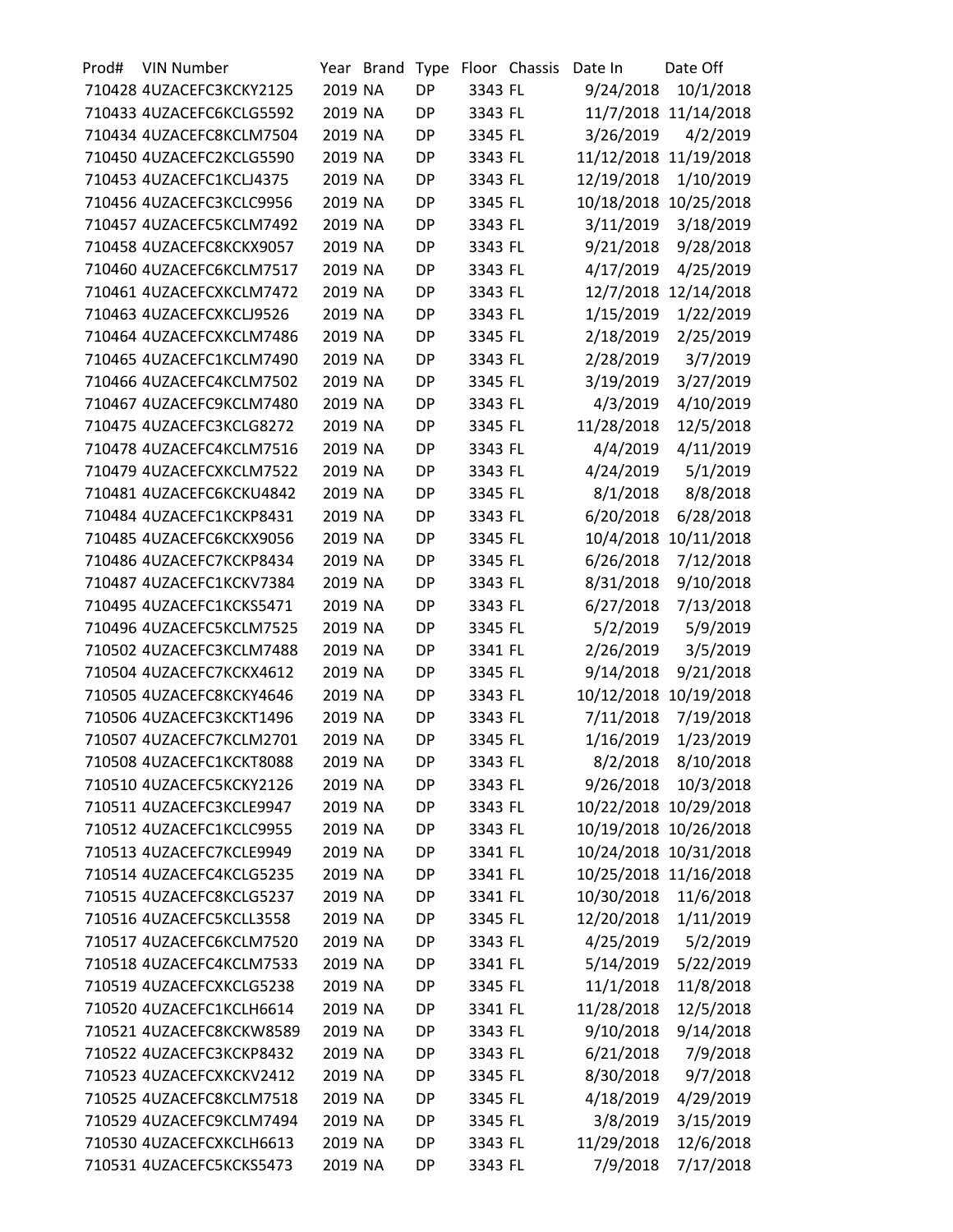| Prod# | <b>VIN Number</b>        |         | Year Brand | Type      |         | Floor Chassis | Date In    | Date Off              |
|-------|--------------------------|---------|------------|-----------|---------|---------------|------------|-----------------------|
|       | 710532 4UZACEFC2KCLM7482 | 2019 NA |            | <b>DP</b> | 3343 FL |               | 1/28/2019  | 2/6/2019              |
|       | 710534 4UZACEFCXKCLM7505 | 2019 NA |            | DP        | 3343 FL |               | 3/21/2019  | 3/28/2019             |
|       | 710535 4UZACEFC9KCLJ1076 | 2019 NA |            | DP        | 3343 FL |               |            | 12/6/2018 12/13/2018  |
|       | 710536 4UZACEFC3KCLJ9528 | 2019 NA |            | <b>DP</b> | 3343 FL |               | 1/11/2019  | 1/18/2019             |
|       | 710539 4UZACEFC4KCLL7309 | 2019 NA |            | DP        | 3345 FL |               | 1/18/2019  | 1/25/2019             |
|       | 710542 4UZACEFC4KCLG5591 | 2019 NA |            | <b>DP</b> | 3343 FL |               |            | 11/14/2018 11/21/2018 |
|       | 710543 4UZACEFC4KCLG5588 | 2019 NA |            | DP        | 3343 FL |               |            | 11/8/2018 11/15/2018  |
|       | 710545 4UZACEFC2KCLJ1078 | 2019 NA |            | <b>DP</b> | 3343 FL |               | 12/12/2018 | 12/20/2018            |
|       | 710546 4UZACEFC1KCLG5239 | 2019 NA |            | <b>DP</b> | 3343 FL |               |            | 11/15/2018 11/26/2018 |
|       | 710550 4UZACEFC1KCKU9219 | 2019 NA |            | DP        | 3345 FL |               | 8/17/2018  | 8/24/2018             |
|       | 710551 4UZACEFC3KCLH6615 | 2019 NA |            | <b>DP</b> | 3341 FL |               | 11/30/2018 | 12/7/2018             |
|       | 710552 4UZACEFC3KCLM7507 | 2019 NA |            | DP        | 3345 FL |               | 3/22/2019  | 3/29/2019             |
|       | 710553 4UZACEFC0KCKY4642 | 2019 NA |            | <b>DP</b> | 3341 FL |               | 10/5/2018  | 10/12/2018            |
|       | 710557 4UZACEFC6KCKT4280 | 2019 NA |            | <b>DP</b> | 3345 FL |               | 7/19/2018  | 7/27/2018             |
|       | 710558 4UZACEFC5KCLE9948 | 2019 NA |            | DP        | 3343 FL |               | 10/26/2018 | 11/2/2018             |
|       | 710560 4UZACEFC5KCKX4608 | 2019 NA |            | <b>DP</b> | 3341 FL |               | 9/27/2018  | 10/4/2018             |
|       | 710562 4UZACEFC7KCLM7512 | 2019 NA |            | DP        | 3345 FL |               | 4/9/2019   | 4/16/2019             |
|       | 710563 4UZACEFC5KCLG8273 | 2019 NA |            | <b>DP</b> | 3343 FL |               | 12/13/2018 | 1/7/2019              |
|       | 710564 4UZACEFC3KCLM7491 | 2019 NA |            | <b>DP</b> | 3343 FL |               | 3/1/2019   | 3/8/2019              |
|       | 710565 4UZACEFC5KCKW0630 | 2019 NA |            | DP        | 3343 FL |               | 9/4/2018   | 9/11/2018             |
|       | 710566 4UZACEFC0KCKP1003 | 2019 NA |            | <b>DP</b> | 3343 FL |               | 6/6/2018   | 6/13/2018             |
|       | 710567 4UZACEFC4KCKN3300 | 2019 NA |            | DP        | 3341 FL |               | 8/3/2018   | 8/13/2018             |
|       | 710568 4UZACEFC8KCKT4281 | 2019 NA |            | <b>DP</b> | 3343 FL |               | 7/23/2018  | 7/30/2018             |
|       | 710569 4UZACEFC8KCKU4843 | 2019 NA |            | <b>DP</b> | 3345 FL |               | 8/7/2018   | 8/15/2018             |
|       | 710570 4UZACEFC5KCKX4611 | 2019 NA |            | DP        | 3341 FL |               | 10/1/2018  | 10/8/2018             |
|       | 710571 4UZACEFCXKCKU9221 | 2019 NA |            | <b>DP</b> | 3341 FL |               | 8/21/2018  | 8/29/2018             |
|       | 710572 4UZACEFC6KCKV2410 | 2019 NA |            | DP        | 3345 FL |               | 8/17/2018  | 8/28/2018             |
|       | 710573 4UZACEFC7KCKY2127 | 2019 NA |            | DP        | 3343 FL |               | 10/2/2018  | 10/9/2018             |
|       | 710574 4UZACEFC6KCKY4645 | 2019 NA |            | DP        | 3343 FL |               |            | 10/8/2018 10/15/2018  |
|       | 710575 4UZACEFC8KCKU9220 | 2019 NA |            | DP        | 3343 FL |               | 8/15/2018  | 8/22/2018             |
|       | 710576 4UZACEFC3KCKX4610 | 2019 NA |            | DP        | 3343 FL |               | 9/17/2018  | 9/24/2018             |
|       | 710577 4UZACEFC9KCKY2128 | 2019 NA |            | DP        | 3341 FL |               |            | 10/3/2018 10/10/2018  |
|       | 710578 4UZACEFC6KCLM7484 | 2019 NA |            | DP        | 3345 FL |               | 2/20/2019  | 2/27/2019             |
|       | 710579 4UZACEFC6KCLG5589 | 2019 NA |            | <b>DP</b> | 3343 FL |               | 11/2/2018  | 11/9/2018             |
|       | 710580 4UZACEFC4KCKY4644 | 2019 NA |            | DP        | 3345 FL |               |            | 10/10/2018 10/17/2018 |
|       | 710581 4UZACEFC2KCKY4643 | 2019 NA |            | DP        | 3343 FL |               |            | 10/9/2018 10/16/2018  |
|       | 710583 4UZACEFC7KCLL3559 | 2019 NA |            | DP        | 3345 FL |               | 1/8/2019   | 1/15/2019             |
|       | 710584 4UZACEFC7KCLM7493 | 2019 NA |            | DP        | 3343 FL |               | 3/5/2019   | 3/12/2019             |
|       | 710585 4UZACEFCXKCLJ4374 | 2019 NA |            | <b>DP</b> | 3343 FL |               |            | 12/10/2018 12/18/2018 |
|       | 710586 4UZACEFC5KCLM2700 | 2019 NA |            | DP        |         |               | 1/9/2019   | 1/16/2019             |
|       |                          | 2019 NA |            |           | 3343 FL |               |            |                       |
|       | 710587 4UZACEFC1KCLG8271 |         |            | DP        | 3343 FL |               |            | 11/21/2018 11/30/2018 |
|       | 710588 4UZACEFC8KCLJ4373 | 2019 NA |            | DP        | 3343 FL |               |            | 12/5/2018 12/12/2018  |
|       | 710589 4UZACEFCXKCLG8270 | 2019 NA |            | DP        | 3343 FL |               |            | 11/5/2018 11/12/2018  |
|       | 710590 4UZACEFC5KCLH6616 | 2019 NA |            | <b>DP</b> | 3345 FL |               | 12/17/2018 | 1/8/2019              |
|       | 710591 4UZACEFC0KCLL7307 | 2019 NA |            | DP        | 3343 FL |               | 1/10/2019  | 1/17/2019             |
|       | 710593 4UZACEFCXKCLM7519 | 2019 NA |            | DP        | 3343 FL |               | 4/15/2019  | 4/23/2019             |
|       | 710594 4UZACEFC0KCLJ1077 | 2019 NA |            | DP        | 3341 FL |               |            | 12/3/2018 12/10/2018  |
|       | 710595 4UZACEFC9KCLM2702 | 2019 NA |            | DP        | 3343 FL |               | 1/21/2019  | 1/28/2019             |
|       | 710596 4UZACEFC0KCLM2703 | 2019 NA |            | DP        | 3343 FL |               | 1/22/2019  | 1/29/2019             |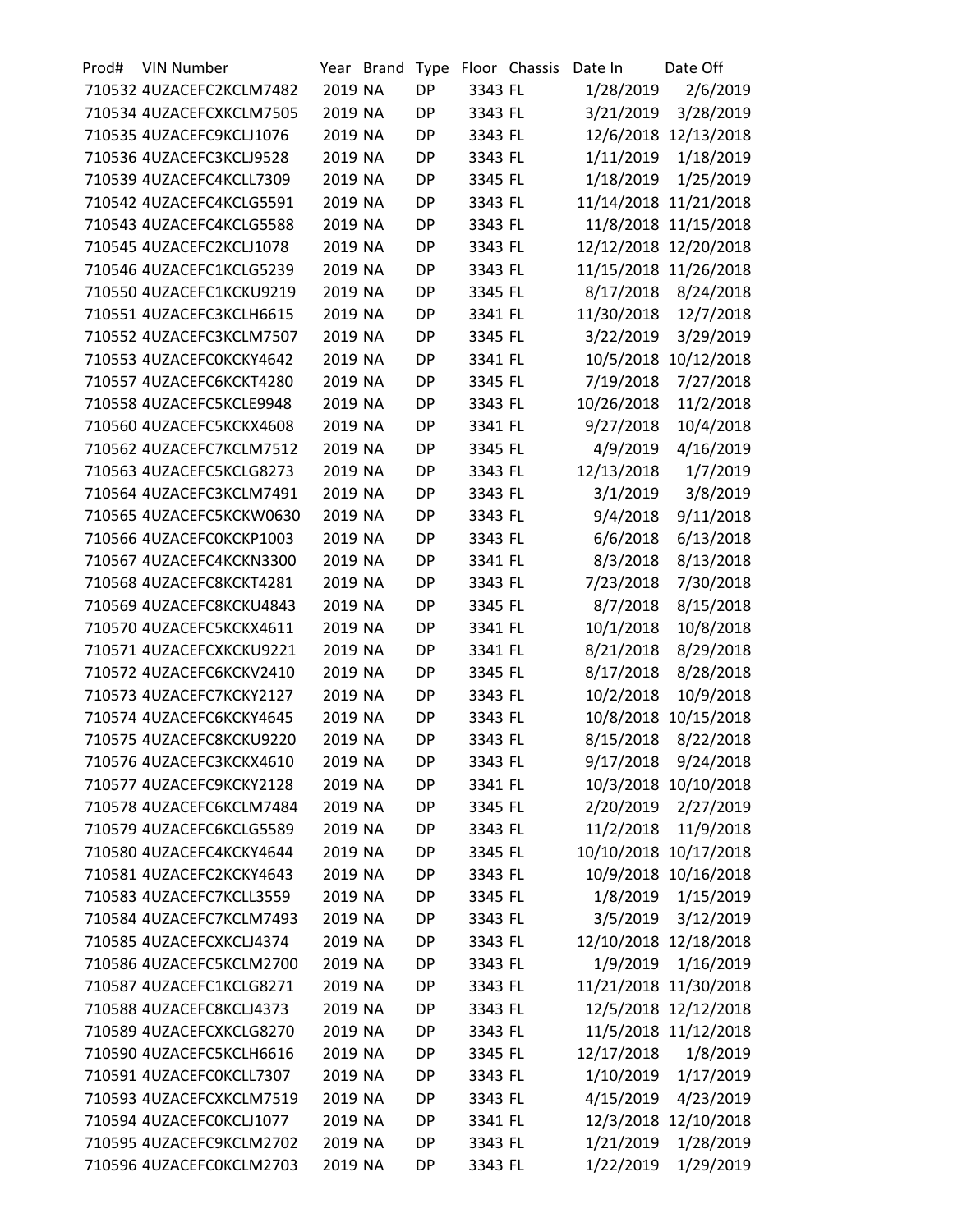| Prod# | <b>VIN Number</b>        | Year    | <b>Brand</b> | Type      |         | Floor Chassis | Date In    | Date Off              |
|-------|--------------------------|---------|--------------|-----------|---------|---------------|------------|-----------------------|
|       | 710597 4UZACEFC5KCLJ9529 | 2019 NA |              | <b>DP</b> | 3345 FL |               | 1/7/2019   | 1/14/2019             |
|       | 710598 4UZACEFC4KCLM7497 | 2019 NA |              | DP        | 3343 FL |               | 3/7/2019   | 3/14/2019             |
|       | 710599 4UZACEFC8KCLM7485 | 2019 NA |              | DP        | 3343 FL |               | 3/4/2019   | 3/11/2019             |
|       | 710600 4UZACEFC1KCLJ9527 | 2019 NA |              | <b>DP</b> | 3343 FL |               | 12/11/2018 | 12/19/2018            |
|       | 710601 4UZACEFC1KCLM7487 | 2019 NA |              | DP        | 3343 FL |               | 2/21/2019  | 2/28/2019             |
|       | 710602 4UZACEFC5KCLM7475 | 2019 NA |              | <b>DP</b> | 3343 FL |               | 1/29/2019  | 2/7/2019              |
|       | 710603 4UZACEFC3KCLM7510 | 2019 NA |              | DP        | 3343 FL |               | 4/1/2019   | 4/8/2019              |
|       | 710604 4UZACEFC8KCLM7471 | 2019 NA |              | <b>DP</b> | 3343 FL |               | 1/23/2019  | 2/1/2019              |
|       | 710605 4UZACEFC0KCLM7481 | 2019 NA |              | <b>DP</b> | 3343 FL |               | 2/12/2019  | 2/19/2019             |
|       | 710607 4UZACEFC5KCLM7489 | 2019 NA |              | DP        | 3343 FL |               | 2/22/2019  | 3/1/2019              |
|       | 710611 4UZACEFC2KCLM7529 | 2019 NA |              | <b>DP</b> | 3343 FL |               | 5/10/2019  | 5/17/2019             |
|       | 710612 4UZACEFC6KCLM7534 | 2019 NA |              | <b>DP</b> | 3343 FL |               | 5/16/2019  | 5/24/2019             |
|       | 710614 4UZACEFC6KCLM7498 | 2019 NA |              | <b>DP</b> | 3343 FL |               | 4/16/2019  | 4/24/2019             |
|       | 710615 4UZACEFC4KCLM7483 | 2019 NA |              | <b>DP</b> | 3343 FL |               | 2/27/2019  | 3/6/2019              |
|       | 710616 4UZACEFC9KCLM7477 | 2019 NA |              | DP        | 3343 FL |               | 2/13/2019  | 2/20/2019             |
|       | 710618 4UZACEFC9KCLM7513 | 2019 NA |              | <b>DP</b> | 3341 FL |               | 4/10/2019  | 4/17/2019             |
|       | 710619 4UZACEFC8KCLM7499 | 2019 NA |              | <b>DP</b> | 3343 FL |               | 3/13/2019  | 3/20/2019             |
|       | 710620 4UZACEFC0KCLM7500 | 2019 NA |              | <b>DP</b> | 3345 FL |               | 3/15/2019  | 3/22/2019             |
|       | 710621 4UZACEFC0KCLM7495 | 2019 NA |              | <b>DP</b> | 3345 FL |               | 3/14/2019  | 3/21/2019             |
|       | 710622 4UZACEFC6KCLM7503 | 2019 NA |              | DP        | 3343 FL |               | 3/27/2019  | 4/3/2019              |
|       | 710623 4UZACEFC2KCLM7501 | 2019 NA |              | <b>DP</b> | 3345 FL |               | 3/18/2019  | 3/25/2019             |
|       | 710624 4UZACEFC5KCLM7508 | 2019 NA |              | <b>DP</b> | 3343 FL |               | 3/28/2019  | 4/4/2019              |
|       | 710625 4UZACEFC3KCLM7524 | 2019 NA |              | <b>DP</b> | 3343 FL |               | 4/29/2019  | 5/7/2019              |
|       | 710627 4UZACEFC5KCLM7511 | 2019 NA |              | <b>DP</b> | 3343 FL |               | 4/2/2019   | 4/9/2019              |
|       | 710628 4UZACEFC0KCLM7514 | 2019 NA |              | DP        | 3345 FL |               | 4/11/2019  | 4/22/2019             |
|       | 710629 4UZACEFC0KCLM7528 | 2019 NA |              | <b>DP</b> | 3343 FL |               | 5/6/2019   | 5/13/2019             |
|       | 710630 4UZACEFC8KCLM7521 | 2019 NA |              | DP        | 3343 FL |               | 4/26/2019  | 5/3/2019              |
|       | 710631 4UZACEFC6KCLW3944 | 2019 NA |              | <b>DP</b> | 3341 FL |               | 5/17/2019  | 5/28/2019             |
|       | 710632 4UZACEFC1KCLM7523 | 2019 NA |              | <b>DP</b> | 3343 FL |               | 5/1/2019   | 5/8/2019              |
|       | 710634 4UZACEFC7KCLM7526 | 2019 NA |              | DP        | 3341 FL |               | 5/3/2019   | 5/10/2019             |
|       | 710635 4UZACEFC9KCLM7530 | 2019 NA |              | DP        | 3343 FL |               | 5/7/2019   | 5/14/2019             |
|       | 710636 4UZACEFC2KCLM7532 | 2019 NA |              | DP        | 3343 FL |               | 5/13/2019  | 5/20/2019             |
|       | 801238 4UZFCTFG2JCJD9867 | 2018 EX |              | DP        | 4536 FL |               | 2/6/2017   | 2/13/2017             |
|       | 801248 4UZFCTFG7JCJR6604 | 2018 EX |              | <b>DP</b> | 4553 FL |               | 5/19/2017  | 6/1/2017              |
|       | 801253 4UZFCTFG7JCJR3945 | 2018 EX |              | DP        | 4531 FL |               | 6/15/2017  | 6/23/2017             |
|       | 801256 4UZFCTFG3JCJS6792 | 2018 EX |              | <b>DP</b> | 4531 FL |               | 6/28/2017  | 7/14/2017             |
|       | 801261 4UZFCTFG5JCJT8412 | 2018 EX |              | DP        | 4531 FL |               | 8/10/2017  | 8/18/2017             |
|       | 801262 4UZFCTFG0JCJX3648 | 2018 EX |              | DP        | 4531 FL |               |            | 10/18/2017 10/26/2017 |
|       | 801266 4UZFCTFG0JCJT1853 | 2018 EX |              | <b>DP</b> | 4553 FL |               | 8/2/2017   | 8/10/2017             |
|       | 801268 4UZFCTFG3JCJU2250 | 2018 EX |              | DP        | 4531 FL |               | 8/22/2017  | 8/30/2017             |
|       | 801273 4UZFCTFG0JCJU5039 | 2018 EX |              | <b>DP</b> | 4534 FL |               | 9/13/2017  |                       |
|       |                          |         |              |           |         |               |            | 9/20/2017             |
|       | 801276 4UZFCTFG4JCJX9212 | 2018 EX |              | DP        | 4531 FL |               |            | 11/10/2017 11/20/2017 |
|       | 801277 4UZFCTFGXJCJX7058 | 2018 EX |              | DP        | 4533 FL |               | 10/26/2017 | 11/3/2017             |
|       | 801292 4UZFCTFG6JCJY4069 | 2018 EX |              | <b>DP</b> | 4533 FL |               | 2/9/2018   | 2/16/2018             |
|       | 801297 4UZFCTFG7JCKA9346 | 2018 EX |              | DP        | 4531 FL |               | 2/19/2018  | 2/26/2018             |
|       | 801299 4UZFCTFG6KCJY2517 | 2019 EX |              | <b>DP</b> | 4543 FL |               | 2/12/2018  | 2/19/2018             |
|       | 801300 4UZFCTFG9JCKA9347 | 2018 EX |              | DP        | 4531 FL |               | 4/9/2018   | 4/16/2018             |
|       | 801304 4UZFCTFG9KCKH5494 | 2019 EX |              | DP        | 4551 FL |               | 5/3/2018   | 5/14/2018             |
|       | 801305 4UZFCTFG6KCKD1274 | 2018 EX |              | DP        | 4531 FL |               | 5/7/2018   | 5/16/2018             |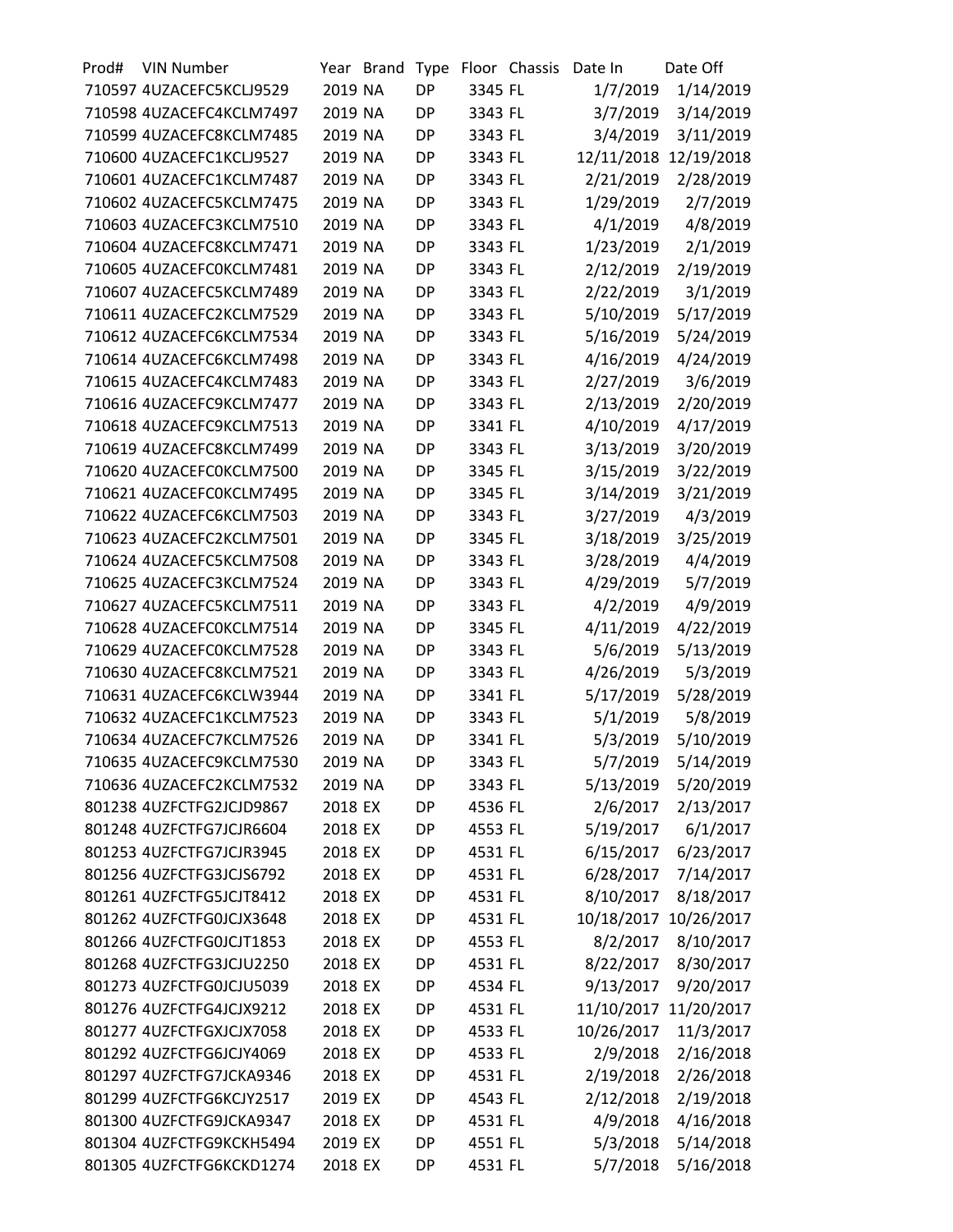| Prod# | <b>VIN Number</b>        |         | Year Brand | Type      |         | Floor Chassis | Date In    | Date Off              |
|-------|--------------------------|---------|------------|-----------|---------|---------------|------------|-----------------------|
|       | 801310 4UZFCTFG0KCKP1001 | 2019 EX |            | <b>DP</b> | 4579 FL |               | 5/29/2018  | 6/6/2018              |
|       | 801311 4UZFCTFG7KCKP8429 | 2019 EX |            | <b>DP</b> | 4543 FL |               | 7/13/2018  | 7/23/2018             |
|       | 801314 4UZFCTFGXKCKV2407 | 2019 EX |            | DP        | 4551 FL |               |            | 10/8/2018 10/15/2018  |
|       | 801315 4UZFCTFG3KCKV2409 | 2019 EX |            | <b>DP</b> | 4579 FL |               |            | 10/16/2018 10/23/2018 |
|       | 801316 4UZFCTFG1KCKV2408 | 2019 EX |            | DP        | 4543 FL |               |            | 10/12/2018 10/19/2018 |
|       | 801323 4UZFCTFG0KCLM7445 | 2019 EX |            | <b>DP</b> | 4551 FL |               | 3/25/2019  | 4/1/2019              |
|       | 801327 4UZFCTFG1KCLH6612 | 2019 EX |            | <b>DP</b> | 4551 FL |               |            | 11/21/2018 11/30/2018 |
|       | 801328 4UZFCTFG3KCKS5470 | 2019 EX |            | <b>DP</b> | 4543 FL |               | 8/13/2018  | 8/20/2018             |
|       | 801339 4UZFCTFGXKCKU9216 | 2019 EX |            | <b>DP</b> | 4551 FL |               | 9/11/2018  | 9/18/2018             |
|       | 801344 4UZFCTFGXKCLG5222 | 2019 EX |            | DP        | 4533 FL |               | 10/24/2018 | 10/31/2018            |
|       | 801347 4UZFCTFG6KCLG5587 | 2019 EX |            | <b>DP</b> | 4551 FL |               |            | 11/15/2018 11/27/2018 |
|       | 801355 4UZFCTFGXKCLJ4372 | 2019 EX |            | <b>DP</b> | 4543 FL |               | 2/20/2019  | 2/27/2019             |
|       | 801357 4UZFCTFG5KCLL3556 | 2019 EX |            | <b>DP</b> | 4551 FL |               | 2/27/2019  | 3/7/2019              |
|       | 801358 4UZFCTFG2KCLM7446 | 2019 EX |            | <b>DP</b> | 4543 FL |               | 4/1/2019   | 4/9/2019              |
|       | 801359 4UZFCTFG7KCLL3557 | 2019 EX |            | DP        | 4551 FL |               | 4/17/2019  | 4/25/2019             |
|       | 801360 4UZFCTFG3KCLJ1104 | 2019 EX |            | DP        | 4551 FL |               | 4/30/2019  | 5/7/2019              |
|       | 801361 4UZFCTFG4KCLM7447 | 2019 EX |            | <b>DP</b> | 4543 FL |               | 5/14/2019  | 5/21/2019             |
|       | 904652 4UZFCTBG6KCKK3685 | 2019 MA |            | DP        | 4579 FL |               | 5/23/2018  | 6/1/2018              |
|       | 904654 4UZFCTBG9KCLJ4367 | 2019 MA |            | <b>DP</b> | 4551 FL |               |            | 12/6/2018 12/13/2018  |
|       | 904655 4UZFCTBG8KCKT1495 | 2019 MA |            | DP        | 4579 FL |               | 8/1/2018   | 8/8/2018              |
|       | 904657 4UZFCTBG0KCKW8587 | 2019 MA |            | DP        | 4579 FL |               | 8/28/2018  | 9/5/2018              |
|       | 904658 4UZFCTBG3KCKW0628 | 2019 MA |            | <b>DP</b> | 4534 FL |               | 8/24/2018  | 9/4/2018              |
|       | 904661 4UZFCTBG1KCKW0627 | 2019 MA |            | <b>DP</b> | 4551 FL |               | 8/14/2018  | 8/22/2018             |
|       | 904667 4UZFCTBG7KCKR5270 | 2019 MA |            | <b>DP</b> | 4551 FL |               | 7/24/2018  | 7/31/2018             |
|       | 904669 4UZFCTBG6KCLE9945 | 2019 MA |            | DP        | 4579 FL |               |            | 10/15/2018 10/22/2018 |
|       | 904674 4UZFCTBG2KCLM2754 | 2019 MA |            | DP        | 4551 FL |               | 3/12/2019  | 3/19/2019             |
|       | 904676 4UZFCTBG6KCKP8427 | 2019 MA |            | <b>DP</b> | 4551 FL |               | 7/25/2018  | 8/2/2018              |
|       | 904680 4UZFCTBG0KCLJ4368 | 2019 MA |            | <b>DP</b> | 4551 FL |               | 12/12/2018 | 12/20/2018            |
|       | 904689 4UZFCTBG3KCKN3307 | 2019 MA |            | <b>DP</b> | 4543 FL |               | 7/11/2018  | 7/19/2018             |
|       | 904693 4UZFCTBG4KCKN3302 | 2019 MA |            | <b>DP</b> | 4550 FL |               | 6/21/2018  | 7/9/2018              |
|       | 904698 4UZFCTBG3KCKY4640 | 2019 MA |            | <b>DP</b> | 4535 FL |               | 9/25/2018  | 10/2/2018             |
|       | 904712 4UZFCTBG4KCLM2755 | 2019 MA |            | <b>DP</b> | 4543 FL |               | 2/25/2019  | 3/4/2019              |
|       | 904720 4UZFCTBG0KCKU9215 | 2019 MA |            | DP        | 4543 FL |               | 8/2/2018   | 8/9/2018              |
|       | 904724 4UZFCTBG4KCKT4278 | 2019 MA |            | <b>DP</b> | 4543 FL |               | 7/31/2018  | 8/8/2018              |
|       | 904726 4UZFCTBG9KCKW8586 | 2019 MA |            | DP        | 4551 FL |               | 8/30/2018  | 9/7/2018              |
|       | 904727 4UZFCTBG3KCKV7325 | 2019 MA |            | DP        | 4551 FL |               | 8/14/2018  | 8/21/2018             |
|       | 904732 4UZFCTBG0KCLG5221 | 2019 MA |            | <b>DP</b> | 4543 FL |               |            | 10/23/2018 10/30/2018 |
|       | 904734 4UZFCTBG5KCKY4641 | 2019 MA |            | DP        | 4534 FL |               |            | 10/4/2018 10/11/2018  |
|       | 904735 4UZFCTBG0KCLH6610 | 2019 MA |            | <b>DP</b> | 4543 FL |               |            | 11/5/2018 11/12/2018  |
|       | 904737 4UZFCTBG9KCLG5573 | 2019 MA |            | DP        | 4551 FL |               |            | 10/24/2018 10/31/2018 |
|       | 904739 4UZFCTBG6KCLL3555 | 2019 MA |            | DP        | 4551 FL |               |            | 12/3/2018 12/10/2018  |
|       | 904741 4UZFCTBG9KCLJ4370 | 2019 MA |            | DP        | 4551 FL |               | 2/4/2019   | 2/11/2019             |
|       | 904743 4UZFCTBG2KCLJ4369 | 2019 MA |            | DP        | 4551 FL |               | 12/20/2018 | 1/11/2019             |
|       | 904751 4UZFCTBG6KCLM2756 | 2019 MA |            | <b>DP</b> | 4533 FL |               | 3/14/2019  | 3/22/2019             |
|       | 904758 4UZFCTFM7KCLV4057 | 2019 MA |            | DP        | 4551 FL |               | 5/7/2019   | 5/14/2019             |
|       | 904760 4UZFCTBG8KCLM2757 | 2019 MA |            | DP        | 4543 FL |               | 4/4/2019   | 4/11/2019             |
|       | 904761 4UZFCTFM8KCKY3242 | 2019 MA |            | DP        | 4551 FL |               | 4/18/2019  | 4/26/2019             |